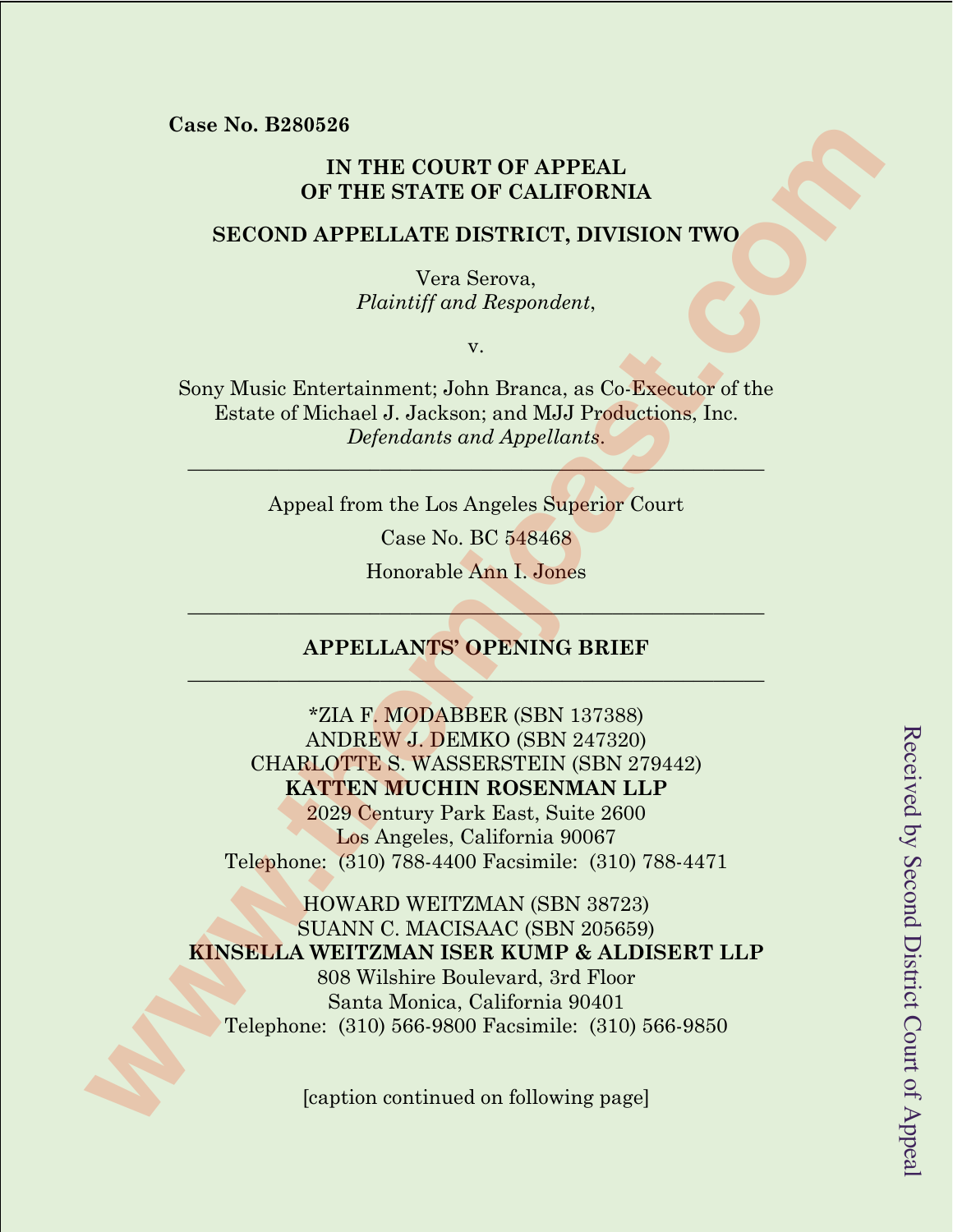Attorneys for Defendants and Appellants Sony Music Entertainment, John Branca, as Co-Executor of the Estate of Michael J. Jackson, and MJJ Productions, Inc. Attorney Idre Mendians and Appellants Service on Collibration of the<br>Estate of Michael J. Jackson, and MJJ Productions, Inc.<br>Service on California Attorney Guas. & Prof. Code, § 17209)<br>Attorney (Bus. & Prof. Code, § 17209)

Service on California Attorney General and L.A. County District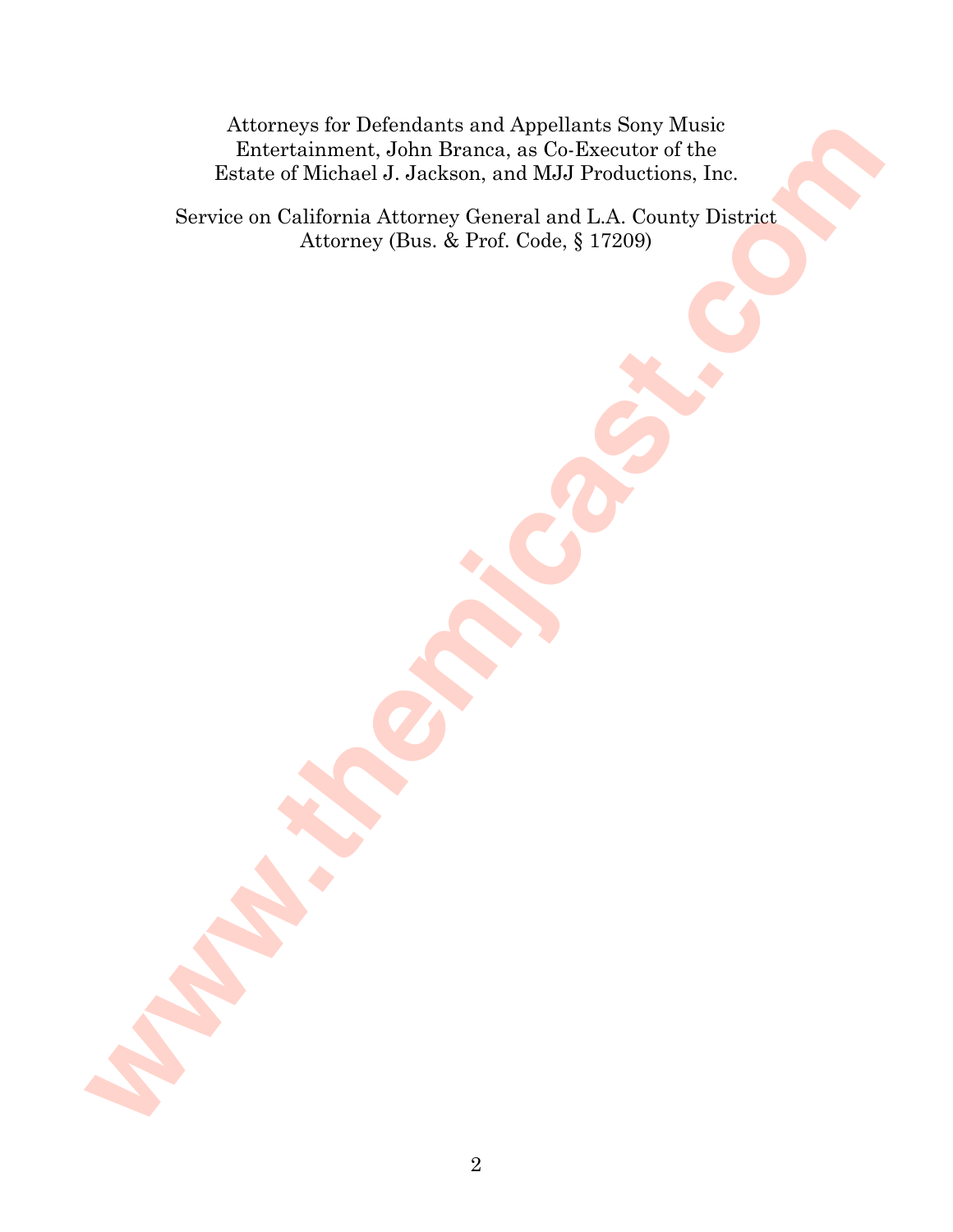## **TABLE OF CONTENTS**

|      | TABLE OF CONTENTS                                                                                                                     |
|------|---------------------------------------------------------------------------------------------------------------------------------------|
|      |                                                                                                                                       |
| I.   | <b>INTRODUCTION AND SUMMARY OF</b>                                                                                                    |
| II.  |                                                                                                                                       |
| III. | <b>SUMMARY OF ALLEGATIONS AND</b>                                                                                                     |
|      | Serova's Claims Against Appellants 15<br>A.                                                                                           |
|      | The Statements Alleged In The FAC 19<br><b>B.</b>                                                                                     |
|      | C.<br>The Trial Court Grants In Part And Denies In<br>Part Appellants' Anti-SLAPP Motion 23                                           |
|      | D.<br>The Court Denies Serova's Motion To Dismiss                                                                                     |
|      | Ε.<br>The Two Statements At Issue In This Appeal.  25                                                                                 |
| IV.  |                                                                                                                                       |
| V.   |                                                                                                                                       |
|      | Step One: Serova's Claims Arise Out Of<br>A.<br>Speech Protected Under The First Amendment 28                                         |
|      | Β.<br>Step Two:<br>Serova Cannot Establish A<br>Probability Of Prevailing On The Merits Of Her                                        |
|      | The Album Cover And Announcement<br>Video Comprise Non-Commercial Speech<br>And Thus Fall Outside The Purview Of                      |
|      | Album<br>The<br>Cover<br>$\mathbf{I}\mathbf{s}$<br><b>Not</b><br>a.<br>Commercial Speech, Or<br>Is<br>Protected<br>Inextricably<br>As |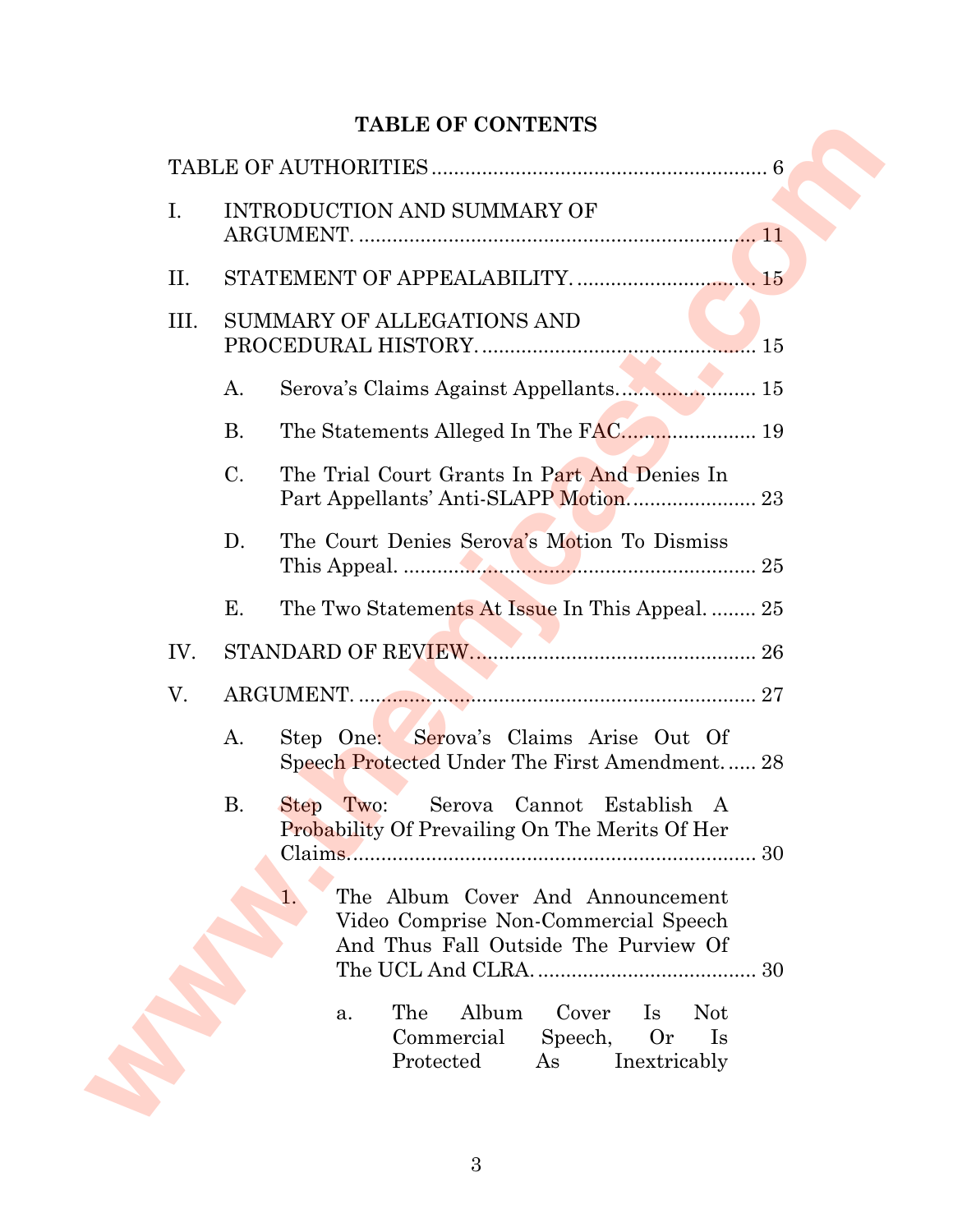|     |                | Intertwined With Protected Non-                                                                                                                                                                                                         |  |
|-----|----------------|-----------------------------------------------------------------------------------------------------------------------------------------------------------------------------------------------------------------------------------------|--|
|     | $\mathbf{b}$ . | The Announcement Video Is Not<br>Commercial Speech, Or<br><b>Is</b><br>Protected<br>Inextricably<br>As<br>Intertwined With Protected Non-                                                                                               |  |
|     | 2.             | Alternatively, Serova Has No Probability<br>of Success on the Merits Because The<br>Statements In The Press And The Video<br>Did Not Contain Any False Or<br>Misleading Statements About Whether<br>Jackson Performed The Vocals On The |  |
|     | a.             | Standards Applicable To UCL And                                                                                                                                                                                                         |  |
|     | $\mathbf{b}$ . | Album Cover Would Not<br>The<br>Mislead A Reasonable Consumer.  41                                                                                                                                                                      |  |
|     | c.             | The Announcement Video Would<br>Mislead A Reasonable<br>Not by                                                                                                                                                                          |  |
| C.  |                | Serova Is Not Without a Remedy; She Can And                                                                                                                                                                                             |  |
| D.  |                | The Trial Court's Attempts To "Shape"<br>Appellants' Protected Speech, And Overly<br>Narrow Definition Of What It Is To "Chill"                                                                                                         |  |
| E.  |                |                                                                                                                                                                                                                                         |  |
| F.  |                | On Remand, The Trial Court Should Award                                                                                                                                                                                                 |  |
| VI. |                |                                                                                                                                                                                                                                         |  |
|     |                |                                                                                                                                                                                                                                         |  |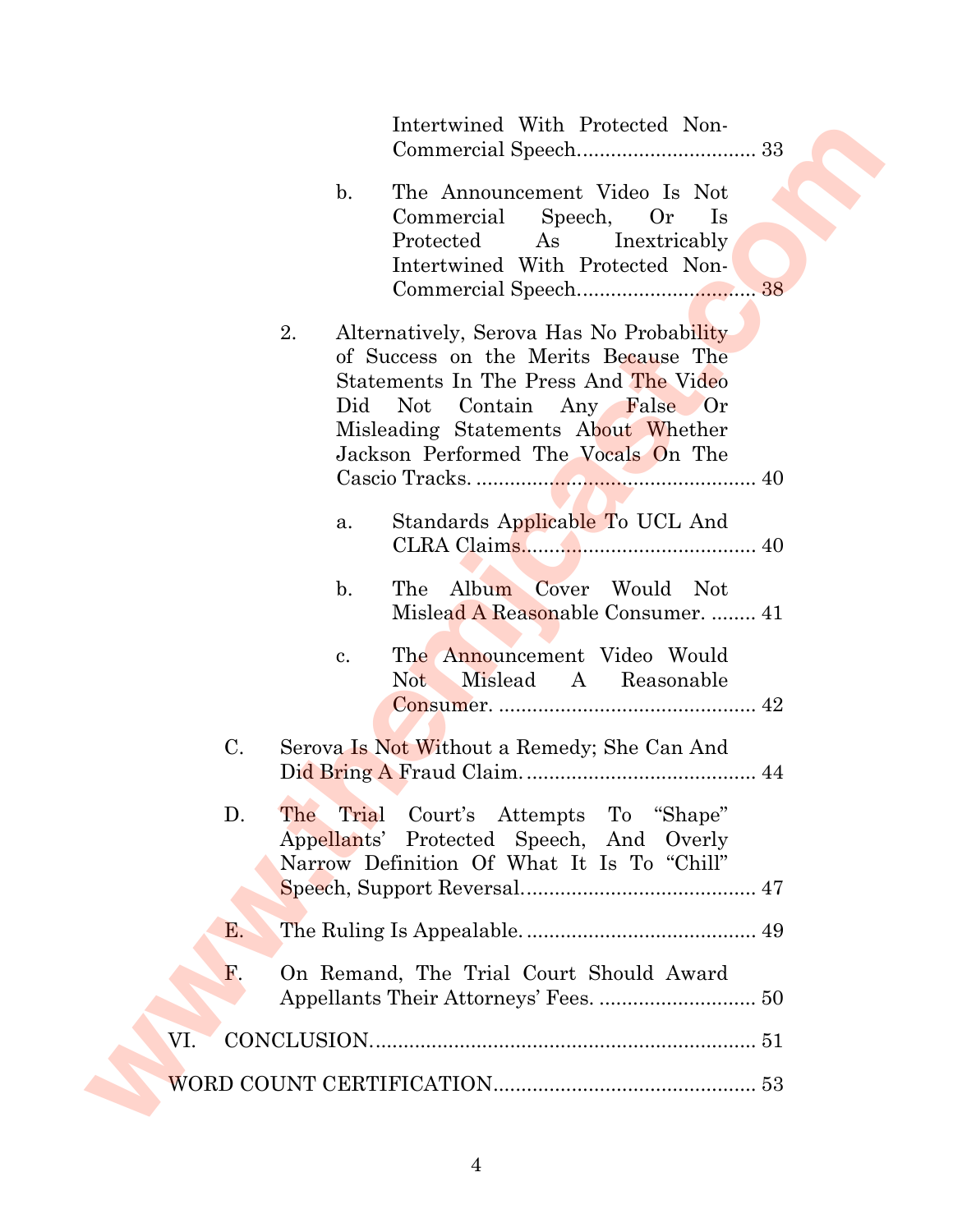**Www.themicast.com**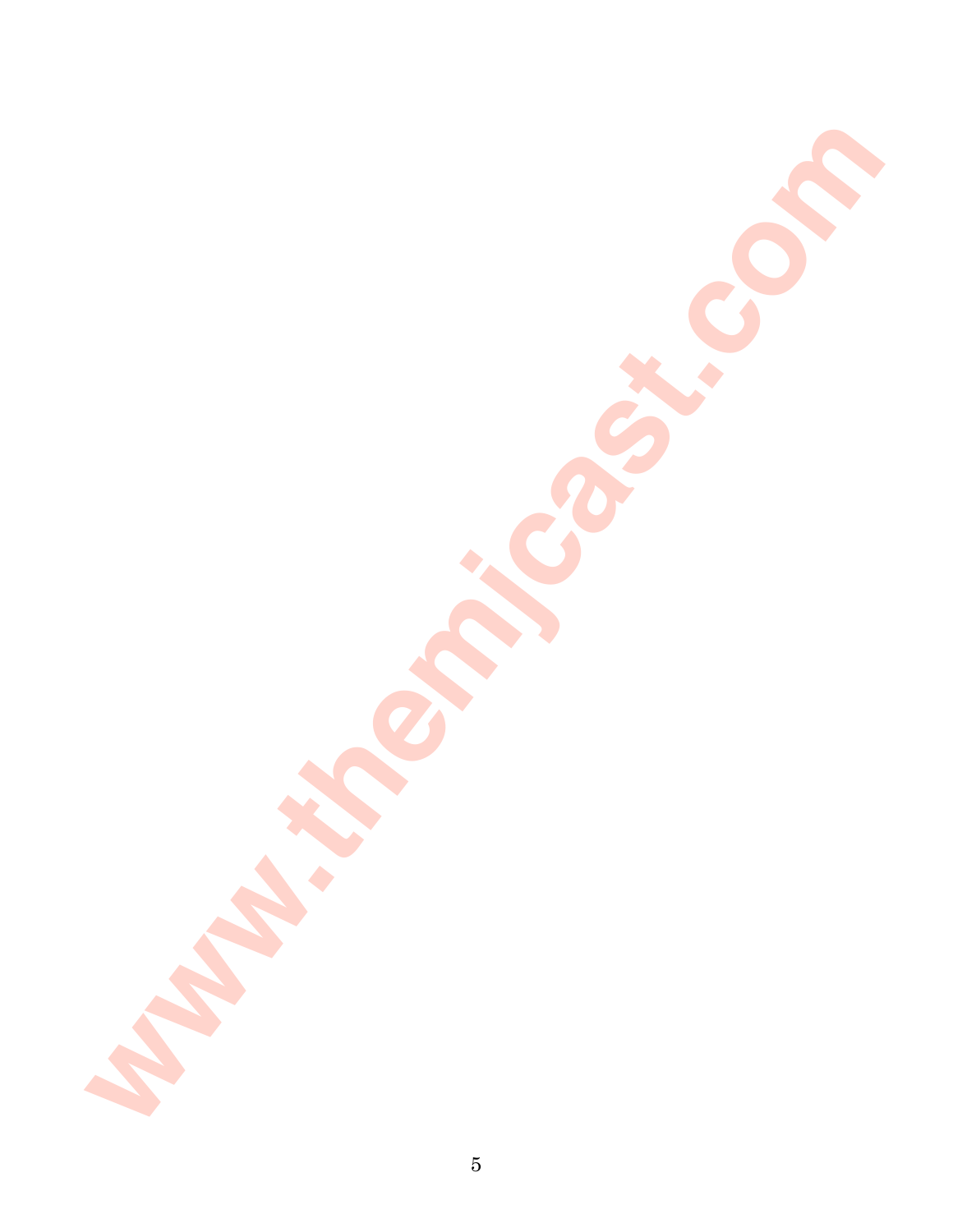## **TABLE OF AUTHORITIES**

<span id="page-5-0"></span>

|                                                                                   | Page(s)                                      |
|-----------------------------------------------------------------------------------|----------------------------------------------|
| Cases                                                                             |                                              |
| 569 E. Cty. Boulevard LLC v. Backcountry Against<br>the Dump, Inc.                | 49                                           |
| Anderson v. City of Hermosa Beach                                                 | 36                                           |
| Anthony v. Buena Vista Home Entertainment Inc.<br>(C.D. Cal., Sept. 28, 2016, No. | 215CV09593SVWJPR) 2016 WL 6836950 40, 41, 47 |
| Baral v. Schnitt                                                                  |                                              |
| Bardin v. Daimlerchrysler Corp.                                                   |                                              |
| Berger v. City of Seattle                                                         |                                              |
| Bernardo v. Planned Parenthood Federation of<br>America                           |                                              |
| Bery v. New York                                                                  |                                              |
| Bolger v. Youngs Drug Products Corp.                                              |                                              |
| Brodeur v. Atlas Entertainment, Inc.                                              |                                              |
| Celia S. v. Hugo H.                                                               |                                              |
| Cher v. Forum Internat., Ltd.                                                     |                                              |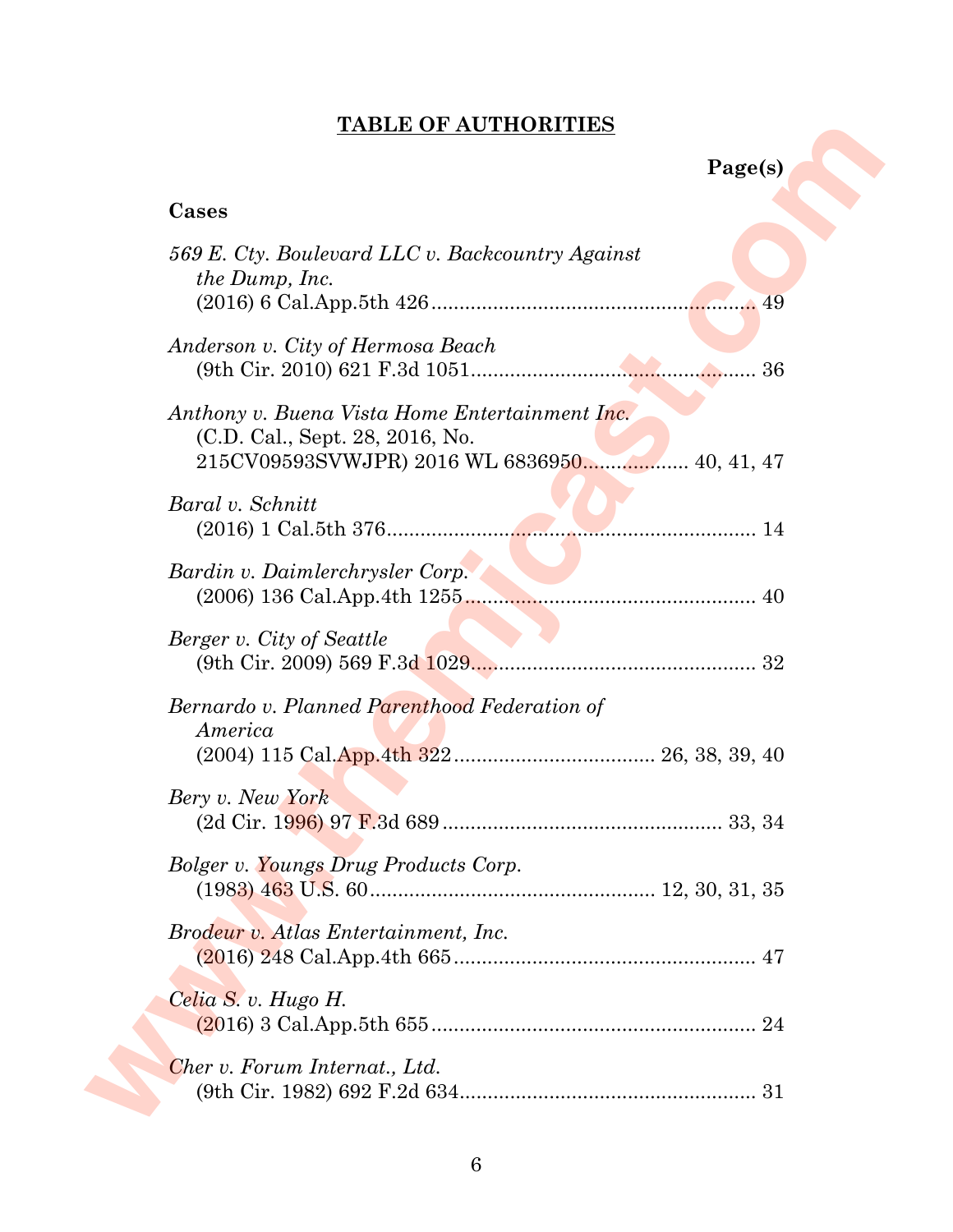| Christian Research Inst. v. Alnor          |    |
|--------------------------------------------|----|
| Colgan v. Leatherman Tool Group Co.        |    |
| Cressman v. Thompson                       |    |
| Damon v. Ocean Hills Journalism Club       | 28 |
| Dex Media West, Inc. v. City of Seattle    |    |
| FilmOn.com v. DoubleVerify, Inc.           |    |
| Garrison v. State of La.                   |    |
| Gertz v. Robert Welch, Inc.                |    |
| Gilbert v. Sykes                           |    |
| Guglielmi v. Spelling-Goldberg Productions |    |
| Hall v. Time Warner, Inc.                  |    |
| Hill v. Roll Internat. Corp.               |    |
| Joseph Burstyn, Inc. v. Wilson             |    |
| Kasky v. Nike, Inc.                        |    |
| Keimer v. Buena Vista Books, Inc.          |    |
|                                            |    |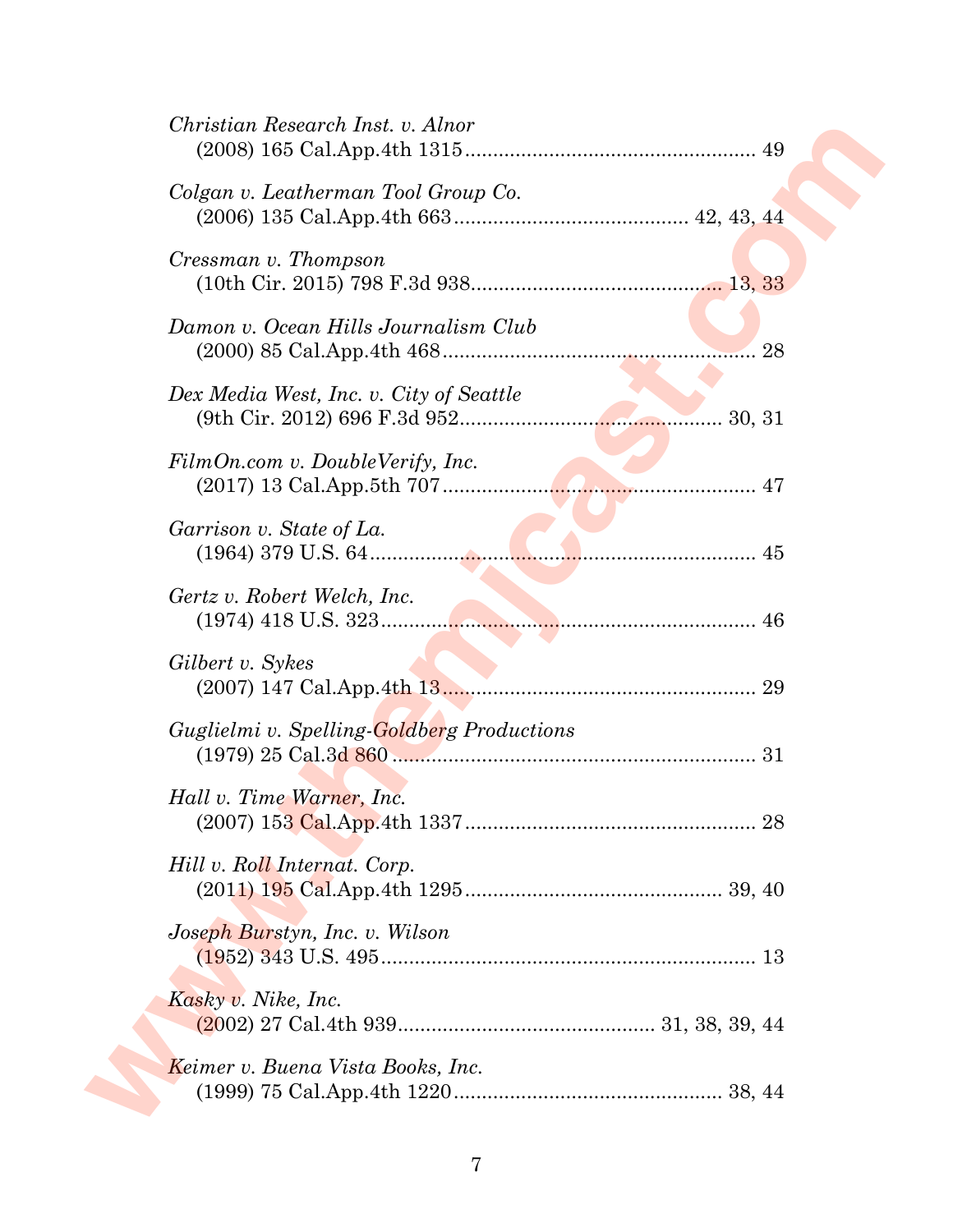| Lima v. Vouis                                                                           |    |
|-----------------------------------------------------------------------------------------|----|
| Martinez v. Metabolife Intern., Inc.                                                    |    |
| Mobile Medical Services for Physicians and Advanced<br>Practice Nurses, Inc. v. Rajaram |    |
| Murdock v. Pennsylvania                                                                 | 31 |
| National Endowment for the Arts v. Finley                                               |    |
| New.Net, Inc. v. Lavasoft                                                               |    |
| O'Connor v. Super. Ct.                                                                  |    |
| Okorie v. Los Angeles Unified School Dist.                                              |    |
| Parent v. Millercoors LLC<br>(S.D.Cal., Oct. 26, 2015, No. 3:15-CV-1204-GPC-            |    |
| Polydoros v. Twentieth Century Fox Film Corp.                                           |    |
| Rezec v. Sony Pictures Entertainment, Inc.                                              |    |
| <b>Riley v.</b> Nat. Federation of the Blind of N.C., Inc.                              |    |
| Simpson Strong-Tie Co., Inc. v. Gore                                                    |    |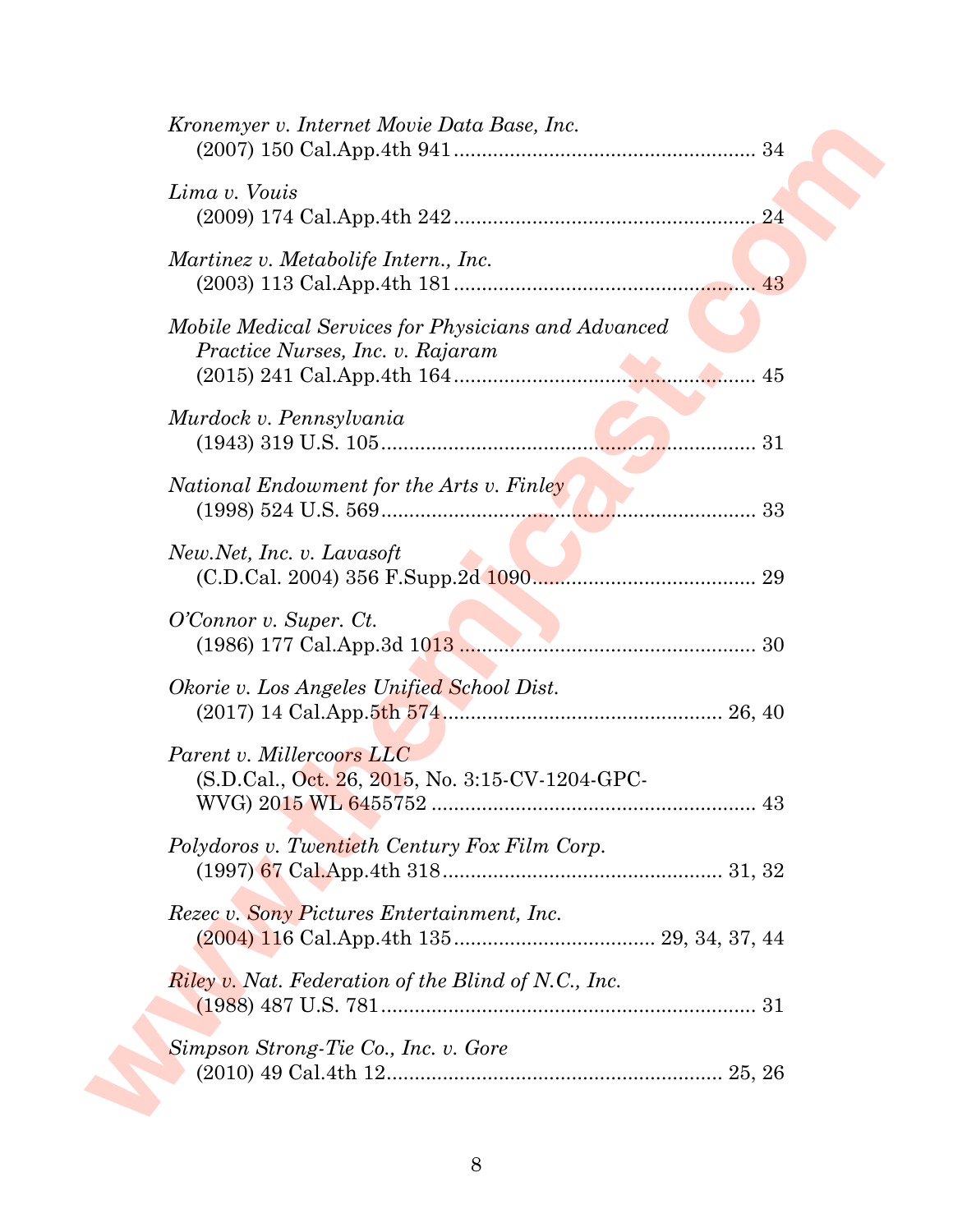| Smith v. California                                                               |    |
|-----------------------------------------------------------------------------------|----|
| Stewart v. Rolling Stone LLC<br>(2010) 181 Cal.App.4th 664, as modified on denial |    |
| Stutzman v. Armstrong<br>(E.D. Cal., Sept. 10, 2013, No. 2:13-CV-00116-           |    |
| Thomas v. Quintero                                                                | 26 |
| $Ting\ v.\ AT\&T$                                                                 |    |
| Vogel v. Felice                                                                   |    |
| Ward v. Rock Against Racism                                                       |    |
| White v. City of Sparks                                                           |    |
| <b>Statutes</b>                                                                   |    |
|                                                                                   |    |
|                                                                                   |    |
|                                                                                   |    |
|                                                                                   |    |
|                                                                                   |    |
|                                                                                   |    |
|                                                                                   |    |
|                                                                                   |    |
|                                                                                   |    |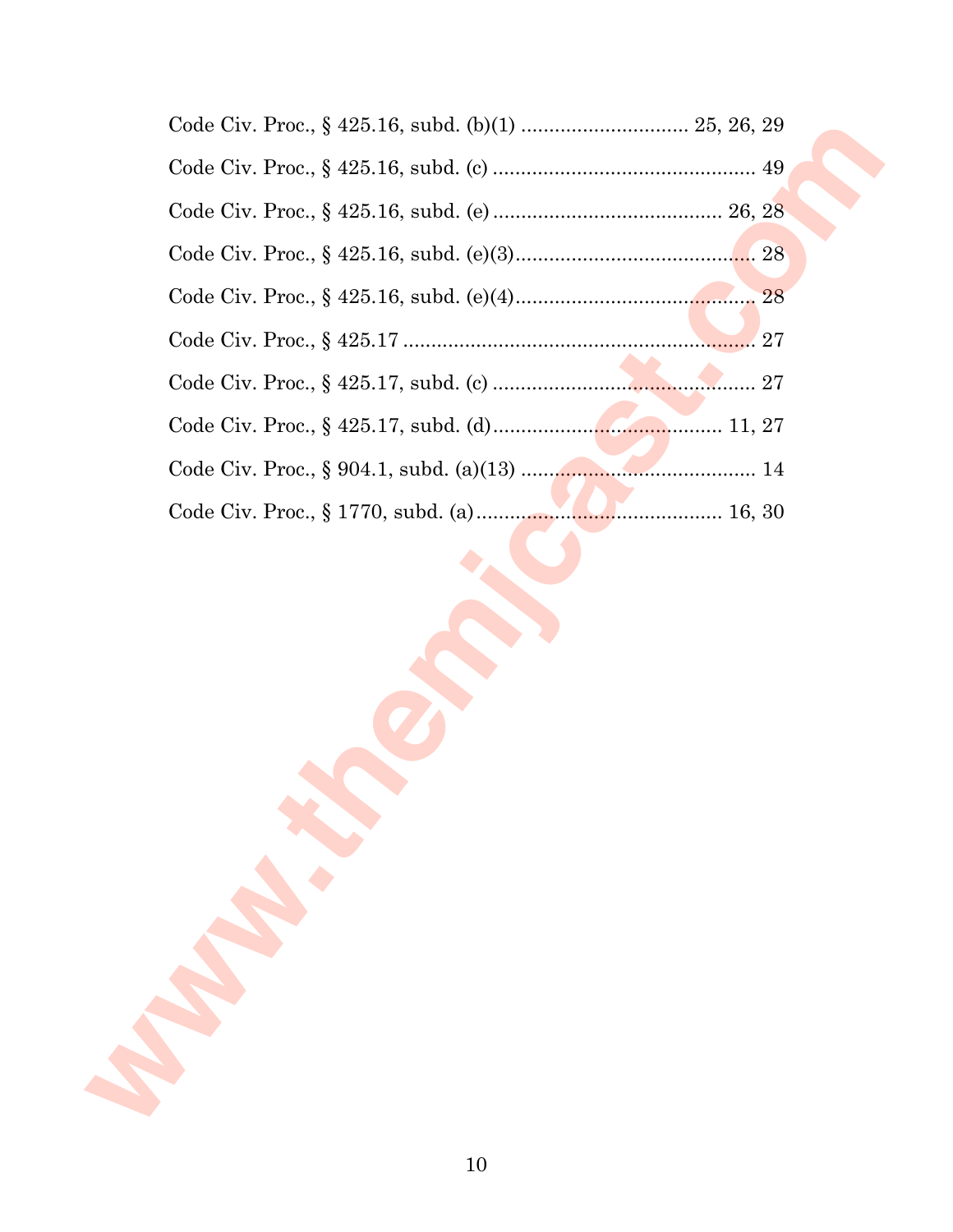#### **I. INTRODUCTION AND SUMMARY OF ARGUMENT.**

<span id="page-10-0"></span>This case raises critical issues about protecting the First Amendment right to the distribution of art within the lawful boundaries of California's strict liability consumer protection statutes. Specifically, the issue on appeal is whether a consumer may hold Michael Jackson's estate, his production company, and his record company *strictly liable* for declaring, after reasonable investigation, that three songs on his first posthumous album were sung by Michael Jackson. The answer is no, because as described below even supposedly false speech requires a *mens rea* component for the speaker to be held liable where distribution of world-famous, First Amendment-protected art is implicated.<sup>1</sup> I. ENTRODUCTION AND SOMMARY OF ARCUMENT.<br>
This case raises critical issues about proceding the First<br>
Amendment right to the distribution of art within the law<br>Information statutes. Specifically, the issue on appeal is whe

Plaintiff and respondent Vera Serova ("Serova") sued defendants and appellants John Branca, as Co-Executor of the Estate of Michael J. Jackson ("the Estate"), MJJ Productions, Inc., and Sony Music Entertainment ("Sony," and collectively with the Estate and MJJ Productions, Inc., "Appellants" under the Unfair Competition Law ("UCL") and Consumer Legal Remedies Act ("CLRA"). Serova brings her claims on behalf of a putative class of purchasers of the album alleging that Jackson did not sing lead vocals on three of the album's ten songs. Serova's claims are contrary to what Appellants could discern via

 <sup>1 (</sup>See, e.g., *Smith v. California* (1959) 361 U.S. 147, 152– 154 [finding a strict liability ordinance that made it criminal to have an obscene book in a book store unconstitutional because it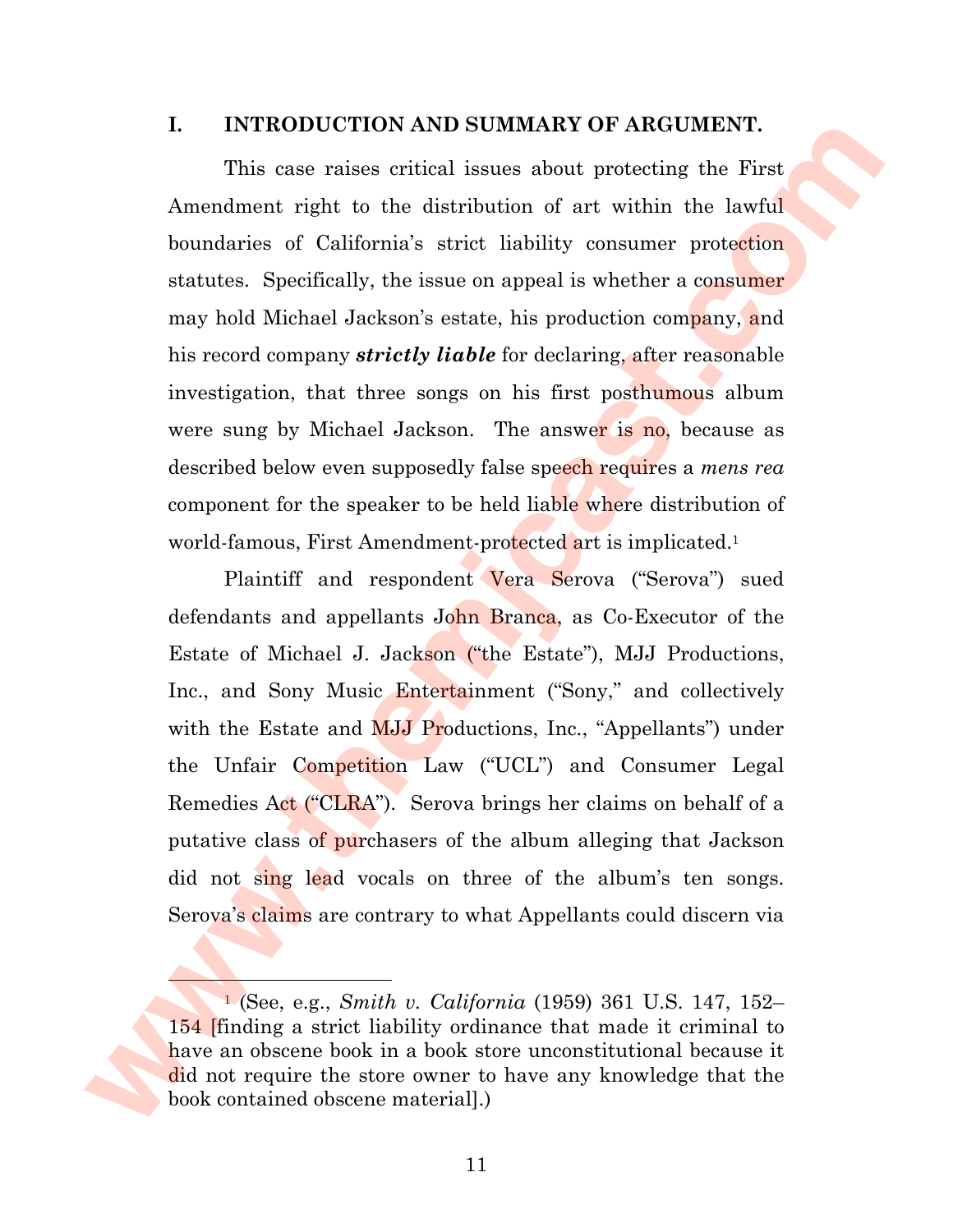an investigation they undertook when the issue arose recognizing the impossibility of any certainty because Jackson was not alive to answer the question definitively. The Estate also publicized its findings before the album was released, acknowledging that the public could and would make its own decision.

Nevertheless, Serova claims Appellants misleadingly marketed and advertised the album by titling it *Michael*, creating cover art that includes images of Michael Jackson, and stating on the back of the album cover that the recordings were "by" Michael Jackson.

In response to the Complaint, Appellants filed a special motion to strike the claims under California's "anti-SLAPP" statute, section 425.16 of the Code of Civil Procedure. Under the two-step analysis required by the statute, the trial court correctly found that Appellants satisfied step one, in that all the claims arose out of the exercise of free speech in connection with an issue of public interest—namely, the first posthumously released material from one of the most famous songwriters and performers of all time.2 am investigation they undertook when the issue are<br>separation comparing the impossibility of any excitantly because Jackson<br>was not alive to answer the question definitively. The Batate state<br>acknowledging that the public

At step two—whether plaintiff can show she has a probability of success on the merits—Appellants argued that Serova has no probability of success on the merits for two

12

 <sup>2</sup> Recent amendments to the anti-SLAPP statute confirm that even statements promoting musical works fall within the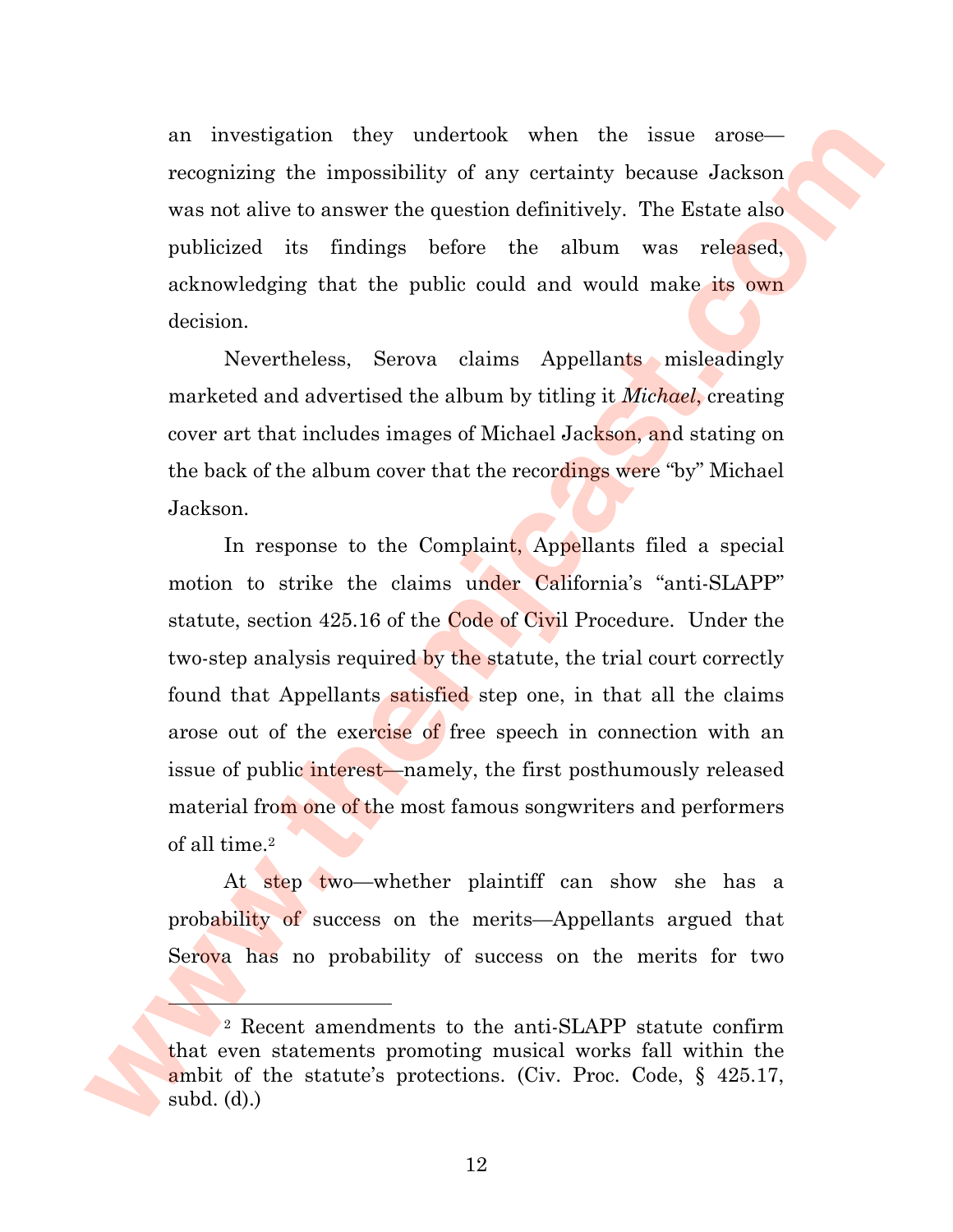reasons. *First*, the UCL and CLRA apply only to commercial speech, and the statements on which Serova bases her claims are noncommercial speech (or at minimum are adjunct to or "inextricably intertwined" with noncommercial speech, warranting treatment as noncommercial speech). (See *White v*. *City of Sparks* (9th Cir. 2007) 500 F.3d 953, 957 [holding that artist's paintings "do more than propose a commercial transaction and therefore are not commercial speech"].) *Second*, no reasonable consumer would be deceived by the statements Serova challenges, because they do not represent that Michael Jackson sang the lead vocals on the songs in question. reasons. *First*, the UCL and CLRA apply only to commercial speech, and the statements on which Serve has her claims are minimum of "inextricubily intertwine" with noncommercial speech, warranting treatment as noncommercia

The trial court agreed that statements made on the Oprah Winfrey Show and public statements from an attorney for the Estate were noncommercial speech entitled to full First Amendment protection, and granted the motion as to those statements. However, it denied the motion as to: (1) the album's title ("Michael"), cover art (images of Michael Jackson), and text on the back; and  $(2)$  a video announcing the release of the album, finding these to be commercial speech. Appellants respectfully submit that the trial court was wrong.

There is a three-part test for commercial speech: whether the speech  $(1)$  is a traditional advertisement;  $(2)$  references a product; and (3) is economically motivated. (*Bolger v. Youngs Drug Products Corp.* (1983) 463 U.S. 60, 66–67.) As to the title, *Michael*, it is not an advertisement. Nor are titles "references" to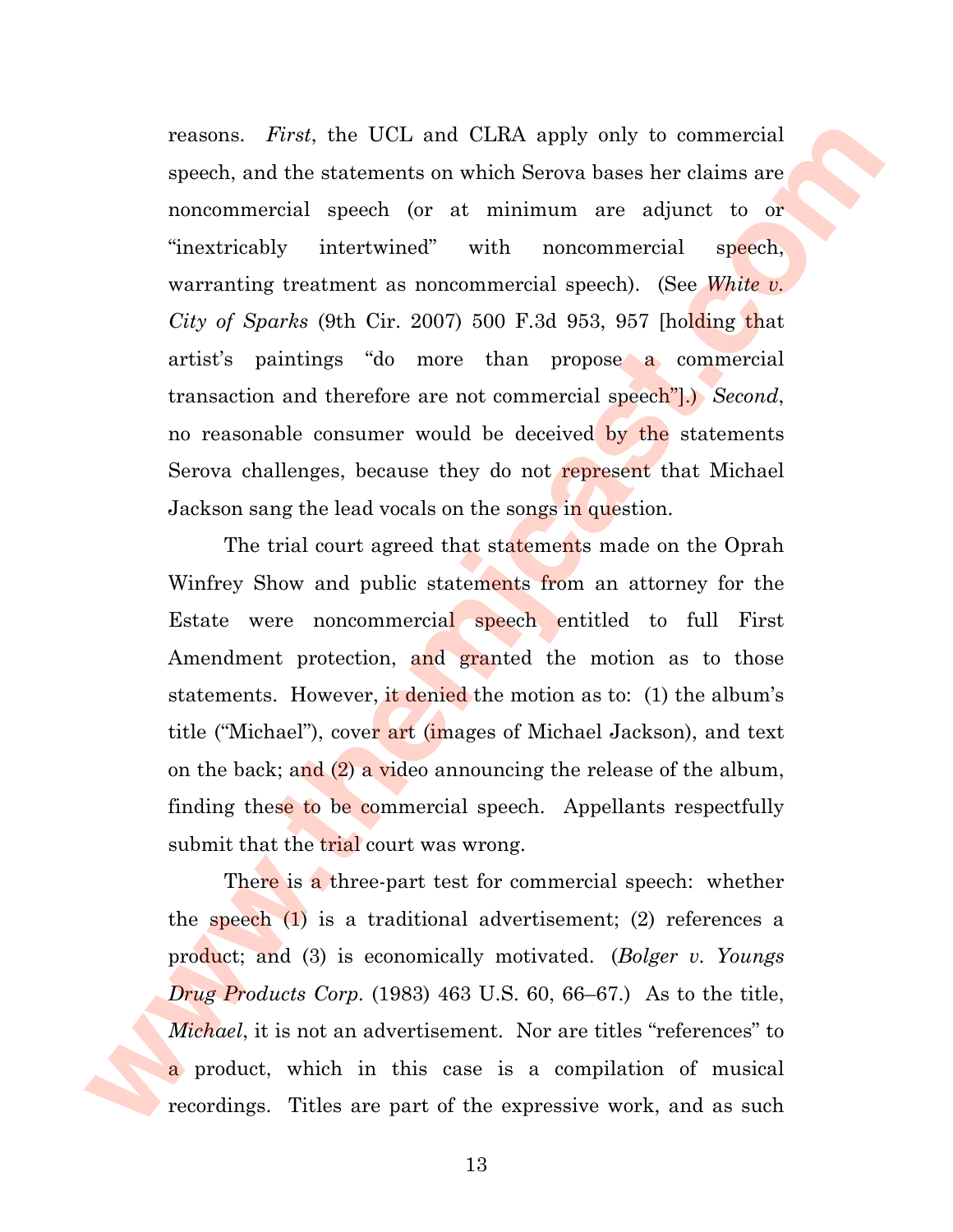cannot be considered commercial speech under this test. And even if one accepted the dubious proposition that selection of the title of an artistic work has an economic motive, that is insufficient to justify treating it as commercial speech. (*Joseph Burstyn, Inc. v. Wilson* (1952) 343 U.S. 495, 501.)

The same is true for the album cover's images of Michael Jackson. They are not advertisements and don't "reference the product"—rather, they are components of the album's artistic expression. Even a cursory look at the album demonstrates that the images and rest of the cover are wholly expressive. And while that expression, like the music itself, may be economically motivated, like the title it is in no way commercial speech.

The only arguably close call is the video, which could be considered to be in the form of an advertisement. But the supposedly actionable message of that video is that Michael Jackson performed the songs on *Michael.* That is a representation of what the album claims to be, and is, therefore, "inextricably intertwined" with or an "adjunct" to the expressive work. Accordingly, just like all facets of the album are noncommercial speech, saying that the songs are "Michael" Jackson songs" imparts a particular meaning to the art by giving context to the songs' words and music. This is the key reason why music is fully protected speech, its ability to "communicat[e]." (*Ward v. Rock Against Racism* (1989) 491 U.S. 781, 790.)3 cannot be considered commercial speech under this tests. And<br>even if one accepted the dubius groposition that sistematificient to justify treating it as commencial speech. (*Joseph*<br>Burston, Inc. c. Wilson (1952) 343 U.S.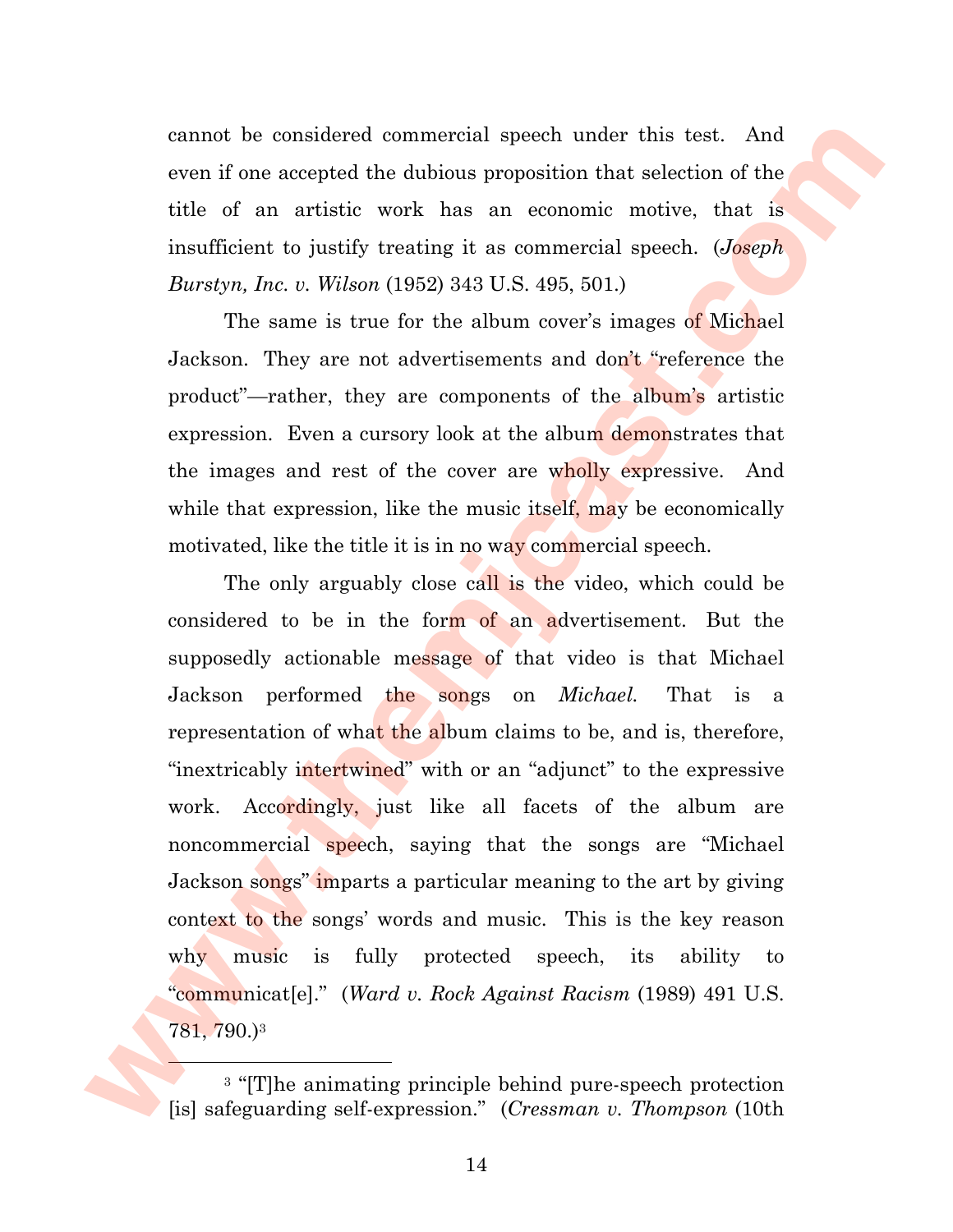<span id="page-14-0"></span>To be clear, Serova is not without a remedy. Even if the speech is noncommercial, fraud is a viable claim (assuming she can prove it), and one she has asserted against producers of the recordings at issue, defendants Edward Joseph Cascio, James Victor Porte, and Angelikson Productions, LLC (collectively, the "Angelikson Defendants"). That claim is not part of this appeal and will proceed irrespective of the outcome here. (CT 3:715–35; CT 3:612.) But because Serova's novel theory of *strict liability* against appellants would necessarily chill distribution of the recordings, the portions of the trial court's order denying Appellants' anti-SLAPP motion should be reversed. To be clear. Serova is not without a remedy. Even if the spear are more one incommented. Frankline as violet calin (assuming she vesetting at issue, defendants bidward Joseph Cascio, James Victor Porte, and Angelikson Prod

#### **II. STATEMENT OF APPEALABILITY.**

Appellants appeal the trial court's December 9, 2017 order granting in part and denying in part their anti-SLAPP motion. (CT 4:888–910.) An order denying in part a motion brought under the anti-SLAPP statute is directly appealable. (Code Civ. Proc., § 425.16, subd. (i); Code Civ. Proc., § 904.1, subd. (a)(13); *Baral v. Schnitt* (2016) 1 Cal.5th 376, 394.) Appellant's Notice of Appeal was timely filed on February 7, 2017. (CT 4:868–910.)

## **III. SUMMARY OF ALLEGATIONS AND PROCEDURAL HISTORY.**

#### **A. Serova's Claims Against Appellants.**

 $\overline{a}$ 

Serova's claims arise from the release of an album called *Michael*, which Serova describes as "the first posthumous

Cir. 2015) 798 F.3d 938, 952–953.) Creating a strict liability rule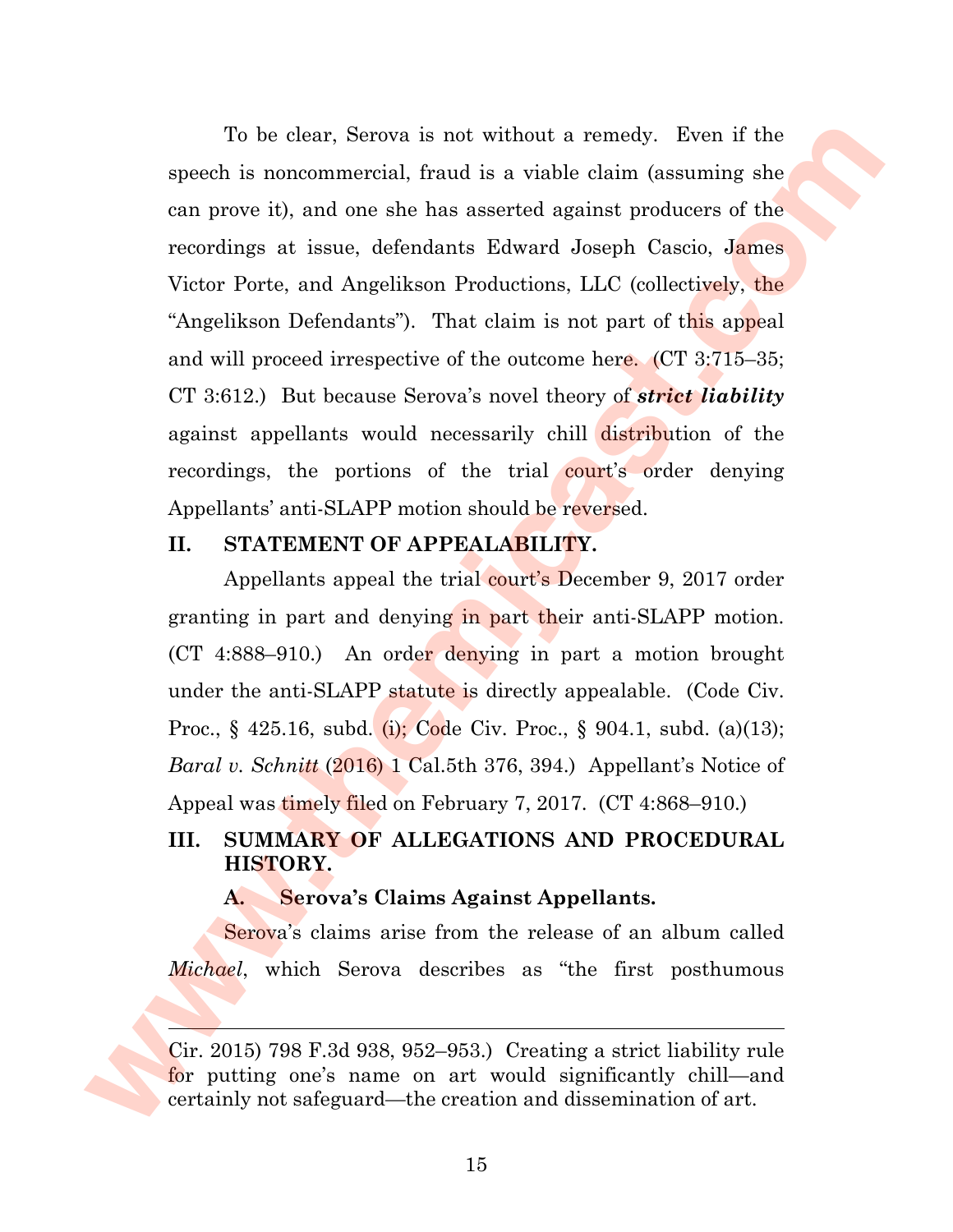compilation album of previously unreleased tracks by recording artist Michael Jackson[,]" released in the United States on December 14, 2010. (CT 1:116 [First Amended Complaint ("FAC") ¶ 10].)

Serova alleges her opinion that "Michael Jackson did not actually perform the lead vocals" on three of the album's ten tracks (dubbed the "Cascio Tracks" because defendant Edward Joseph Cascio jointly produced and recorded the songs), and instead "the lead vocals on these songs were performed by another singer[.]" (CT 1:116 [FAC ¶ 13].) Serova does not allege that Jackson had nothing to do with the Cascio Tracks. She alleges only that he did not sing "lead vocals" on the Cascio Tracks. (CT 1:116–23 [FAC ¶¶ 13, 14, 18, 23, 29, 30, 32, 33].) compilation album of previously unreleased tracks by recording<br>
include Jacksson (1" cT 1:116 [Frist Amended Complaint<br>
(FAC") [10].) Servor alleges her opinion that "Michael Jackson did not<br>
cottally perform the lead voca

Serova admits that publ<mark>ic "controve</mark>rsy has surrounded" the issue of whether Jackson sang the lead vocals on the Cascio Tracks.  $(CT 1:116$  [FAC  $\P\P$  11–13].) Indeed, she admits that in November 2010, Sony and the Estate both investigated the claim that Jackson had not performed the lead vocals on the Cascio Tracks, and **publicly** released the results of those investigations. (CT 1:13–14 [FAC ¶¶ 13–14, 21–22].)

Serova alleges that "Defendant Cascio and potentially Porte and Angelikson . . . represented to Defendants Sony and the Estate that Michael Jackson performed the lead vocals on" the Cascio Tracks, and "based on" that allegedly false representation, Appellants selected the songs "for inclusion on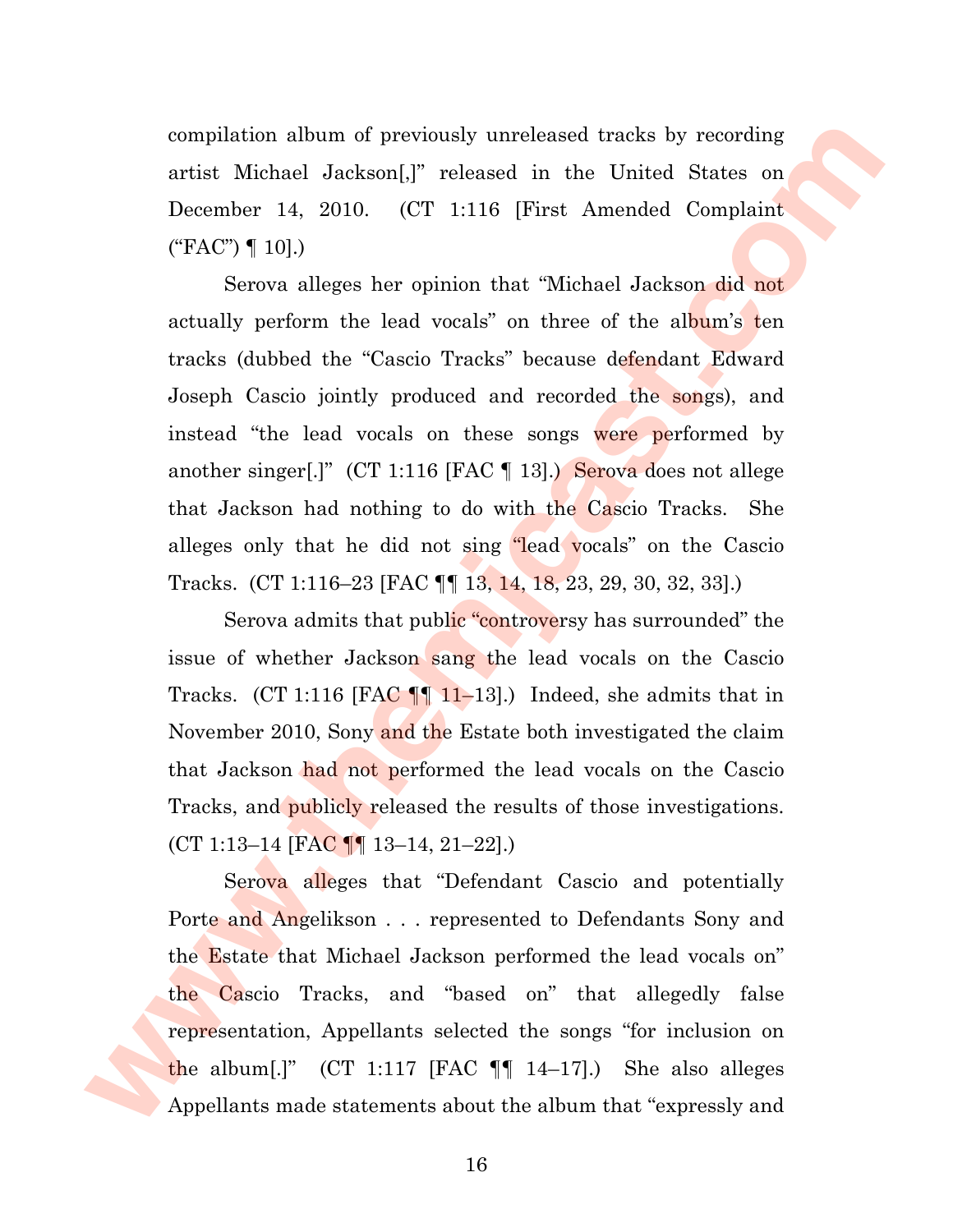implicitly represented that the lead vocals on all of the tracks on the album were performed by Michael Jackson." (CT 1:119 [FAC ¶ 27].) Despite being aware of the controversy, Serova purchased the album "between June 18 and 28, 2011" (CT 1:120 [FAC  $\llbracket 30 \rrbracket$ ), six months after its release.

Serova alleges that she "learned numerous facts suggesting Michael Jackson did not perform the lead vocals" on the Cascio Tracks. (CT 1:120 [FAC ¶ 32].) Specifically, she claims that "numerous people familiar with Michael Jackson's voice" dispute that he sang the lead vocals on the Cascio Tracks. (CT 1:118 [FAC ¶ 20].) She also alleges that she hired an "independent audio expert" who "concluded that Michael Jackson very likely did not sing the lead vocals" on the Cascio Tracks. (CT 1:122) [FAC ¶ 33].) implicitly represented that the lead vocals on all of the tracks on<br>the album were performed by Michal Jackson." (CT 1:119 [FAC 1]<br>271) Despite being aware of the controversy, Serova purchased<br>the album "between June 18 a

Serova seeks to represent a class of people who purchased the album, or any of the Cascio Tracks individually, in California. (CT 1:123 [FAC  $\P$ ] 36–37].) The FAC brings two claims against Appellants, both on a class-wide basis:

*First*, she claims violations of the CLRA, section 1770, subdivision (a) of the Civil Code, based on allegations that Appellants deceived the putative class members into purchasing the album by representing that Jackson sang the lead vocals on all ten tracks, and therefore purchasers "have suffered damages and lost money in that they paid for goods that were not as represented." (CT 1:125 [FAC ¶¶ 47–48].) Serova invokes five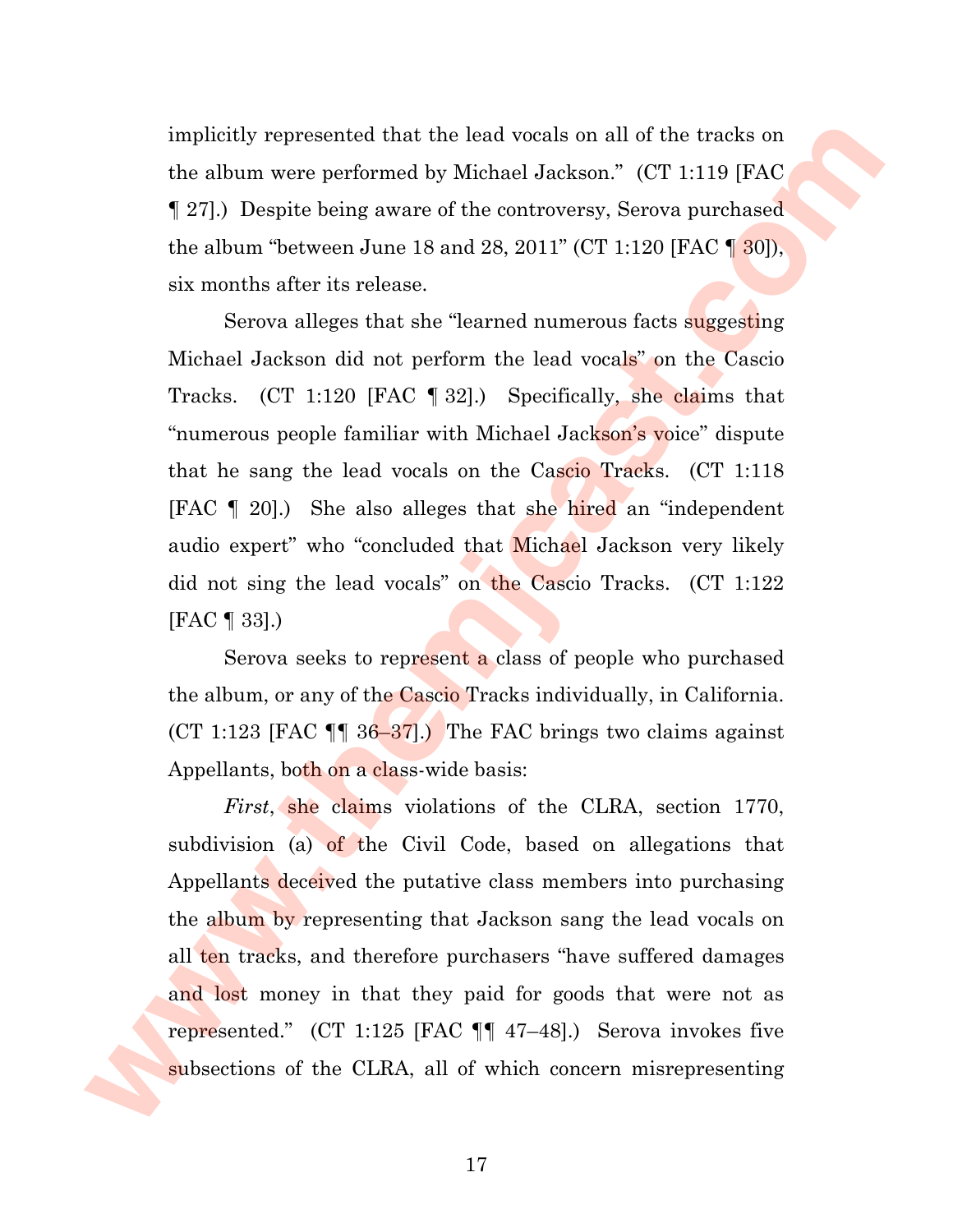the characteristics or qualities of the album. (CT 1:125 [FAC  $\P$  46, citing Civ. Code, § 1770, subd. (a)(1–3),(5), and (7).)

*Second*, Serova claims violations of the UCL, section 17200 *et seq*. of the Business and Professions Code. She claims only violations of the "fraudulent" and "unlawful" prongs of the UCL (not the "unfair" prong). (CT 1:127 [FAC  $\P\P$  54–55].) She claims Appellants' alleged "misrepresentations" about whether Jackson sang the lead vocals on the Cascio Tracks were fraudulent in violation of the UCL, and "caused Plaintiff and class members to lose money by causing them to purchase goods they would not have otherwise purchased."  $(CT 1:127$  [FAC 1 56].) She claims the alleged misrepresentations were unlawful based on the claimed CLRA violation.  $(CT 1:127$  [FAC  $\llbracket 55 \rrbracket$ .) the characteristics or qualities of the abum. (CT 1:125 [FAC<br>
14.6, editing Civ, Coloc, §1770, sabd (a)(1.3), and (7)), and (7)).<br> *et seq.* of the Business and Professions Orde. She elsima only<br>
violations of the "randule

Serova also brings a fraud claim against the Angelikson Defendants, but not Appellants. The fraud claims are not at issue on this appeal.4

Serova's prayer for relief seeks a permanent injunction prohibiting Appellants from "representing that Michael Jackson performed" the Cascio Tracks, attorneys' fees and costs, punitive and other unspecified damages, and restitutionary disgorgement of "all money or property wrongfully obtained" from the putative class members. (CT 1:129.)

 <sup>4</sup> Prior to the trial court's denial of Appellants' anti-SLAPP motion, the Angelikson Defendants demurred to the fraud claim.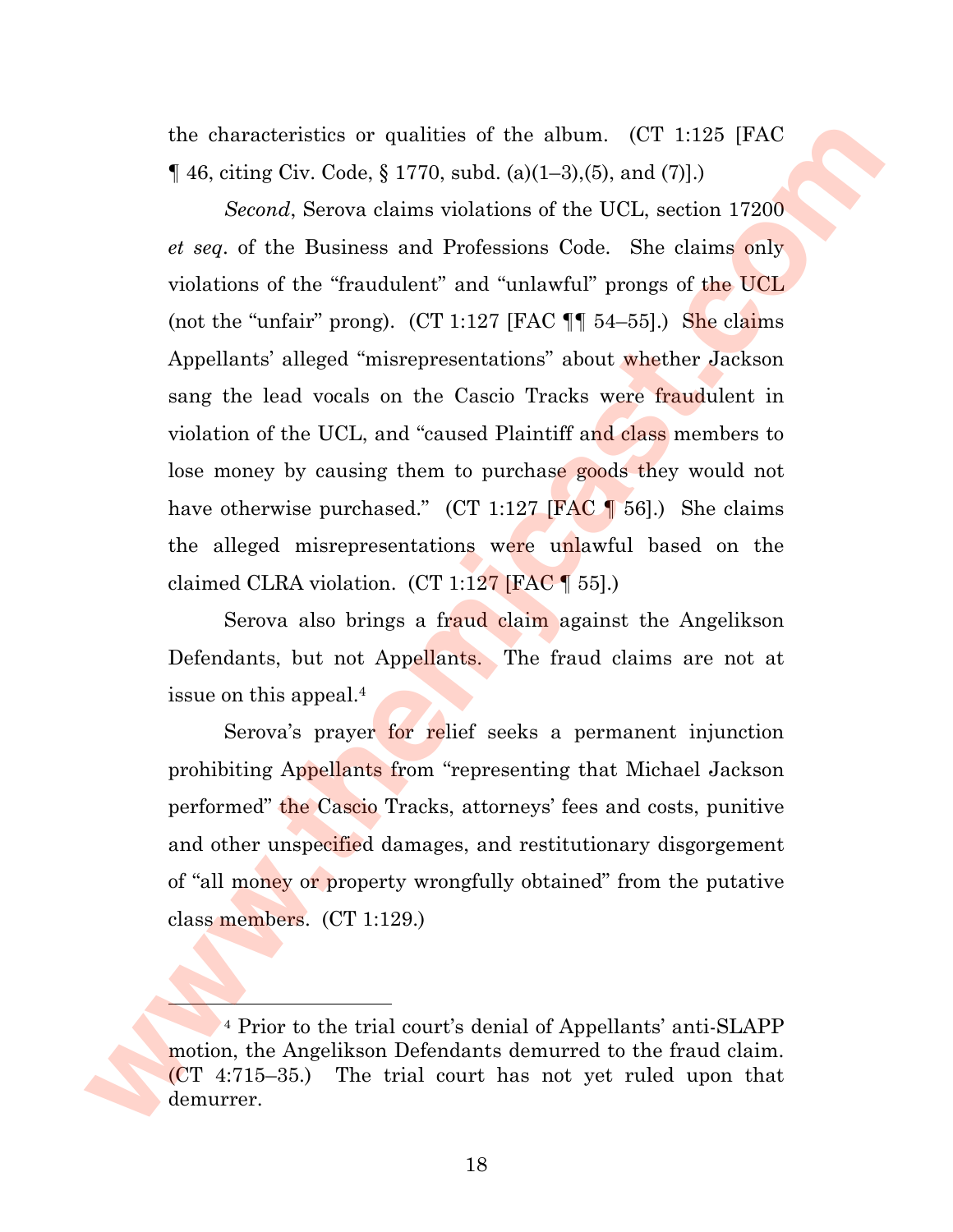#### **B. The Statements Alleged In The FAC.**

Serova's claims against Appellants arise out of four specific statements she attributes to them:5

<span id="page-18-0"></span>• **The Announcement Video**. On December 3, 2010, Serova alleges Appellants released a video (the "Announcement Video") announcing the release of the album described as "a brand new album from the greatest artist of all time." (CT 1:119 [FAC ¶ 24]; Lodged CD, Video No. 1 at 0min 23sec.)<sup>6</sup> The video did not state Jackson performed the lead vocals on any or all of ten tracks. (Lodged CD, Video No. 1.) The video does not mention the Cascio tracks, identify any of the songs or how many songs are included on the album, or state how many of those tracks feature a vocal performance by Jackson, let alone a lead vocal performance by Jackson. (*Ibid*.) **EXECUTE INTERENT COURTS AND THE COURTS AND SERVIE THE PACK SUMMON COURTS (SERVIET AND COUPLAT APPLIED AND COUPLAT AND COUPLAT AND COUPLAT AND COUPLAT AND COUPLAT AND COUPLAT AND COUPLAT AND COUPLAT AND COUPLAT AND COUPLA** 

**The Album Cover.** The back cover of the album states: "This album contains 9 previously unreleased vocal

<sup>&</sup>lt;sup>5</sup> The FAC also brought UCL and CLRA claims against the Angelikson Defendants arising out of their December 6, 2010 appearance on the Oprah Winfrey Show. (CT 1:119 [FAC  $\P$ ] 25, 45–59].) The trial court granted the Angelikson Defendants' anti-SLAPP motion with respect to claims arising out of the Winfrey show appearance (CT 4:907–08), which ruling Serova did not appeal, so the Angelikson Defendants are not party to this appeal and the Oprah Winfrey segment is not relevant to it.

<sup>6</sup> Serova lodged a true and correct copy of this video with the trial court, and the parties stipulated it was a true and correct copy thereof. (CT 2:269–70; 275.) At the request of the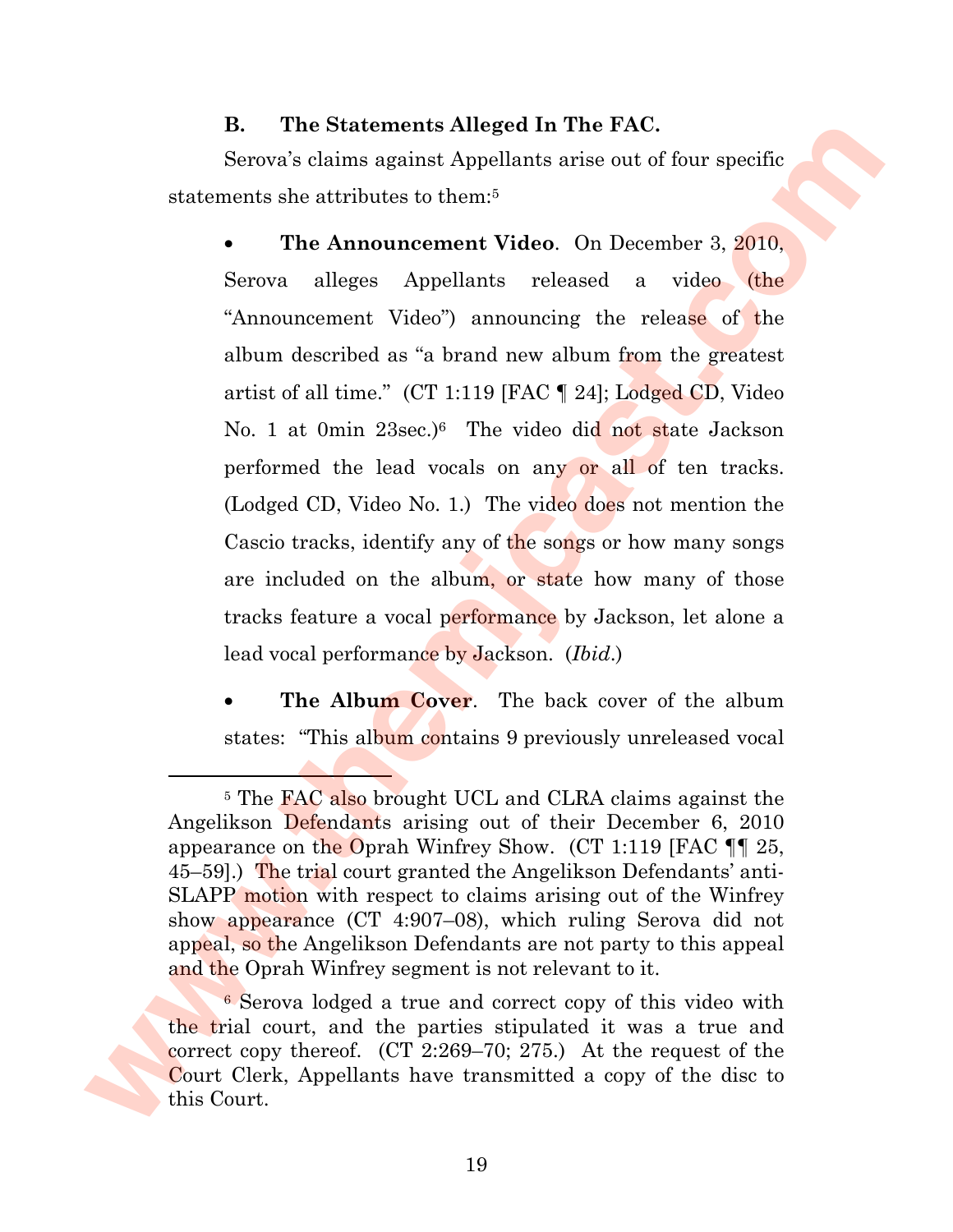tracks performed by Michael Jackson. These tracks were recently completed using music from the original vocal tracks and music created by the credited producers." (CT 1:119 [FAC ¶ 27], 1:144–49; 4:894.)7 Serova's allegations do not include the entire quote, only the first sentence, which refers to the "performed by Michael Jackson." (CT 1:119) [FAC ¶ 27].) The second sentence makes clear that older recordings were combined with new music to create the final product. Serova also alleges the "the artwork on the album cover is composed primarily of images of Michael Jackson, and nothing on the album states or suggests that Michael Jackson did not perform the lead vocals for every track on the album."  $(CT 1:119$  [FAC  $\parallel$  27].) She claims that these images of Michael, as well as the title of the album, "*Michael*," are therefore misleading. (CT 1:119 [FAC ¶ 27].) tracks performed by Michael Jackson. Those tracks were<br>
reachly condited using music from the original vocal<br>
tracks and music created by the reachind producers." (CT<br>
1:119 [FAC 127], 1:144-69, 4:804.)" Sevora's allegati

<sup>&</sup>lt;sup>7</sup> This statement refers to only nine out of the ten tracks on the album because one was previously released; this track is not one of the Cascio Tracks which form the subject of this lawsuit. (CT 1:116, 119 [FAC  $\P$ ] 13, 27].) Appellants requested that the trial court take judicial notice of a copy of the front and back cover of the compact disc version of the album, and they largely accord to Serova's description in the FAC. (CT 1:144–49.) The trial court both entered the parties' stipulated order to treat as authentic the documents included in Appellants' request for judicial notice, and granted the request for judicial notice. (CT 2:275, CT 4:894.) The parties also stipulated that a video lodged with the trial court contained a true and correct copy of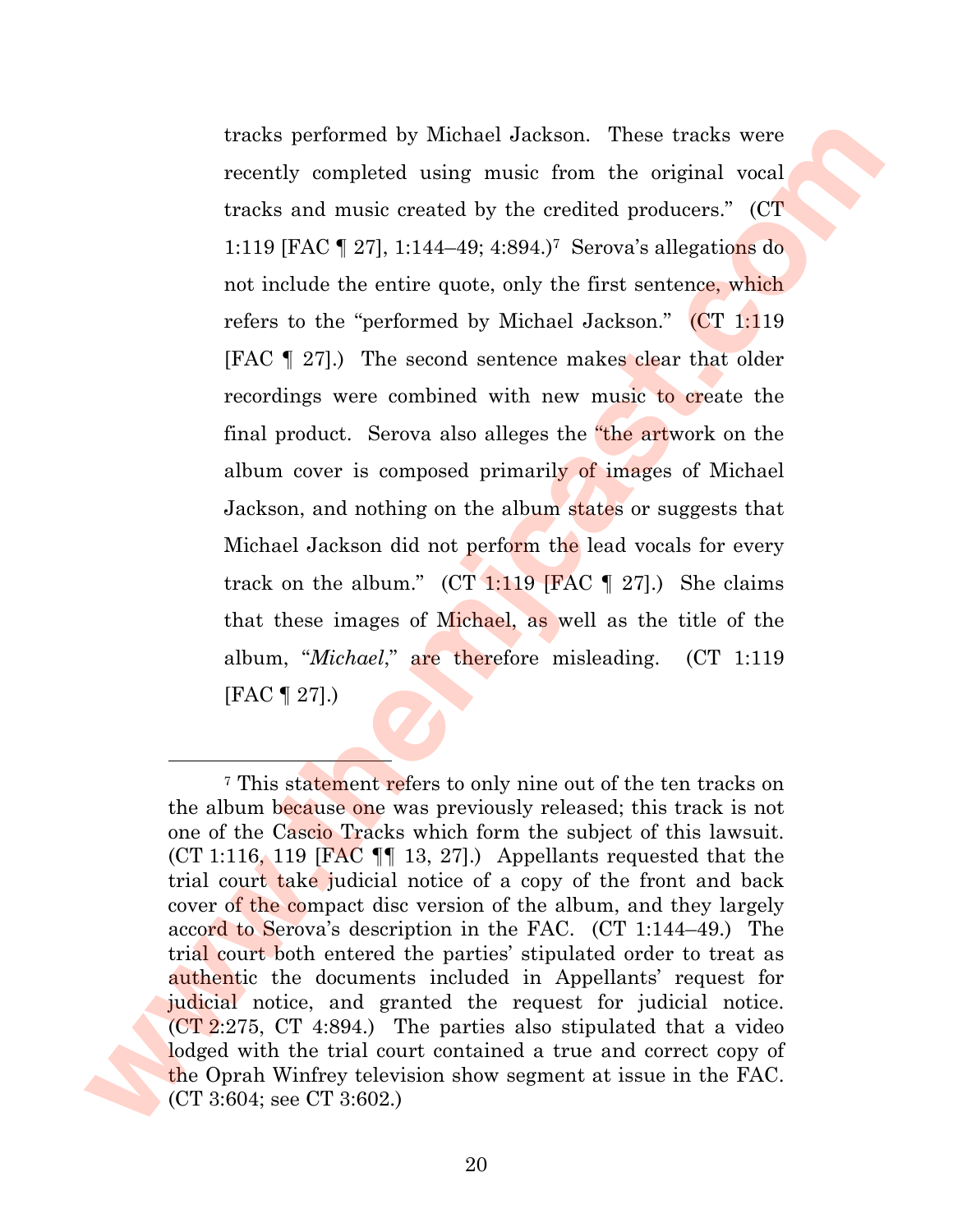• **The Weitzman Email**. Before release of the album, on November 11, 2010, an attorney for the Estate (Howard Weitzman) issued a statement "addressing the questions that had arisen regarding" whether Jackson sang the lead vocals on the Cascio Tracks, and "reports of fan comments and concerns" (the "Weitzman Email"). (CT 1:118 **FAC** ¶ 22]; CT 2:279–80.) The parties stipulated that the Weitzman Email was intended to be and was publicly distributed; it "was an email from Howard Weitzman Esq. for distribution to Michael Jackson fans." (CT 2:275.)8 It states that Weitzman had been "asked by co-Executors [of the Estate] John Branca and John McClain to conduct an investigation regarding the authenticity of the lead vocals on the Cascio tracks."  $(CT 2:279.)$  He notes that Appellant Sony also investigated the controversy, and identifies the many people who "concluded that Jackson performed the lead vocals on the tracks[.]" (CT 1:118 [FAC | 22]; 2:279– 80.)9 Weitzman states: "We take all fan comments very The Weitzman Email. Before release of the album.<br>
on Nowmber 11, 2010, an atoment "addressing the questions<br>
whiteman) issued a statement "addressing the questions<br>
that had arises regarding" whether Jackson sang the lead<br>

 <sup>8</sup> On April 13, 2016, the parties stipulated that "[t]he November 11, 2010 statement alleged at FAC  $\parallel$  22 was an email from Howard Weitzman Esq. to [fan] Jeff Jampol for distribution to Michael Jackson fans." (CT 2:273–81.) The stipulation included a true and correct copy of the emailed statement, which itself makes clear that it was prepared for distribution to the public. (CT 2:278–81.)

<sup>&</sup>lt;sup>9</sup> These included six of Jackson's former producers and engineers who "listened to raw a capella versions of the Cascio [T]racks[,]" other musicians who had worked with Jackson, and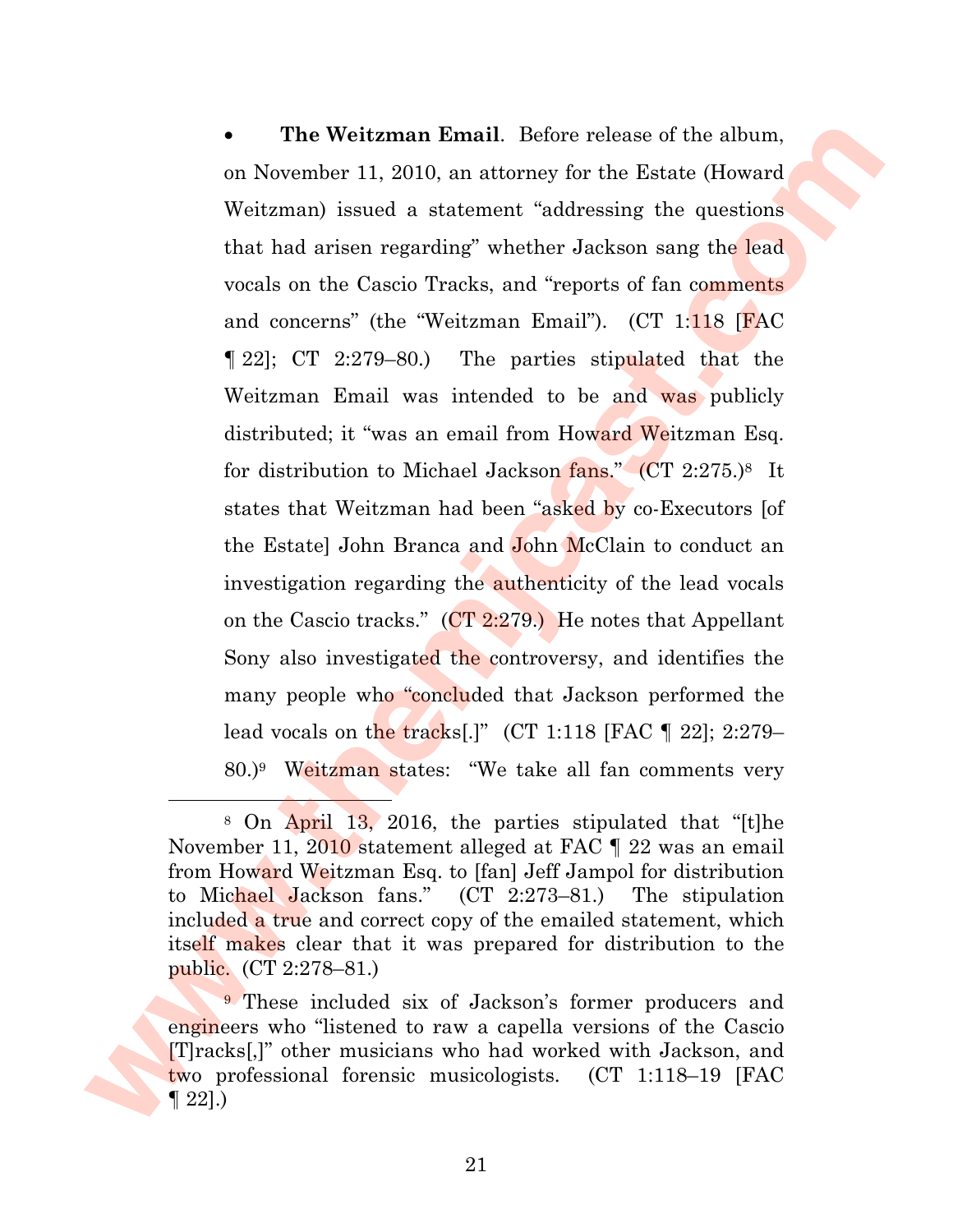seriously, and as I'd stated above, there is nothing more important to the Estate than Michael's music, his legacy and his fans." Weitzman stated that despite the Estate's and Sony's conclusions, "ultimately, Michael's fans will be the judges of these songs, as they always are."  $(CT 2:280.)^{10}$ 

**The Sony Statement.** The FAC also alleges that on November 5, 2010, Appellant Sony stated that: "We have complete confidence in the results of our extensive research as well as the accounts of those who were in the studio with Michael that the vocals on the new album are his own" (the "Sony Statement").  $(CT 1:118 [FAC \, T21]$ .

Serova alleges she purchased *Michael* in June 2011, in supposed reliance upon the above-described statements, which she claims are "public representations" that Michael Jackson sang the lead vocals on all of the tracks on the album. (CT 1:120) [FAC ¶¶ 29, 30].) As discussed *infra*, only two of these four statements are pertinent here: the Album Cover and the Announcement Video. seriously, and as Fd stated above, there is nothing more important to the Estate than Michael's music, his logacy<br>and bis fara." Weitzman stated that despite the Estate's<br>and Sony's conclusions, "ultimately, Michael's far

<sup>&</sup>lt;sup>10</sup> Serova alleges that other people later claimed that some of those referenced in Weitzman's statement did not, in fact, believe Jackson sang the lead vocals on the Cascio Tracks—but she does not allege that any of the people mentioned in the Weitzman Email disclaimed their belief that Michael sang the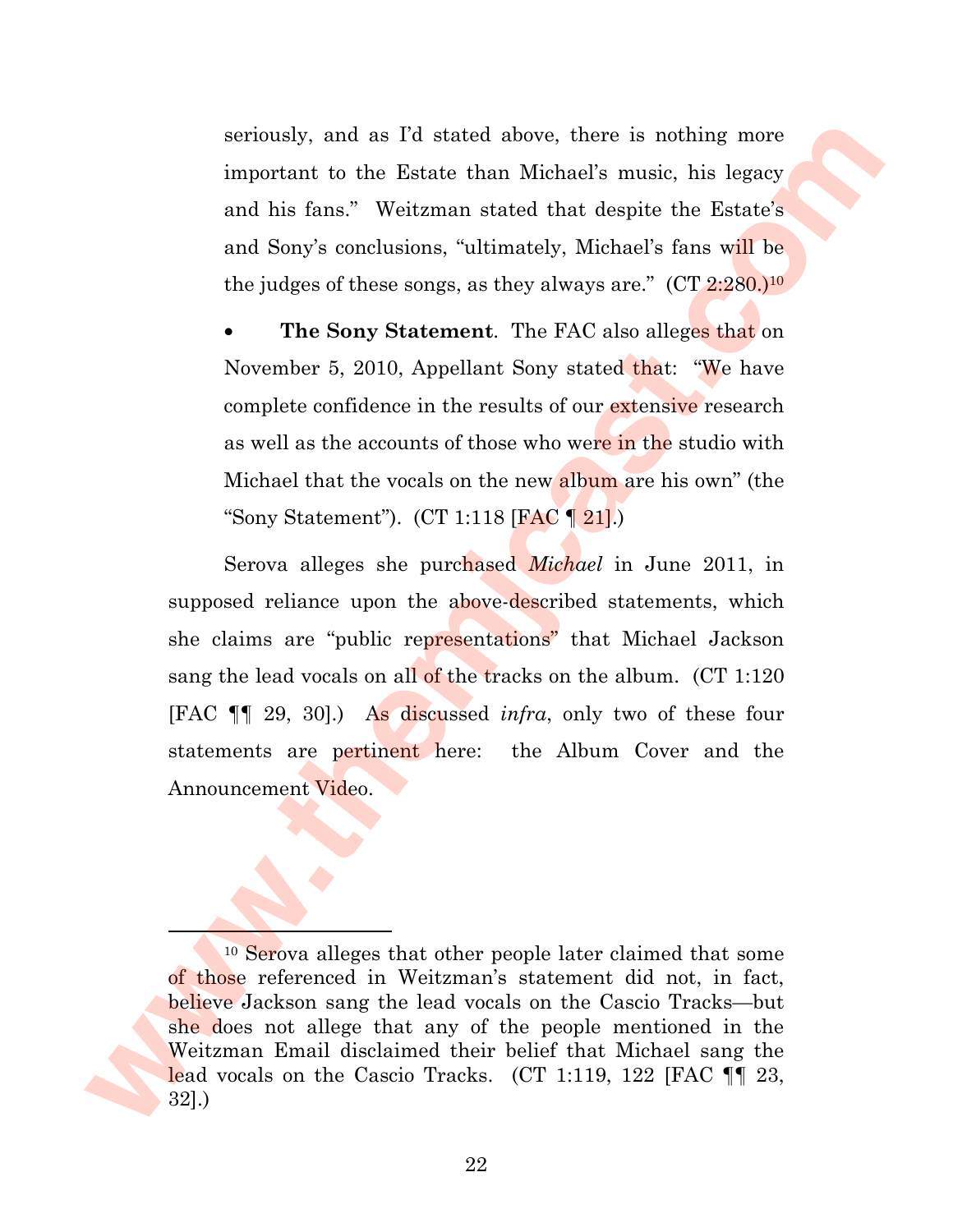## **C. The Trial Court Grants In Part And Denies In Part Appellants' Anti-SLAPP Motion.**

Appellants filed their anti-SLAPP motion on February 9, 2016. (CT 1:151–92.)<sup>11</sup> The trial court held a status conference on March 30, 2016, during which it worked with the parties to reach a stipulation on discovery and presentation of the issues to be decided on the motion. (See CT 2:248.)

<span id="page-22-0"></span>On April 13, 2016, the parties filed the stipulation, which the trial court subsequently entered, providing that "the Court shall address the special motions to strike . . . in one or more phases." (CT 2:274.) The parties stipulated and the trial court ordered that it would address certain potentially dispositive issues in its first phase of consideration, and that "other issues" potentially raised by the [anti-SLAPP motion] . . . shall be reserved for one or more subsequent phases, if necessary." (CT 2:275.) The final paragraph of the stipulated order states: "If a subsequent phase is necessary to decide the Motions, then the parties will meet and confer regarding whether discovery is necessary and will submit a joint statement . . . ." (CT 2:276.) C. The Trail Court Grants for Arist And Denies in<br>Appellants' Anti-SLAPP motion on February 9,<br>2016. (CT 1:15-192)<sup>11</sup> The trial court held a status configures<br>on March 30, 2016, during which it worked with the parties to<br>

<sup>&</sup>lt;sup>11</sup> Serova requested leave to take broad discovery in support of her opposition to the anti-SLAPP motion, which Appellants opposed. (CT 1:225–2:236.) Specifically, Serova asked for leave to notice *seventeen depositions*, including ten Jackson family members such as his elderly mother and teenage children; she sought to propound interrogatories asking for the home addresses of ten Jackson family members (including his children); and she requested Appellants produce scores of confidential business documents, including those disclosing the details of Sony's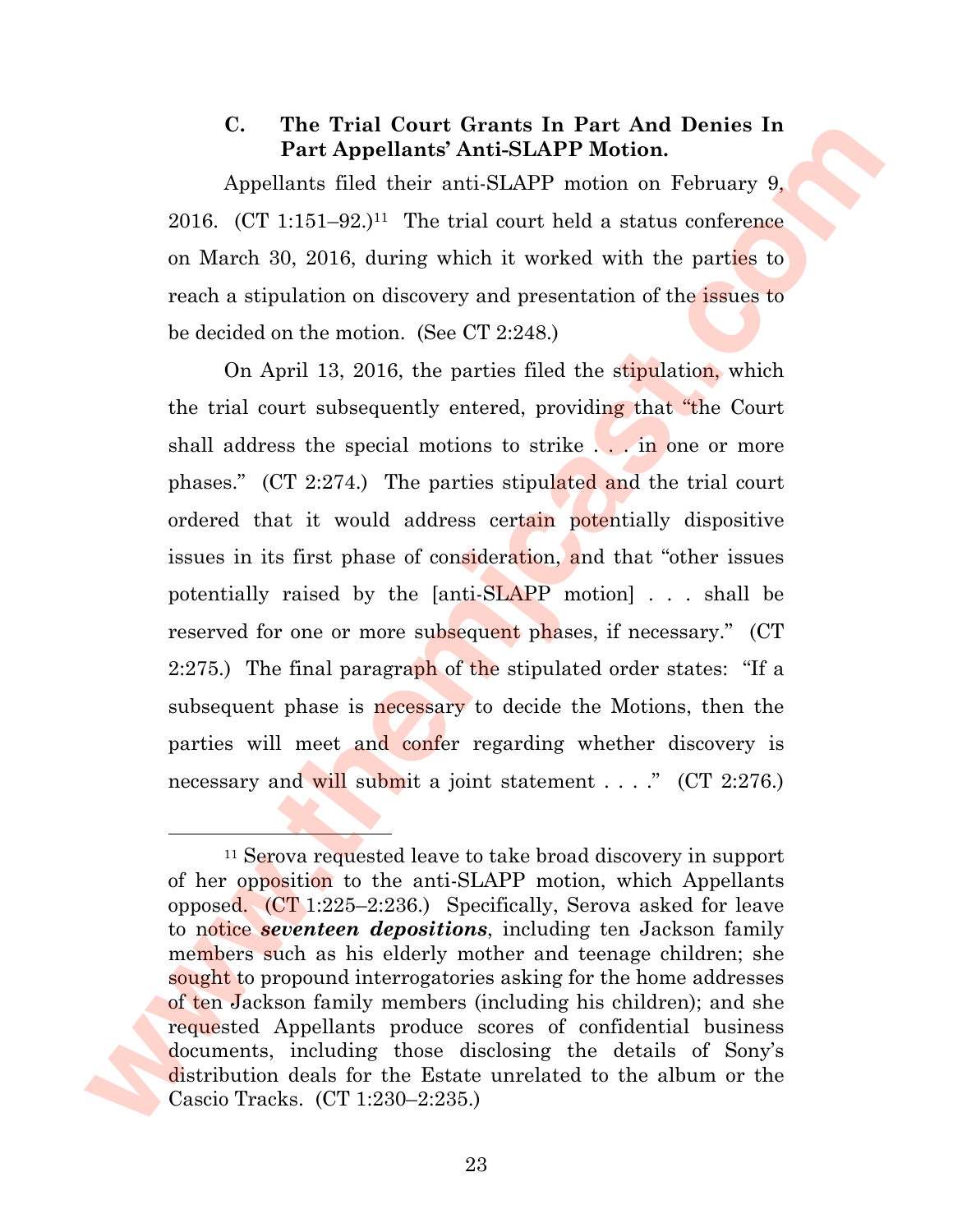Appellants also stipulated solely for purposes of the anti-SLAPP motion that Jackson did not sing the lead vocals on the Cascio Tracks. (CT 2:274.)

The first phase of the trial court's consideration of the anti-SLAPP motion was limited to whether Appellants had demonstrated that the conduct alleged in the FAC arose out of protected activity (the first step of the anti-SLAPP analysis) and if so, whether the challenged statements (i) are, or are inextricably intertwined with, noncommercial speech; and/or (ii) no reasonable consumer could be deceived by them. (CT 2:274.) Those questions, if resolved in Appellants' favor, would dispose of Serova's claims as a matter of law.

On December 9, 2016, the trial court issued the order from which this appeal was taken. The order granted Appellants' anti-SLAPP motion in part and denied it in part, and was titled: "RULING ON SUBMITTED MATTER RE MOTIONS TO STRIKE (ANTI-SLAPP)." (CT 4:884, 892–908.) After a sixteen-page analysis of the merits of the anti-SLAPP motion, the trial court granted it with respect to the Weitzman Email, but denied it with respect to the Album Cover and the Announcement Video. The trial court found that at step two, Serova had some chance of prevailing on her UCL and CLRA claims arising out of the Album Cover and Announcement Video, deeming them purely commercial speech (and therefore entitled to less First Amendment protection) that could potentially deceive a Appellants also stipulated solely for purposes of the anti-SLAPP<br>motion that Jackson did not sing the load vocals on the Cascio<br>Tracks. (CT 2:274)<br>The first phase of the trial court's consideration of the anti-<br>SLAPP moti

24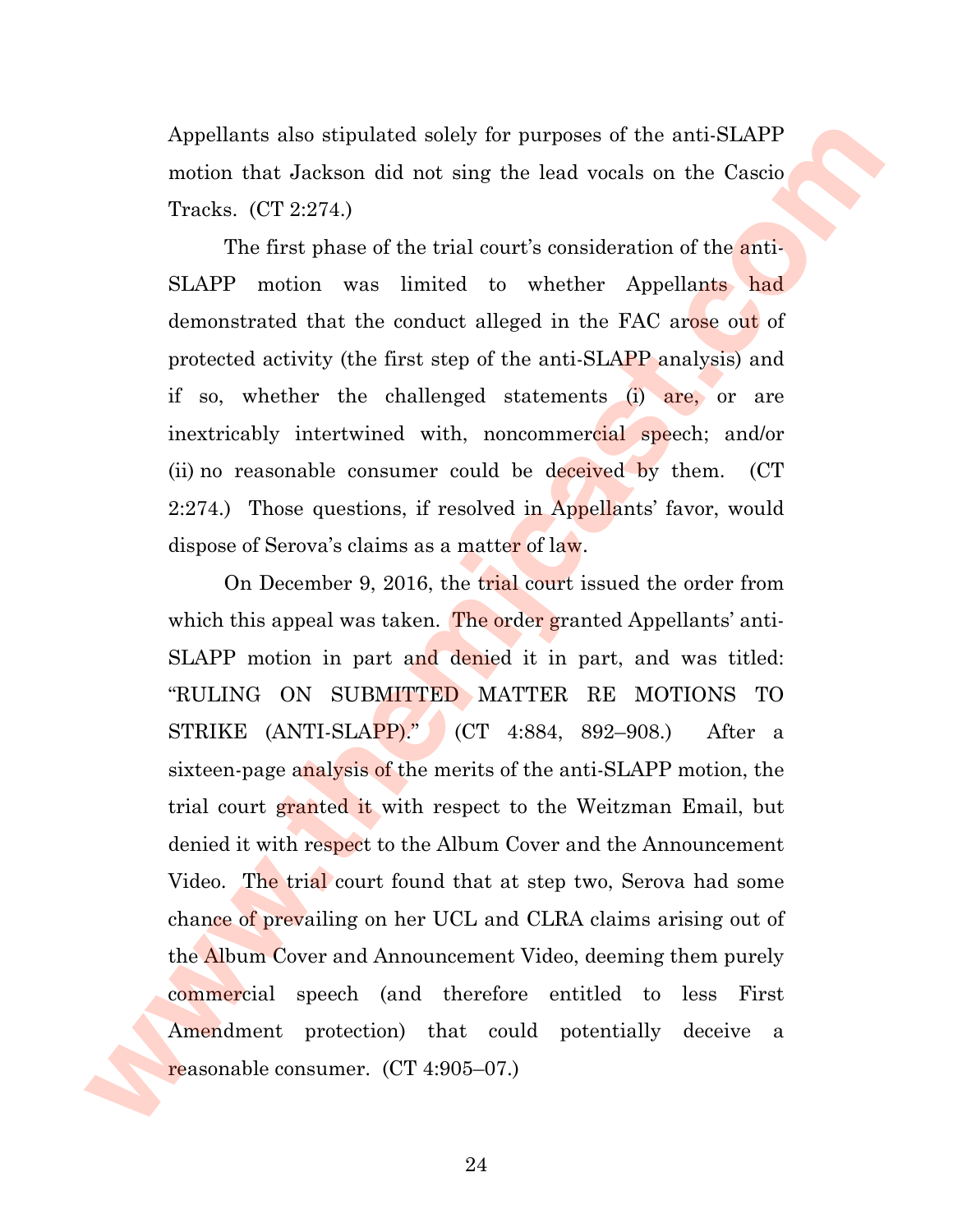On January 30, 2017, Appellants timely appealed. (CT 3:390–412.) Serova did not appeal or cross-appeal the order granting the motion as to the Weitzman Email.

### **D. The Court Denies Serova's Motion To Dismiss This Appeal.**

On July 24, 2017, Serova moved to dismiss this appeal, arguing the trial court's ruling was not an appealable order. Appellants opposed the motion. This Court denied Serova's motion to dismiss on August 8, 2017, deferring the issue for this panel's consideration.

#### **E. The Two Statements At Issue In This Appeal.**

As discussed, Serova alleged four supposed misrepresentations to support her UCL and CLRA claims: (1) the Album Cover, (2) the Announcement Video, (3) the Weitzman Email, and  $(4)$  the Sony Statement.<sup>12</sup> The trial court denied the anti-SLAPP motion with respect to only two of the statements: the Album Cover and the Announcement Video.

<span id="page-24-0"></span>As a result of Serova's failure to cross-appeal that ruling, the speech on the Album Cover and in the Announcement Video are the only ones at issue in this appeal. (See *Lima v. Vouis* (2009) 174 Cal.App.4th 242, 252 ["DHS did not cross-appeal from the order vacating the dismissal and is therefore prevented from challenging the validity of that order on appeal."]; *Celia S. v. Hugo H.* (2016) 3 Cal.App.5th 655, 665 ["[t]o obtain affirmative On January 30, 2017, Appellants timely appealed<br>
(CT 3:390 -412) Serova did not appeal on cross-appeal the order<br>
gradium for milis Appeal.<br>
D. The Court Denies Serova's Motion To Dismiss<br>
D. The Court Denies Serova's Mot

 <sup>12</sup> In abiding by the parties' stipulation that Serova did not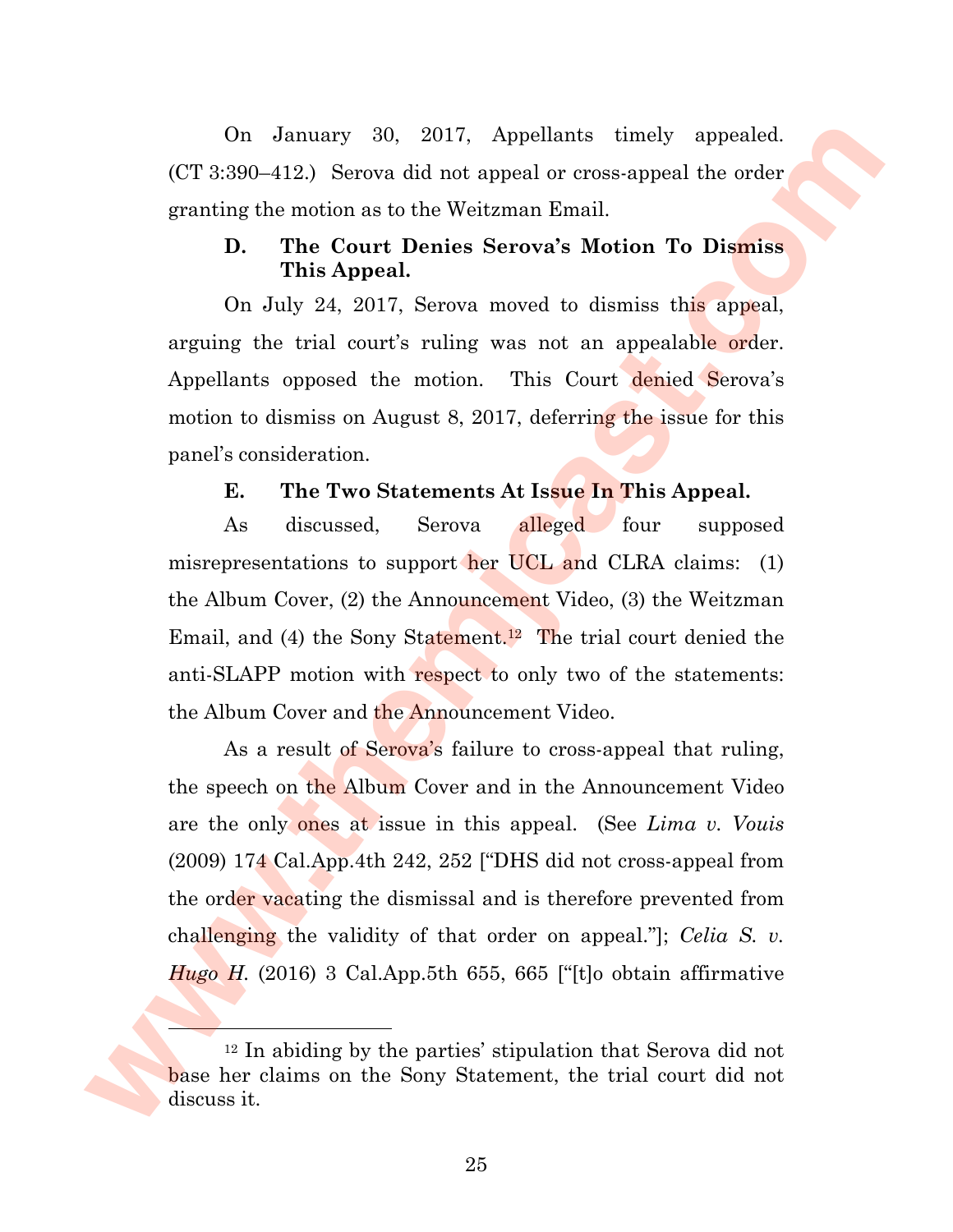relief by way of appeal, respondents must themselves file a notice of appeal and become cross-appellants"], internal quotation marks and citation omitted.)

This appeal and this brief address whether Serova's UCL and CLRA claims arising out of the Album Cover or the Announcement Video survive Appellants' anti-SLAPP challenge.

#### **IV. STANDARD OF REVIEW.**

<span id="page-25-0"></span>California's anti-SLAPP statute authorizes special motions to strike any "cause of action against a person arising from any act . . . in furtherance of the person's right of . . . free speech under the United States Constitution or the California Constitution in connection with a public issue." (Civ. Proc. Code,  $\S$  425.16, subd. (b)(1).) The statute was enacted "to expedite the early dismissal of these unmeritorious claims." (*Simpson Strong-Tie Co., Inc. v. Gore* (2010) 49 Cal.4th 12, 21.) "To encourage 'continued participation in matters of public significance' and to ensure 'that this participation should not be chilled through abuse of the judicial process, the Legislature expressly provided that the anti-SLAPP statute 'shall be construed broadly.'" (*Id*. at p. 21, quoting Code Civ. Proc., §  $425.16$ , subd. (a).) relief by way of appeal, respondents must themselves file a notice<br>of appeal and become cross-appellants"], internal quotation<br>marks and dictains emitted.)<br>This appeal and this brief address whether Servavis UCL<br>and CLRA

Anti-SLAPP motions require a two-step analysis. (*Simpson Strong-Tie Co., Inc.*, *supra*, 49 Cal.4th at p. 21.) *First*, the defendant must make a prima facie showing that the challenged cause of action arises from protected activity, i.e., that the acts of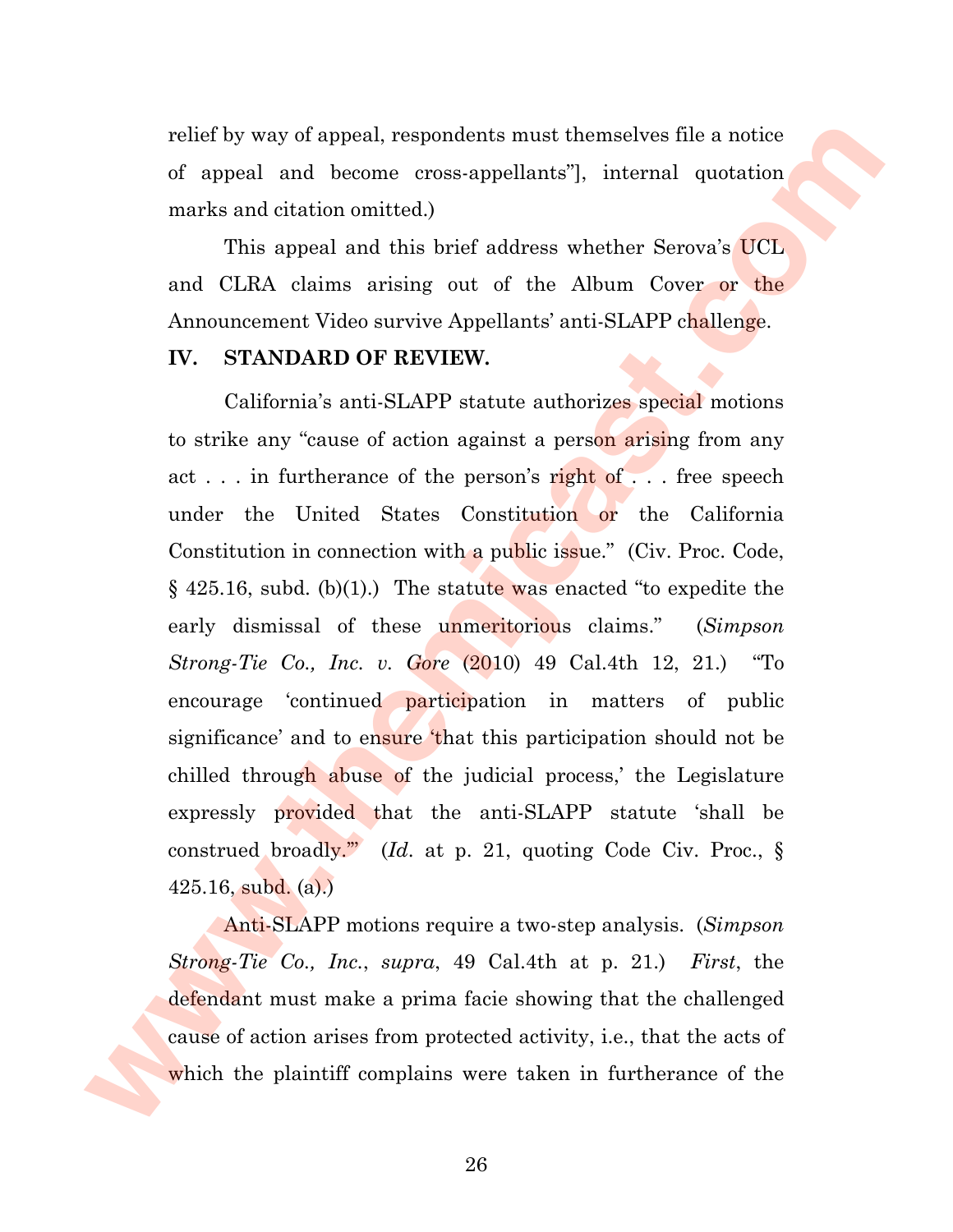<span id="page-26-0"></span>defendant's right of free speech in connection with a public issue. (*Ibid*.) Under the first step of the anti-SLAPP analysis, the Court determines whether the claims arise out of at least one of four types of protected activities. (Civ. Proc. Code, § 425.16, subd. (e).) "A defendant's burden on the first prong is not an onerous one." (*Okorie v. Los Angeles Unified School Dist.* (2017) 14 Cal.App.5th 574, 590.) *Second*, "[i]f a defendant meets this threshold showing," the burden shifts to the plaintiff and "the cause of action shall be stricken unless the plaintiff can establish 'a probability that the plaintiff will prevail on the claim.'" (*Simpson Strong-Tie Co., Inc.*, *supra*, 49 Cal.4th at p. 21, quoting Code Civ. Proc., § 425.16, subd. (b)(1).) defendant's right of free speech in connection with a public issue.<br>
(*bid*) Under the first stop of the anti-SLAP analysis, the Court<br>
determines whether the claims arise out of at least one of four<br>
types of pouteeted a

A trial court's ruling on a special motion to strike is subject to *de novo* review on appeal. (*Thomas v. Quintero* (2005) 126 Cal.App.4th 635, 645; *Bernardo v. Planned Parenthood Federation of America* (2004) 115 Cal.App.4th 322, 357.) This Court applies its "independent judgment to determine whether [the] causes of action arose from acts  $\dots$  in furtherance of  $\dots$ [the] right of petition or free speech in connection with a public issue" and if so, "must then independently determine, from [a] review of the record as a whole," whether the plaintiff has "established a reasonable probability that [s]he would prevail on [her] claims." (*Thomas*, *supra*, 126 Cal.App.4th at p. 645.)

#### **V. ARGUMENT.**

At step one of the analysis, the trial court correctly ruled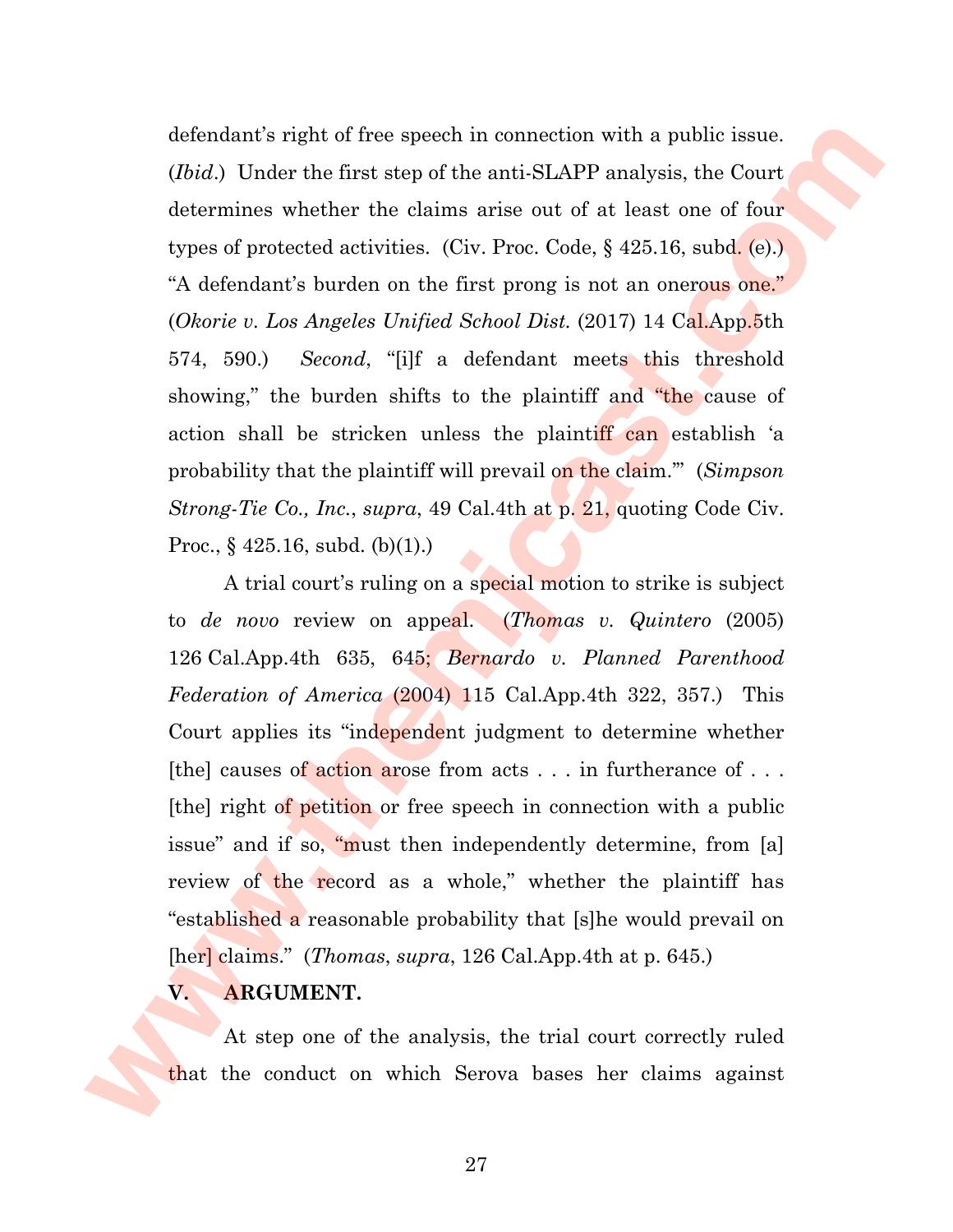Appellants falls under the anti-SLAPP statute's purview. The trial court denied the motion at step two of the analysis, based on two erroneous findings. *First*, the trial court incorrectly held that identifying Michael Jackson as the performer of all the songs on *Michael* was purely commercial speech. *Second*, the trial court erred in finding the challenged statements potentially misleading to a reasonable consumer.

## **A. Step One: Serova's Claims Arise Out Of Speech Protected Under The First Amendment.**

The trial court properly found in Appellants' favor on step one. (CT 4:896–901.)

<span id="page-27-0"></span>Serova argued below that these statements were not in furtherance of protected activity because they were commercial speech under the statute. (CT 1:289–307; 4:785–787.) Specifically, in 2004, the California Legislature enacted Code of Civil Procedure section 425.17, which exempts actions "brought against a person primarily engaged in the business of selling or leasing goods or services" based on "representations of fact" about the speaker's products made for the purpose of promoting or securing sales. (Civ. Proc. Code,  $\S$  425.17, subd. (c).) However, this commercial speech exemption *specifically does not apply* to "[a]ny action . . . based upon the creation, dissemination, exhibition, advertisement, or other similar promotion of any ... *musical* . . . work." (Civ. Proc. Code, § 425.17, subd. (d), italics added.) As such, the trial court properly recognized that this Appellants falls under the anti-SLAPP statute's purviow. The<br>trial court denied the moion at step two of the analysis. based on<br>two erroments indings. First, the trial court incurrectly held that<br>identifying Michael stack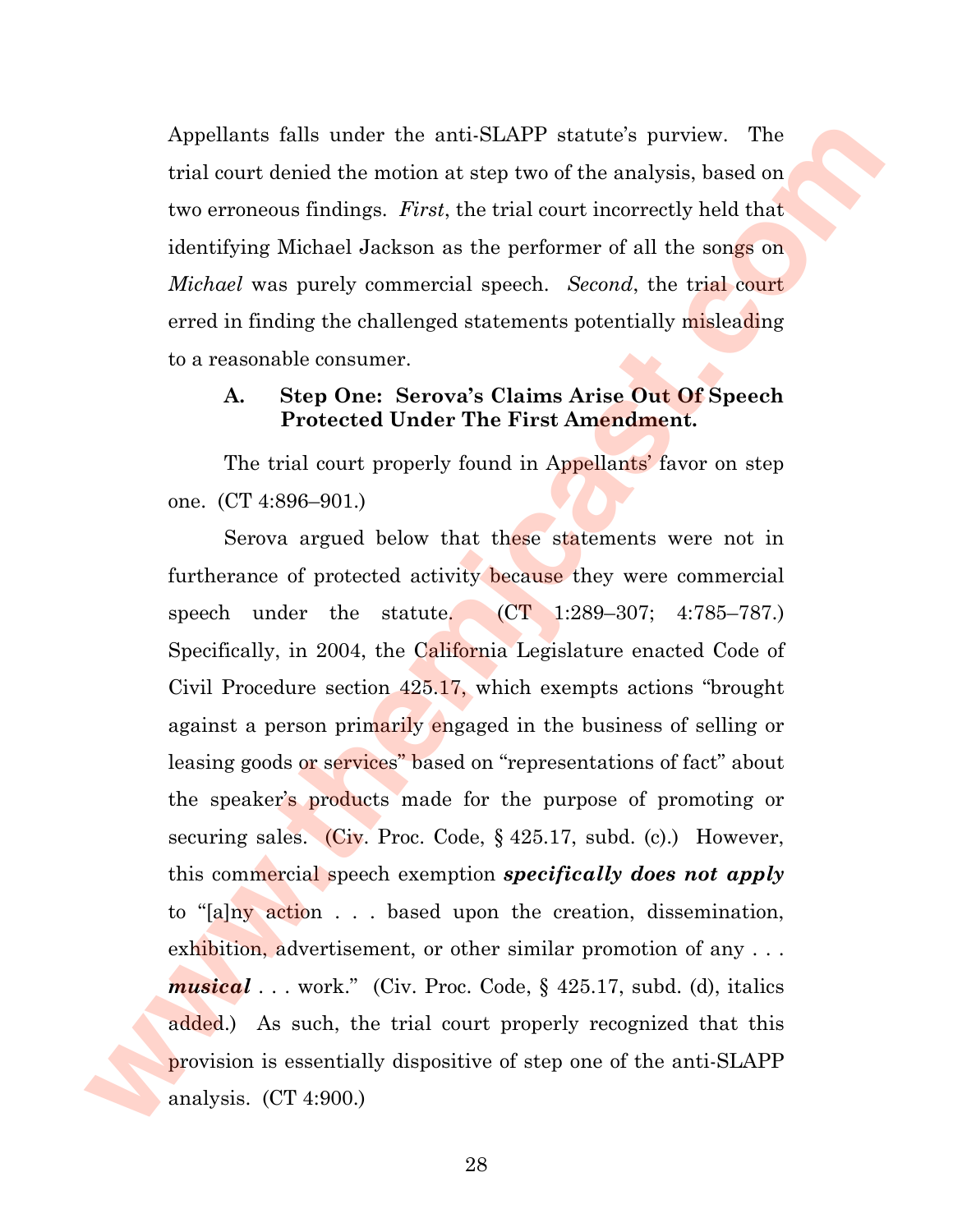Even putting aside the exception to the commercial speech exemption, Serova's lawsuit is a SLAPP. Under the traditional first prong of the anti-SLAPP analysis, the Court determines whether the claims arise out of at least one of four types of protected activities. (Civ. Proc. Code,  $\S$  425.16, subd. (e).) Serova's claims fall easily into two, namely (1) "any written or oral statement or writing made in a place open to the public or a public forum in connection with an issue of public interest" (Civ. Proc. Code, § 425.16, subd. (e)(3)); and (2) "any other conduct in furtherance of the exercise of the constitutional right of petition or the constitutional right of free speech in connection with a public issue or an issue of public interest" (Civ. Proc. Code, § 425.16, subd. (e)(4)). (See, e.g., *Damon v. Ocean Hills Journalism Club* (2000) 85 Cal.App.4th 468, 476 [holding homeowners' association newsletter is "public forum" because it is a vehicle for discussing public issues and distributed to a large and interested community]; *Hall v. Time Warner, Inc.* (2007) 153 Cal.App.4th 1337, 1347 ["The public's fascination with Brando and widespread public interest in his personal life made Brando's decisions concerning the distribution of his assets a public issue or an issue of public interest."]; *Stutzman v. Armstrong* (E.D. Cal., Sept. 10, 2013, No. 2:13-CV-00116-MCE) 2013 WL 4853333, at p. 7 [finding cyclist Lance Armstrong's statements concerning whether he used performance enhancing drugs, including in promotional materials for books he had Even putting aside the exception to the commercial speech<br>exemption, Servar's laveaut is a SLAPP. Under the traditional<br>first prong of the anti-SLAPP analysis, the Court determines<br>whether the their<br>maximise out of at lea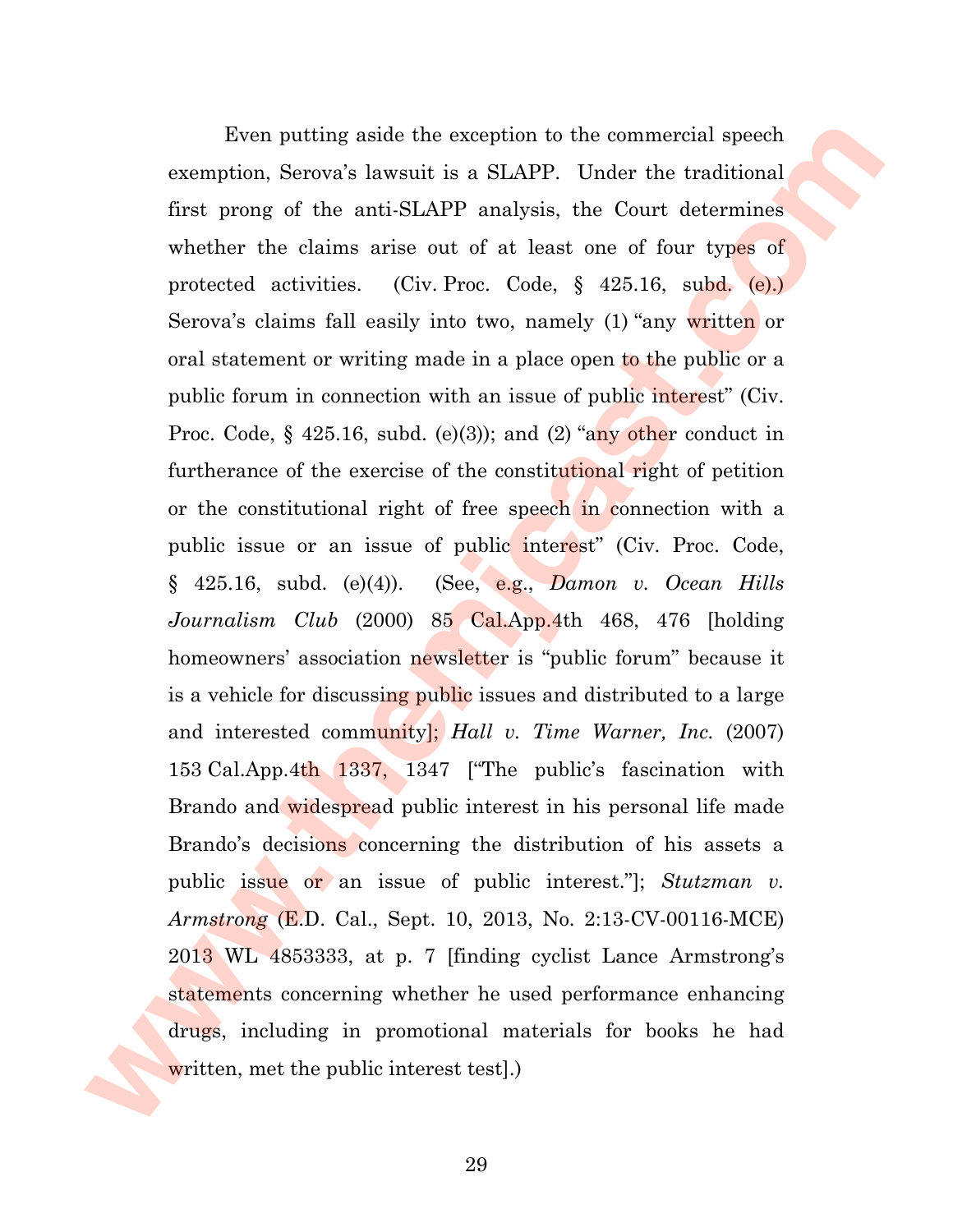## **B. Step Two: Serova Cannot Establish A Probability Of Prevailing On The Merits Of Her Claims.**

As this action falls within the anti-SLAPP statute at step one of the analysis, the burden shifts to Serova to establish a probability that she will prevail on the merits. (Civ. Proc. Code,  $§$  425.16, subd. (b)(1).) To meet this burden, Serova must demonstrate that the FAC is both "legally sufficient and supported by a sufficient prima facie showing of facts to sustain a favorable judgment[.]" (*Gilbert v. Sykes* (2007) 147 Cal.App.4th 13, 26, internal quotations and citation omitted.)

<span id="page-29-0"></span>Serova's claims against Appellants are not legally sufficient for two reasons. *First*, the UCL and CLRA apply only to commercial speech, and the speech Serova attributes to Appellants is noncommercial, protected speech (or at the very least, sufficiently adjunct to or inextricably intertwined with protected speech so as to be protected as well). *Second*, the Album Cover and Announcement Video were not false or misleading as a matter of law. **Example 12. Properties** Charmaching Control Extending Control External in the small series of the small section follows the small of the small series and the small of the small series and the small of the small series

## **1. The Album Cover And Announcement Video Comprise Non-Commercial Speech And Thus Fall Outside The Purview Of The UCL And CLRA.**

"California's consumer protection laws, like the unfair competition law, govern only commercial speech. [Citations.] Noncommercial speech is beyond their reach." (*Rezec v. Sony Pictures Entertainment, Inc.* (2004) 116 Cal.App.4th 135, 140, as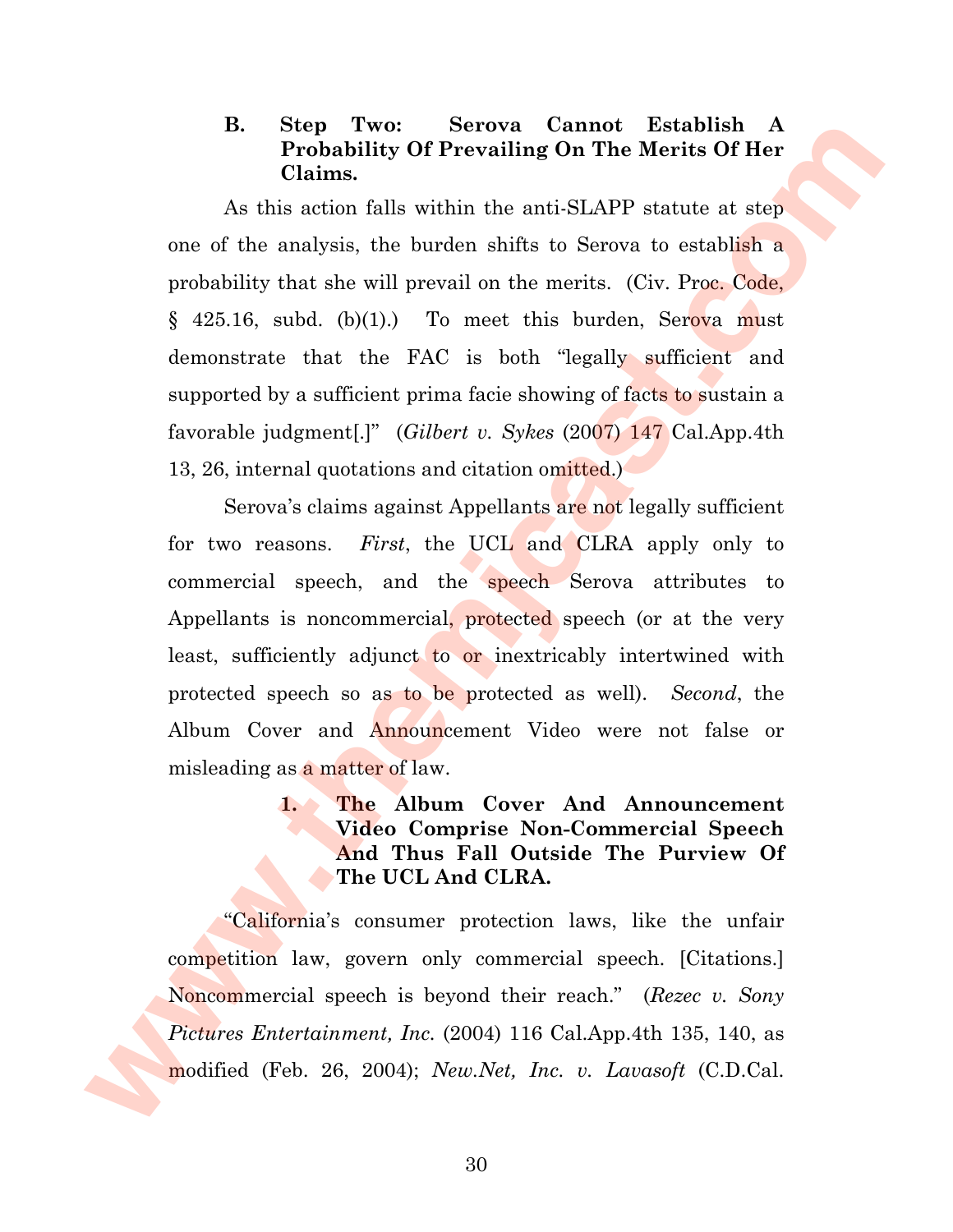2004) 356 F.Supp.2d 1090, 1110 ["Lawsuits premised on section 17200 are subject to being stricken because they are barred by the First Amendment where the speech complained of is not commercial speech."]; see also *Ting v. AT&T* (9th Cir. 2003) 319 F.3d 1126, 1148 [CLRA applies only to a "limited set" of commercial transactions]; Civ. Code, § 1770, subd. (a).)13

The U.S. Supreme Court has defined "commercial speech" as speech that "does no more than propose a commercial transaction." (*Bolger*, *supra*, 463 U.S. at 66, internal quotations omitted.) "If speech is not 'purely commercial'—*that is, if it does more than propose a commercial transaction* then it is entitled to full First Amendment protection." (*Stewart v. Rolling Stone LLC* (2010) 181 Cal.App.4th 664, 685, as modified on denial of reh'g (Feb. 24, 2010), quotation marks and citation omitted, and italics added.) 2004) 356 F Supp 2d 1090, 1110 ["Lawsuits premised on section<br>17200 are subject to being stricken because they are barrel by<br>the first Amendment where the speech complained of is net<br>commercial speech,"); see also Ting v.

The analysis of whether speech is commercial is guided by three factors: whether the speech (1) is a traditional advertisement; (2) references a product; and (3) was economically motivated. (*Bolger*, *supra*, 463 U.S. at pp. 66–67.) These three factors are not dispositive. (*Ibid.*; see also *Dex Media West, Inc. v.* 

<sup>&</sup>lt;sup>13</sup> "This interpretation avoids constitutional overbreadth, since the First Amendment fully protects non-commercial speech. (See, e.g., *O'Connor v. Super. Ct.* (1986) 177 Cal.App.3d 1013, 1019–1020 [observing that the "broad sweep" of the UCL would likely render it "fatally defective" and "constitutionally impermissible" if applied to noncommercial speech].) Indeed,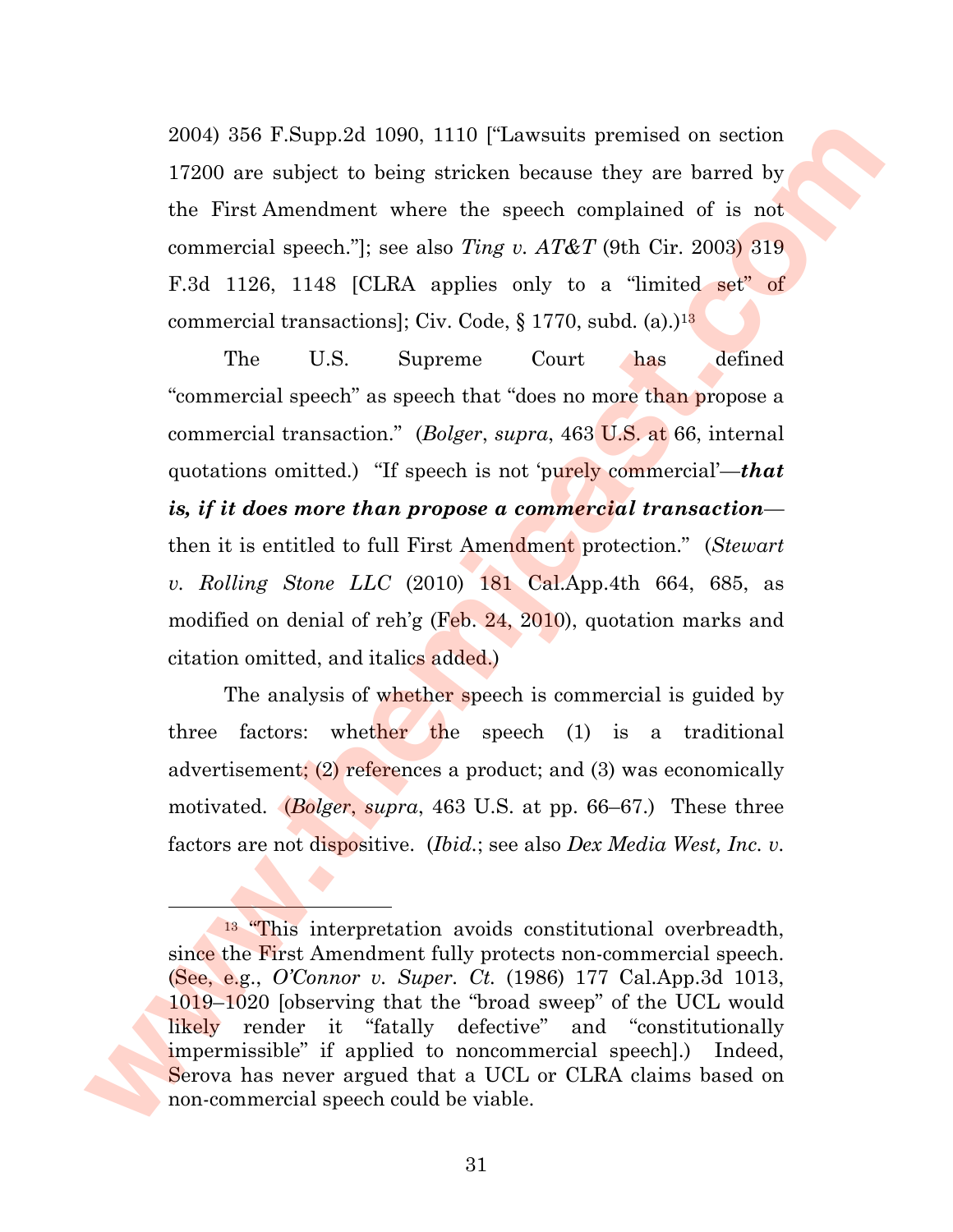*City of Seattle* (9th Cir. 2012) 696 F.3d 952, 958.) The California Supreme Court has subsequently described the three factors as "the speaker, the intended audience, and the content of the message." (*Kasky v. Nike, Inc.* (2002) 27 Cal.4th 939, 960.)

Where commercial and noncommercial speech are inextricably intertwined, meaning the commercial speech cannot logically be separated from the noncommercial speech, all of it is deemed noncommercial and is fully protected. (*Riley v. Nat. Federation of the Blind of N.C., Inc.* (1988) 487 U.S. 781, 796; *Dex Media West, Inc*., *supra*, 696 F.3d at p. 958.) This doctrine also applies to commercial advertisements for noncommercial speech.<sup>14</sup> In other words, speech that is adjunct or incidental to noncommercial speech, such as an advertisement accurately reflecting the content of a film or magazine article, is itself noncommercial speech. (*Cher v. Forum Internat., Ltd*. (9th Cir. 1982) 692 F.2d 634, 639 [First Amendment protections extend to advertising that "is **merely** an adjunct" of protected speech, citing *Guglielmi v. Spelling-Goldberg Productions* (1979) 25 Cal.3d 860, 873 ["Having established that any interest in financial gain in producing the film did not affect the constitutional stature of respondents' undertaking, it is of no moment that the advertisement may have increased the Giv of Seattle (9th Cir. 2012) 696 F.3d 952, 9685). The California Superne Court has subsequently described the three factors as when "the speaker, the intended audience, and the content of the message." (Knoky n. Nike, b

 <sup>14</sup> The *Bolger* Court recognized in finding that advertising for "an activity itself protected by the First Amendment" may constitute noncommercial speech. (*Bolger*, *supra*, 463 U.S. at p.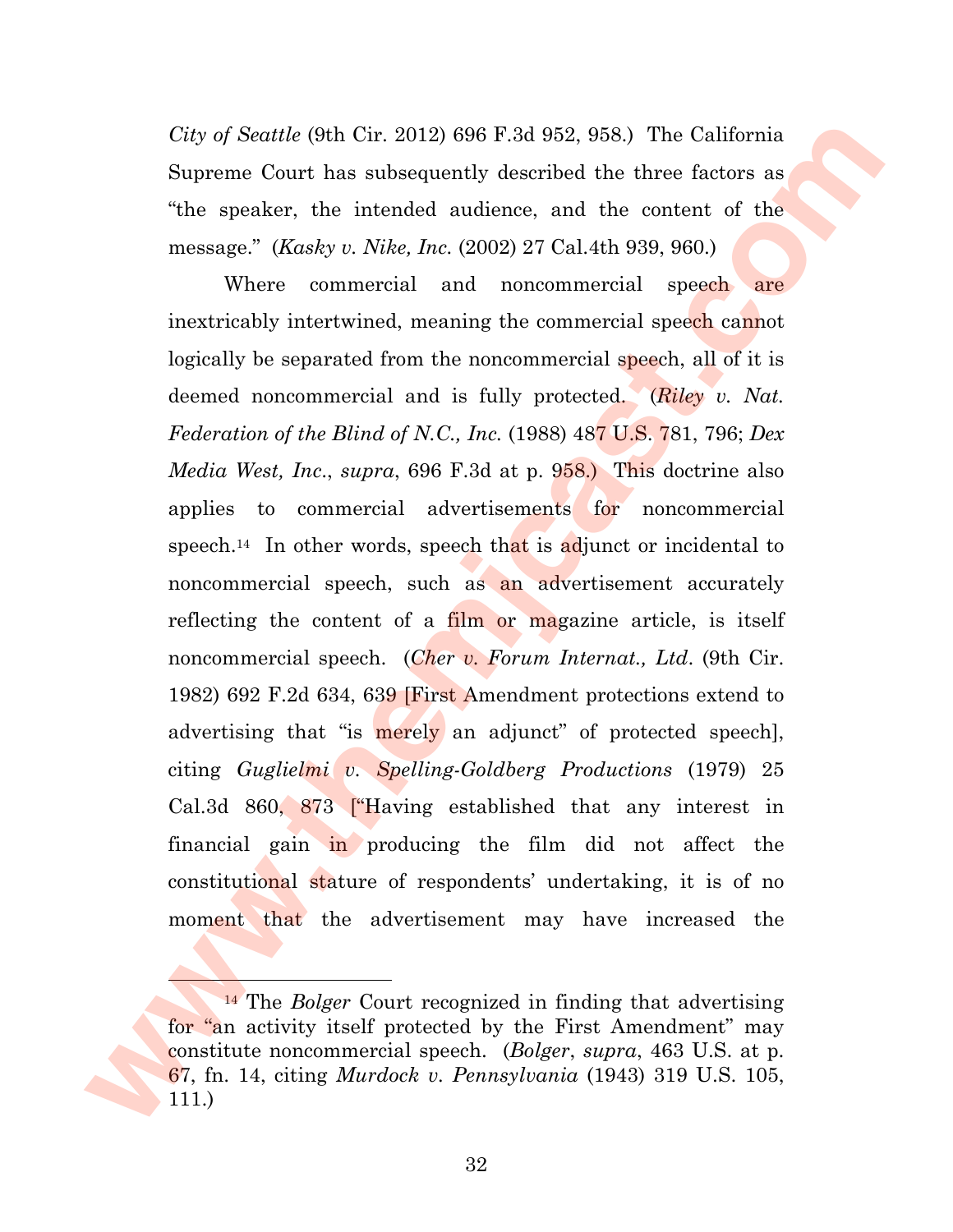profitability of the film."]; see also *Polydoros v. Twentieth Century Fox Film Corp.* (1997) 67 Cal.App.4th 318, 325 [holding defendants' film "endeavor is constitutionally protected. This right was not diminished when [defendants] advertised then sold their work as mass public entertainment"].)15

Under these standards, those statements, namely, the Album Cover and the Announcement Video are not actionable under the UCL and CLRA, because those statutes cannot be invoked to impose liability for speech protected as noncommercial under the First Amendment.

## **a. The Album Cover Is Not Commercial Speech, Or Is Protected As Inextricably Intertwined With Protected Non-Commercial Speech.**

Serova bases her UCL and CLRA claims on several aspects of the Album Cover, namely the title, the inclusion of photographs of Michael Jackson, and the statement on the back cover identifying nine of the ten songs as "vocal tracks performed by Michael Jackson." (CT 1:119 [FAC ¶ 27].) These statements do far more than propose a commercial transaction; they are part

<span id="page-32-0"></span><sup>&</sup>lt;sup>15</sup> Indeed, musical works and other artistic expression are among the most fully protected forms of speech under the First Amendment. (*Stewart, supra*, 181 Cal.App.4th at p. 682 (First Amendment protections "extend to all forms of expression, including . . . music, films . . . and entertainment, whether or not sold for a profit"); *Berger v. City of Seattle* (9th Cir. 2009) 569 F.3d 1029, 1055 [distinguishing commercial speech from "artistic and political speech"]; *Polydoros, supra,* 67 Cal.App.4th at p. 324 profitability of the film."]; see also *Folydoros v. Tuoniteh* Contary<br> *Fox* Film <sup>1</sup> cons. (1997) 67 Cal.App.4th 318, 325 [holding<br>
tefendants' film "andexors is constitutionally protected then sold<br>
their work as mass p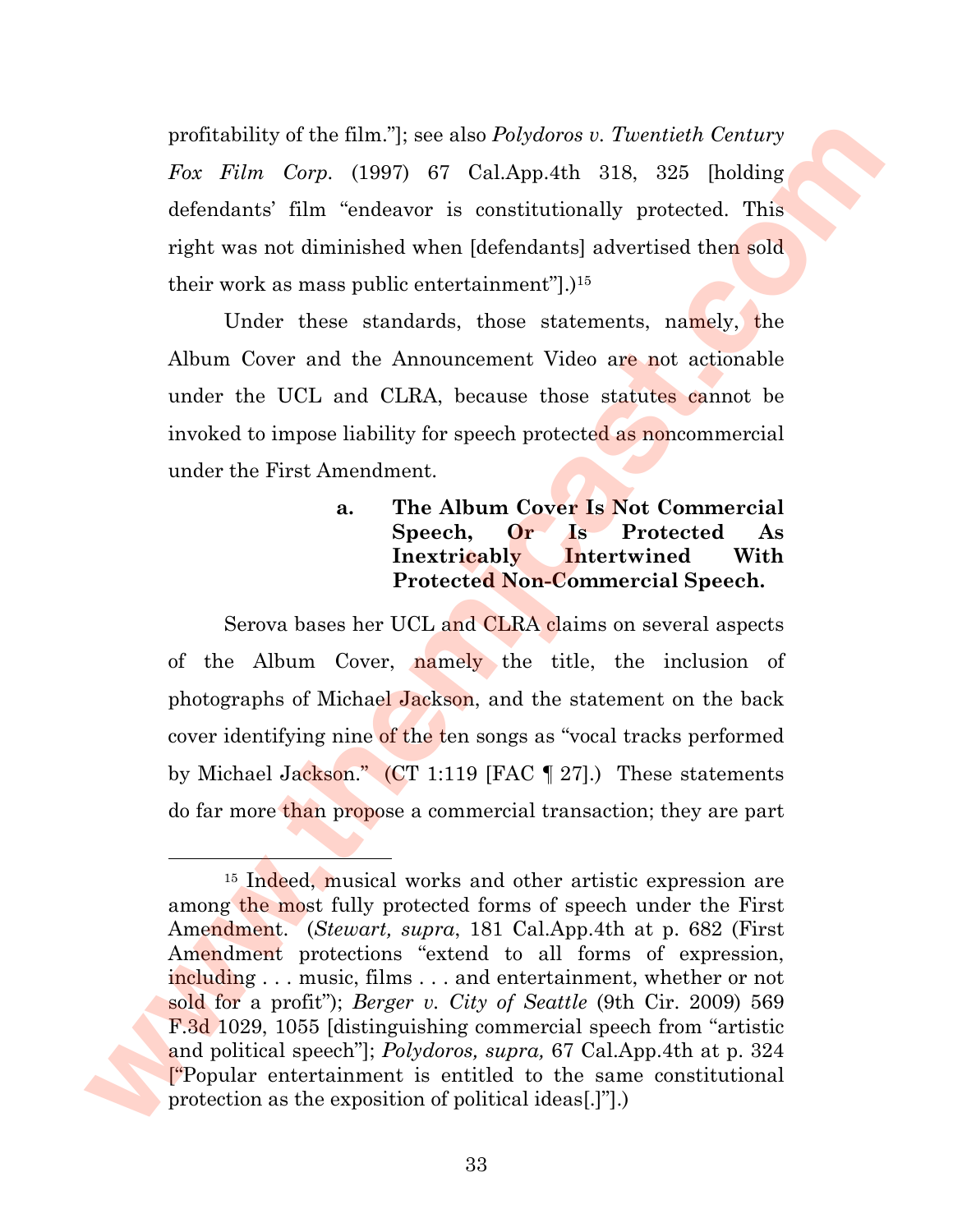and parcel of the artistic expression, because they attribute it to its author and performer. (See *White, supra,* 500 F.3d at p. 957 [holding that artist's paintings "do more than propose a commercial transaction and therefore are not commercial speech".) The title is unquestionably part of the expressive work. (See, e.g., *Bery v. New York* (2d Cir. 1996) 97 F.3d 689, 695 ["written and visual expression do not always allow for neat separation: words may form part of a work of art, and images may convey messages and stories"].)The pictures of Michael Jackson on the cover of the album are part of it as well. (*Ibid.*  ["Visual artwork is as much an embodiment of the artist's expression as is a written text, and the two cannot always be readily distinguished."].) and parcel of the artistic expression, because they attribute it to<br>
its author and performer. (See White, supra 760 or F.3d at p. 957<br>
commercial transaction and therefore are not commercial<br>
speech"].) The title is unqu

The attribution of Michael Jackson as the performer of the Cascio Tracks is not commercial speech because it is informational in nature, and more importantly, it imparts meaning to the songs because it is a message from the artist.<sup>16</sup>

<sup>&</sup>lt;sup>16</sup> "The personality of the artist is revealed in the art." (Eberle, Edward J., 11 Univ. of Penn. Journal of Law and Social Change 1, 19 (2007) [noting the justifications for treating art as fully protected under the First Amendment]; accord *National Endowment for the Arts v. Finley*, (1998) 524 U.S. 569, 602–603 [art is fully protected due to its "simply ... expressive character, which falls within a spectrum of protected 'speech' extending outward from the core of overtly political declarations."]; *Cressman, supra*, 798 F.3d at p. 952 ["Arnold Schöenberg's atonal compositions, Lewis Carroll's nonsense verse, and Jackson Pollock's abstract paintings-regardless of their meaning, or lack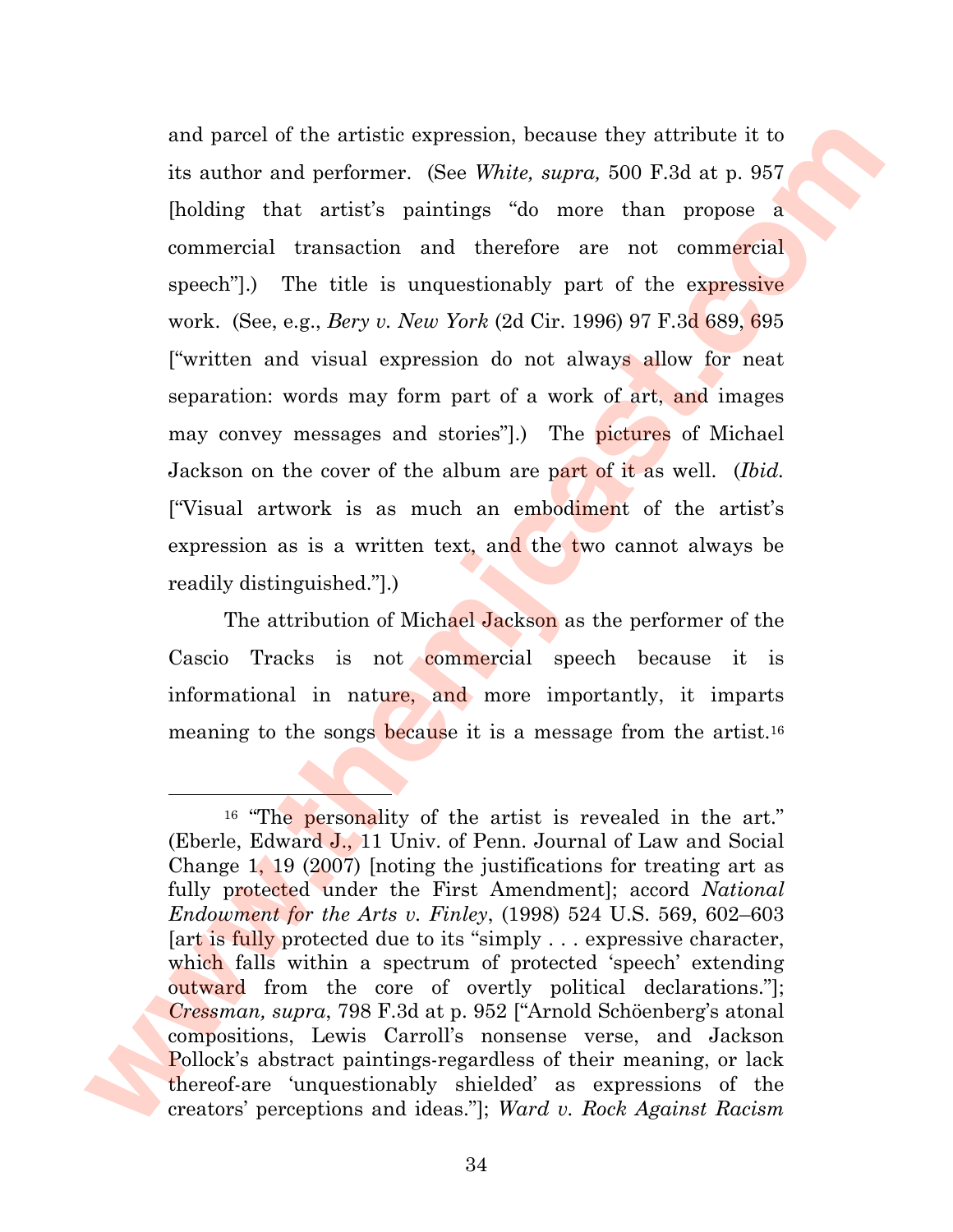(*Kronemyer v. Internet Movie Data Base, Inc*. (2007) 150 Cal.App.4th 941, 948 [speech that is "informational rather than directed at sales" is not commercial speech], *Bery*, *supra*, 97 F.3d at p. 695 ["One cannot look at Winslow Homer's paintings on the Civil War without seeing, in his depictions of the boredom and hardship of the individual soldier, expressions of anti-war sentiments, the idea that war is not heroic."].) Indeed, the attributions on the album cover are part of the core, protected speech of the album; the controversy about whether Michael sang the lead vocals on the Cascio Tracks was not centered on whether someone else should be paid for sales of those tracks, but instead, based on whether or not they should be included in the canon of his work, as, in the Estate's words, "there is nothing more important to the Estate than Michael's music, his legacy and his fans." (CT 2:280.)17 (*Kronamyer v. Internat Mosic Data Base, Inc. (2007)* 150<br>
Cal.App.4th 941. 948 (spocch that is "informational rather than<br>
directed at sales" is not commercial speedil, *Bery*, supre, 97 P.2d<br>
at p. 005 ["One cannot look

But even if parts of the Album Cover could be considered commercial speech, those parts are inextricably intertwined with the noncommercial, expressive elements of the album. Advertisements using "photographs of actors" in a film used to promote that film are sufficiently "adjunct" to the protected work

(1989) 491 U.S. 781, 790 ["Music, as a form of expression and communication, is protected under the First Amendment."].)

<sup>17</sup> Serova herself recognizes that her claims are not based on the commercial nature of the speech; she posted on a web forum in 2013 about this lawsuit: "The point would not be to win, or get money, the point is basically to get to the discovery phase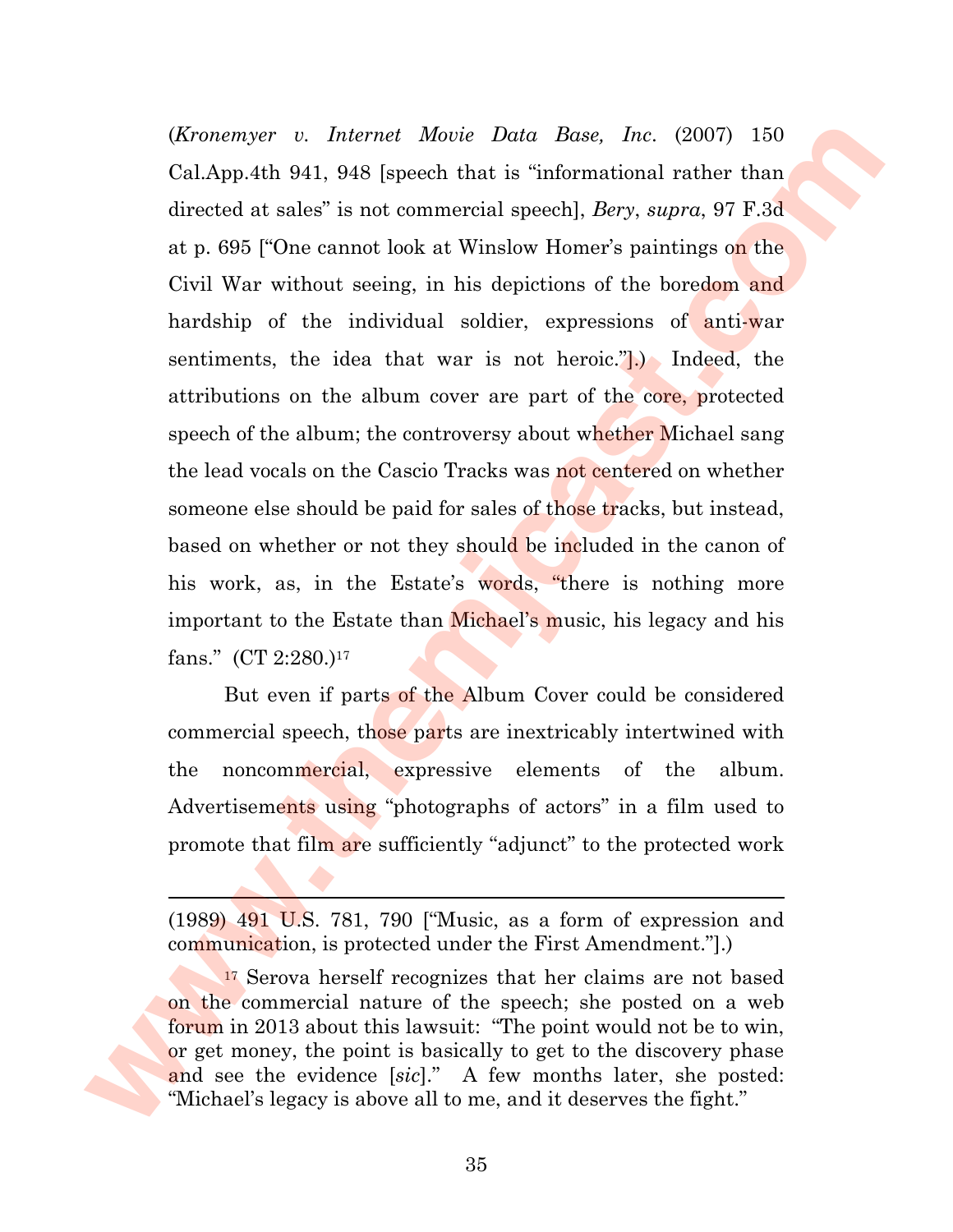(i.e., the film) that the advertisements are themselves protected speech. (*Rezec, supra,* 116 Cal.App.4th at p. 142 ["just as the films are noncommercial speech, so is an advertisement reflecting their content".) Put simply, it is hard to imagine what could be more clearly intertwined with an album than its cover.

Accordingly, on facts nearly identical to those at issue here, a California district court in the case of *Stutzman v. Armstrong* found that statements on the cover of a book and related promotional materials describing the book's contents and its authors were fully protected, noncommercial speech, because they were inextricably intertwined with protected expression within the books. (*Stutzman, supra*, 2013 WL 4853333, at pp. 17–19.) In *Stutzman*, the plaintiffs brought putative class UCL and CLRA claims against cyclist Lance Armstrong and the publishers of his books, alleging they had misrepresented the books as works of nonfiction. According to the plaintiffs, the defendants had misrepresented the books because they contained false statements concerning Armstrong's supposed (non)use of performance enhancing drugs. (*Id.* at p. 1.) The plaintiffs based their claims on, among other things, statements on the flyleaves, covers, and jackets of the books, and those made to the media. (*Id*. at p. 17.) (i.e., the film) that the advertisements are themselves protocted<br>specch. (*Karec, supreq*, 116 Gal.App-4th at p. 142 ["just as the<br>films are noncommercial speech, so is an advertisement reflecting<br>their content"].) Put s

Analyzing the *Bolger* factors, the district court concluded the statements were "inextricably bound to the noncommercial contents of the books" and therefore fully protected under the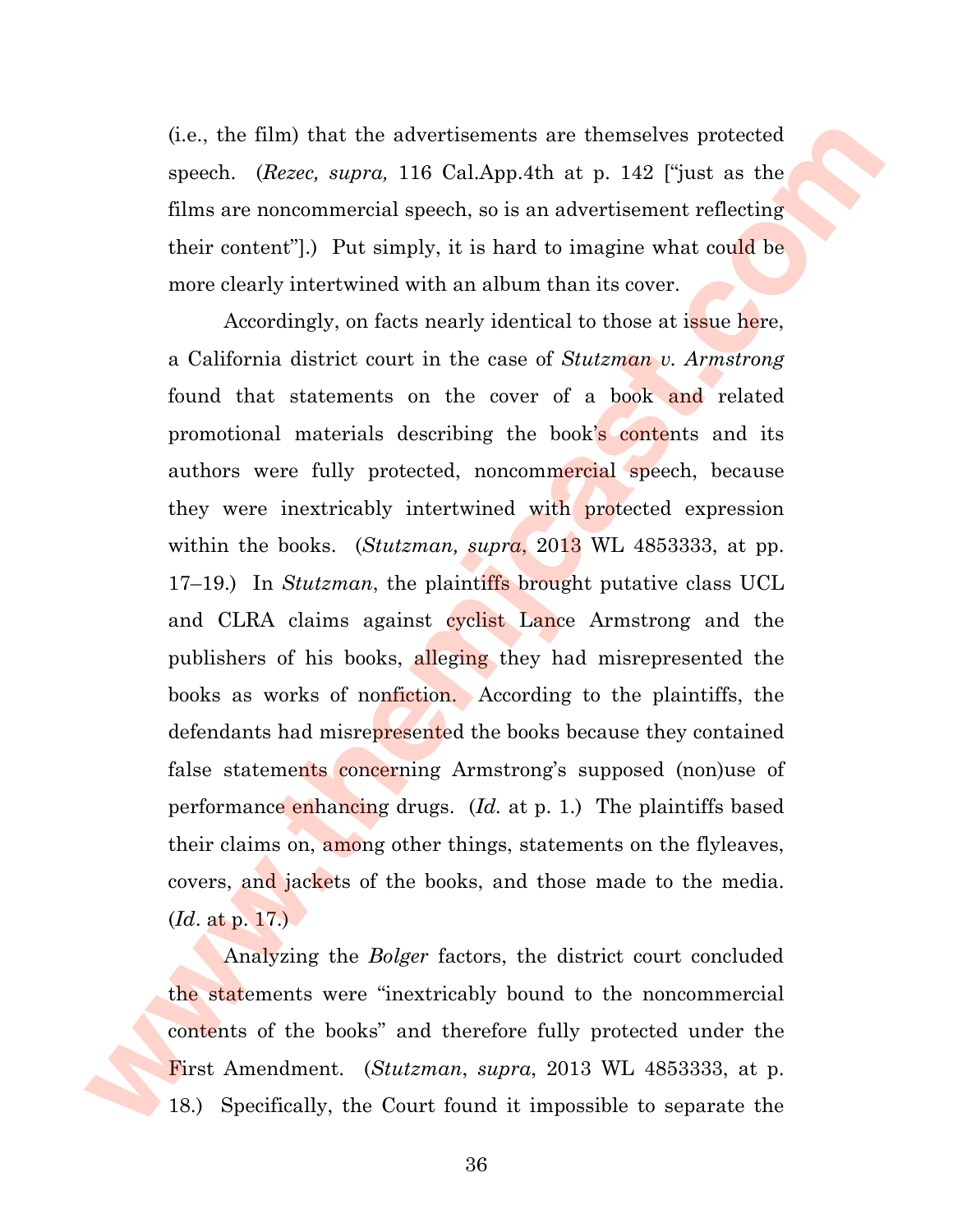descriptions of "the contents of the [b]ooks, the [b]ooks' classification . . . [and a description of one of its] authors, Lance Armstrong," from the fully protected contents of the books themselves. (*Ibid*.) Indeed, to be sold (and thereby perpetuate the publishing industry), the district court found that there had to be some leeway to describe the work and its author without transforming that expression into commercial speech. (See *ibid*.) The Ninth Circuit has similarly held that the business of producing artistic works is intertwined with the process of producing the artistic work and therefore afforded full First Amendment protection as noncommercial speech, whether it be selling paintings (*White*, *supra*, 500 F.3d at p. 956), or running tattoo parlors (*Anderson v. City of Hermosa Beach* (9th Cir. 2010) 621 F.3d 1051, 1063). descriptions of "the concents of the [b]ooks, the [b]ooks'<br>classification ... [and a description of one of its jacubess. Lemerly<br>es. (*bid.*) Indeed, to be sold (and thereby perpetrate<br>the publishing industry), the distric

Here it is equally impossible to separate the identification of the author/performer (Jackson) from the musical work (the *Michael* album). Just as in *Stutzman*, *White* and *Anderson*, "the economic reality in this age of technology is that [music] companies and authors must promote the [music] in order to sell [it], if . . . [music is] to continue to be sold." (*Stutzman*, *supra*,  $2013$  WL  $4853333$ , at p. 18.) For, as a practical matter, it would be impossible to distribute an album without identifying the performer. And the songs would have less meaning as a form of Michael Jackson's self-expression if the songs were not attributed fully to him.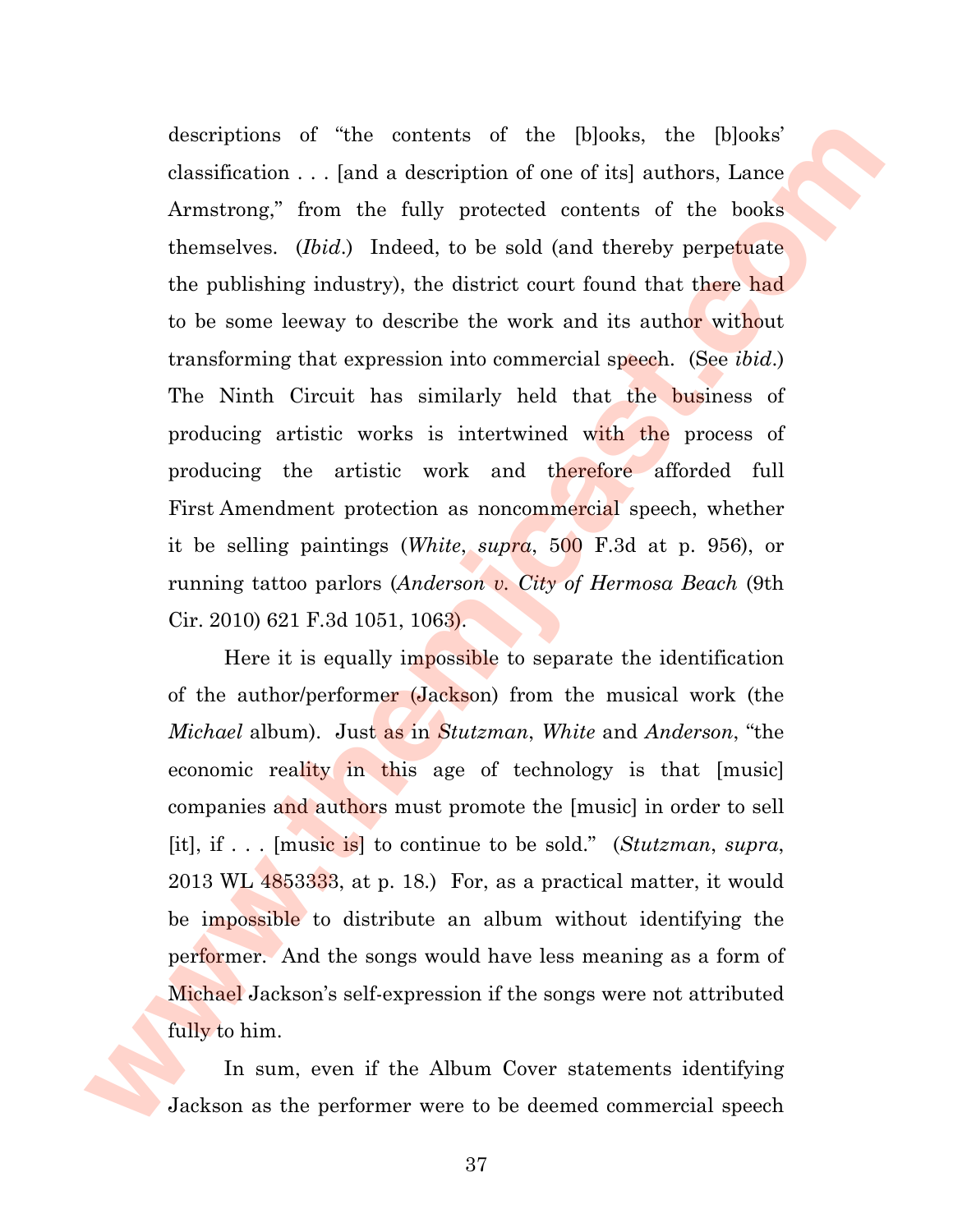(which they are not), they are inextricably intertwined with the album's noncommercial contents (i.e., the musical expression). The Album Cover's statements are therefore treated as noncommercial speech under the First Amendment, and are not actionable under the UCL or CLRA.

## **b. The Announcement Video Is Not Commercial Speech, Or Is Protected As Inextricably Intertwined With Protected Non-Commercial Speech.**

<span id="page-37-0"></span>The focus of the anti-SLAPP analysis must be on the challenged speech itself, not the broader context in which that speech was made. For instance, *Rezec* involved an anti-SLAPP challenge to claims arising out of a movie trailer stating that a fictitious film critic had favorably reviewed the film. (See *Rezec, supra,* 116 Cal.App.4th at pp. 137–138.) In analyzing whether the defendant's speech was commercial, this Court did not analyze the entire movie trailer, but instead zeroed in on the allegedly false statement upon which the claims were based. (*Id*. at p. 142.) The *Rezec* Court noted that had the statement at issue been mere descriptions of the protected work, "such as ... photographs of actors in the films, [defendant] Sony would have a point because, just as the films are noncommercial speech, so is an advertisement reflecting their content." (*Ibid*.) That is exactly what the challenged portion of the Announcement Video does here; *Michael* is an album "from" Michael Jackson, regardless of whether he sang the lead vocals on 7, 8, 9, or all 10 (which they are not), they are inextricably intertwined with the album's noncommercial contracts. the mained expression, The Album Cover's statements are therefore tracted as noncommercial speech under the First Amendment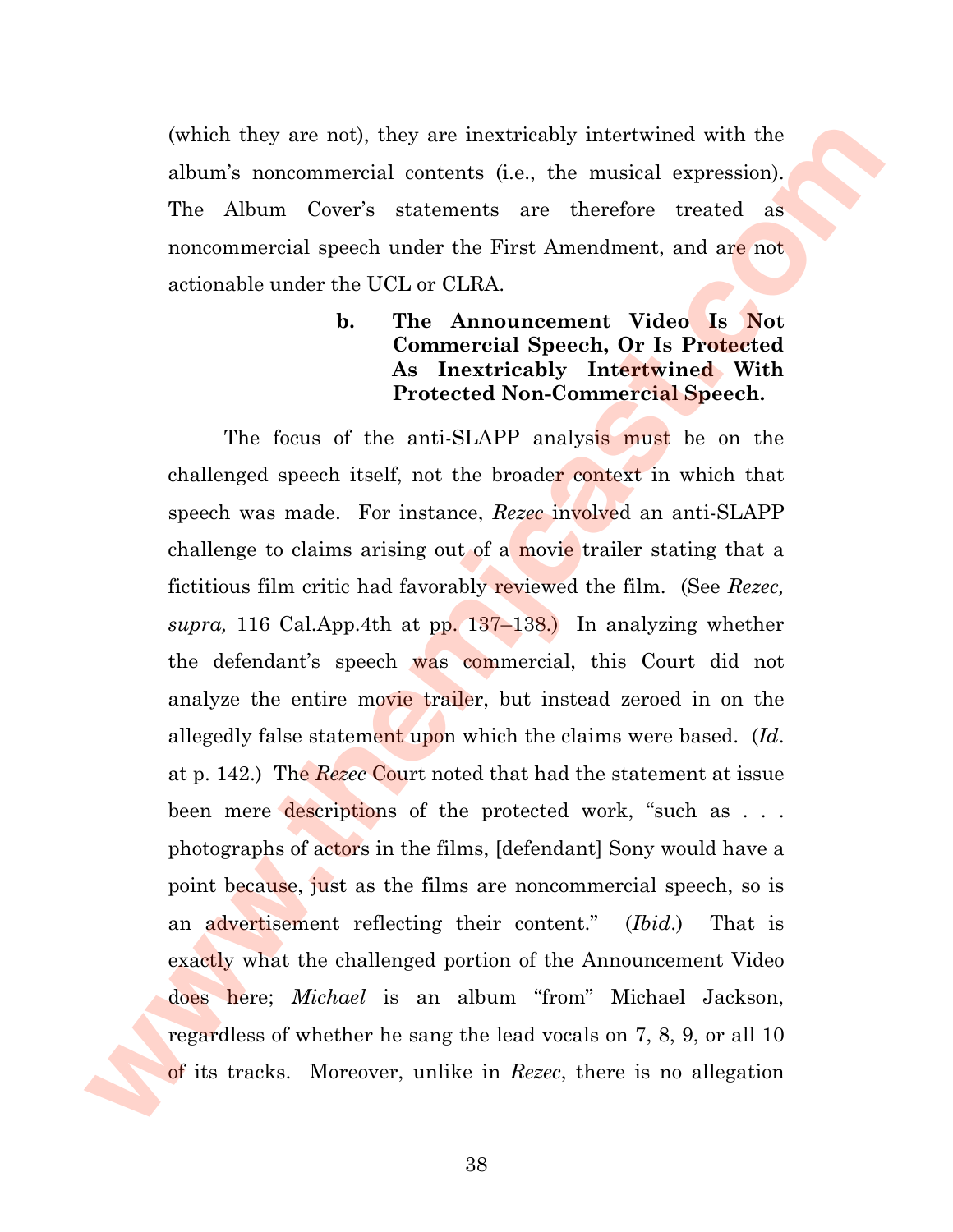here that Appellants knew the statement was false when made (or ever). (See *id*. at p. 137.)

Rather than commercial speech making verifiable assertions about the album's quality, the Announcement Video truthfully describes the album as a whole as "from" Michael Jackson, and makes no assertion whatsoever about the irresolvable controversy surrounding the performer of all lead vocals on the Cascio Tracks. It is thus protected, noncommercial speech. (See *Bernardo, supra,* 115 Cal.App.4th at p. 348.)

This is confirmed when looking at the justifications for regulating commercial speech. A key indicia of commercial speech is that it is "easily verifiable" by the speaker. (*Kasky*, *supra*, 27 Cal.4th at p. 955; see also *Bernardo, supra,* 115 Cal.App.4th at p. 348 [advertisement not commercial speech where it does not involve "readily verifiable factual assertions" but instead matters of "genuine . . . debate"]; *Keimer v. Buena Vista Books, Inc.* (1999) 75 Cal.App.4th 1220, 1224 [advertisements were commercial speech where defendant misrepresented the "verifiable fact" "that the investment club's actual average rate of return from 1984 to 1994 was 9.1 percent as opposed to the advertised 23.4 percent".) The Announcement Video lacks that fundamental quality, because the only person who could verify whether Jackson sang the lead vocals on the Cascio Tracks, Jackson himself, is deceased. The representation Serova challenges—the supposed implication that Michael sang the correct dead to the case of the case of the Cascio Tracks—is imposed vocals. See the case of the case of the case of the case of the case of the case of the case of the case of the case of the case of the subject of al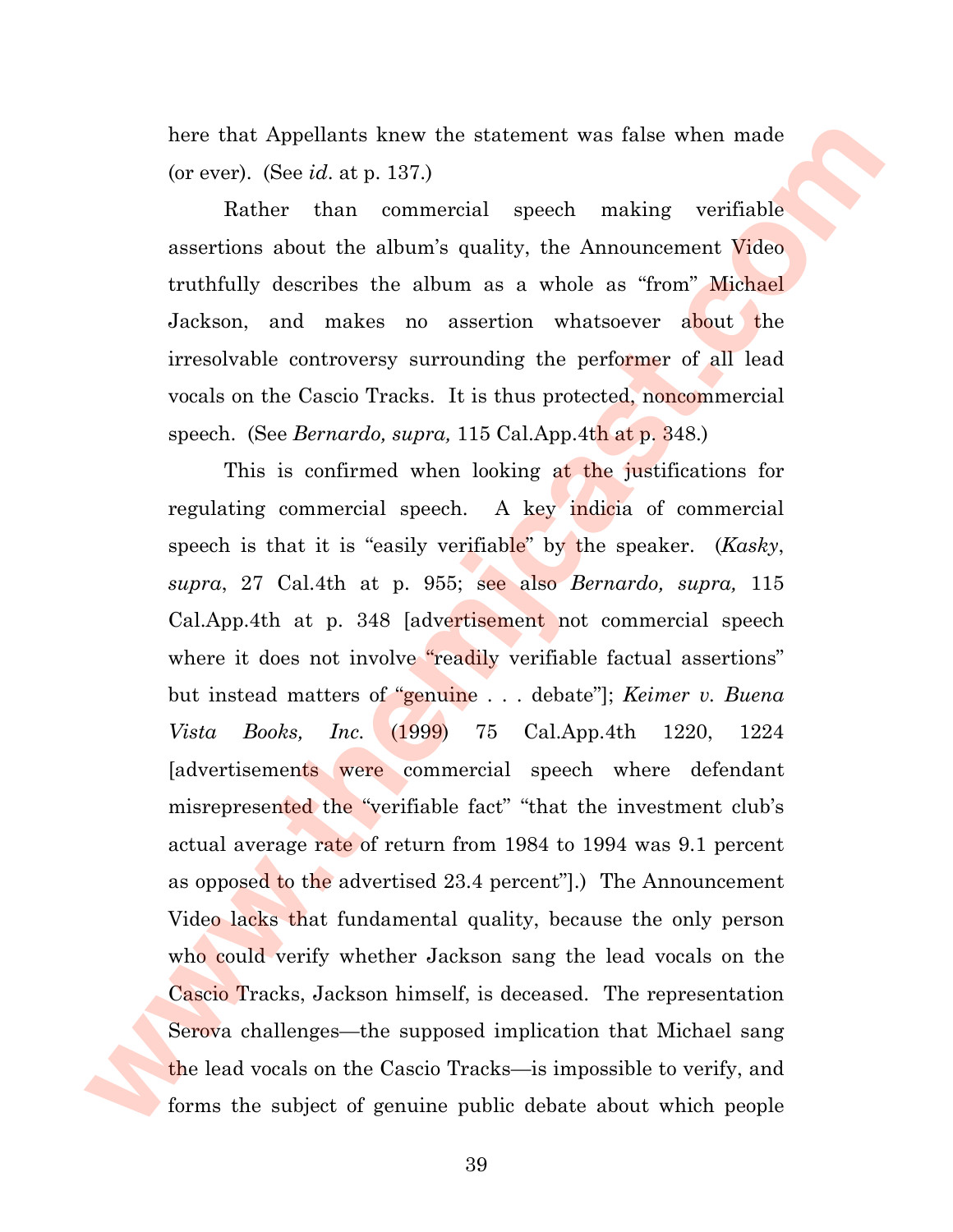<span id="page-39-0"></span>hold different opinions. The Announcement Video's statement that Michael is an album "from" Michael Jackson thus lacks a hallmark of commercial speech, verifiability by Appellants in this case. (Cf. *Kasky, supra*, 27 Cal.4th at p. 348 [holding Nike's advertising statements were commercial speech because "Nike" was in a position to readily verify the truth of any factual assertions it made"].) hold different opinions. The Announcement Video's statement<br>
that Michael is an about "form" Michael deckene thus leads a<br>
influenced spacet, verifiability by Appellants in this<br>
cases. (CF. Kasky, supra, 27 Cal.4th at p.

**2. Alternatively, Serova Has No Probability of Success on the Merits Because The Statements In The Press And The Video Did Not Contain Any False Or Misleading Statements About Whether Jackson Performed The Vocals On The Cascio Tracks.** 

Serova's UCL and CLRA claims also fail as a matter of law because the Album Cover and Announcement Video would not have deceived any reasonable consumer into thinking that Jackson sang the lead vocals on the Cascio Tracks, for one simple reason: none of them stated or implied that he did.

#### **a. Standards Applicable To UCL And CLRA Claims.**

To allege a viable UCL claim under the "fraudulent" prong, the plaintiff "is required to 'show that members of the public are likely to be deceived[,]" and "an unlawful practice is established if the conduct is 'forbidden by law.'" (*Bernardo, supra*, 115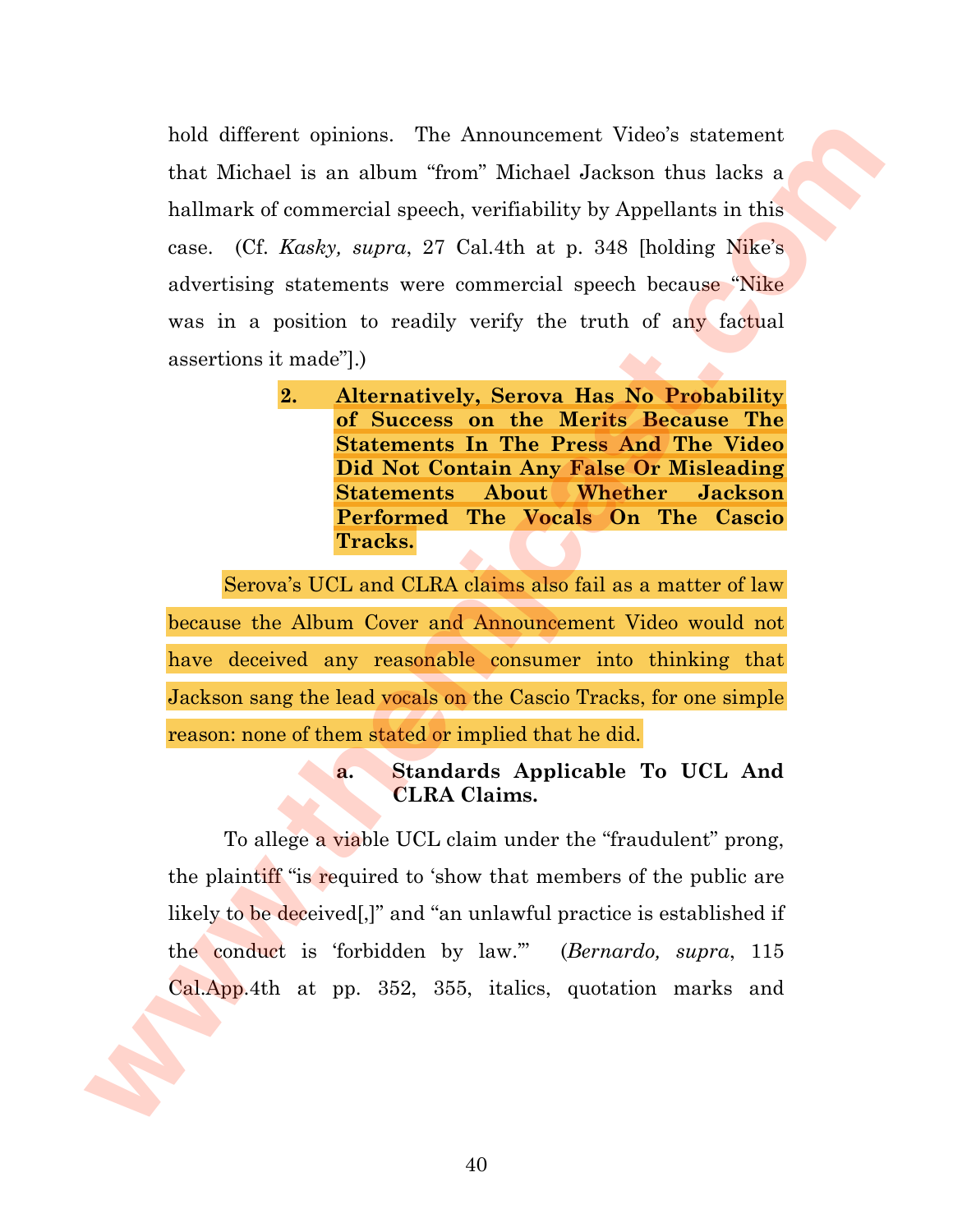citations omitted.)18 The evaluation must be from the standpoint of a reasonable consumer. (*Hill v. Roll Internat. Corp*. (2011) 195 Cal.App.4th 1295, 1304 ["The reasonable consumer test used in the UCL... requires a plaintiff to show potential deception of consumers acting reasonably in the circumstances—not just any consumers"].) "[T]he reasonable consumer standard is also established for the CLRA[.]" (*Ibid*.)

<span id="page-40-0"></span>Courts routinely determine that UCL and CLRA claims fail as a matter of law at the pleading stage on the grounds that the alleged representations are not misleading. (See, e.g., *Bardin v. Daimlerchrysler Corp*. (2006) 136 Cal.App.4th 1255, 1276; *Rubenstein v. The Gap, Inc*. (2017) 14 Cal.App.5th 870, 877 ["courts can and do sustain demurrers on UCL claims when the facts alleged fail as a matter of law to show  $\dots$  a likelihood" of deception]; *Hill, supra,* 195 Cal.App.4th at p. 1305; *Bernardo*, *supra*, 115 Cal.App.4th at p. 355; *Anthony v. Buena Vista Home Entertainment Inc.* (C.D. Cal., Sept. 28, 2016, No. 215CV09593SVWJPR) 2016 WL 6836950, at p. 9.) citations omitted,<sup>16</sup> The evaluation must be from the standpoint<br>of a reasonable consumer. (*Hill c*, *Foll I*, *Foll II*, *Internat. Cop.*, (2011) 196<br>the UCL. . . requires a plaintiff to show potential deception of<br>con

## **b. The Album Cover Would Not Mislead A Reasonable Consumer.**

The Album Cover does not include any statements about who sang the lead vocals on the Cascio Tracks, and thus is not misleading as a matter of law. (See *Bardin*, *supra*, 136 Cal.App.4th at p. 1276 [sustaining demurrer to CLRA claim

 <sup>18</sup> Serova does not allege any claim against Appellants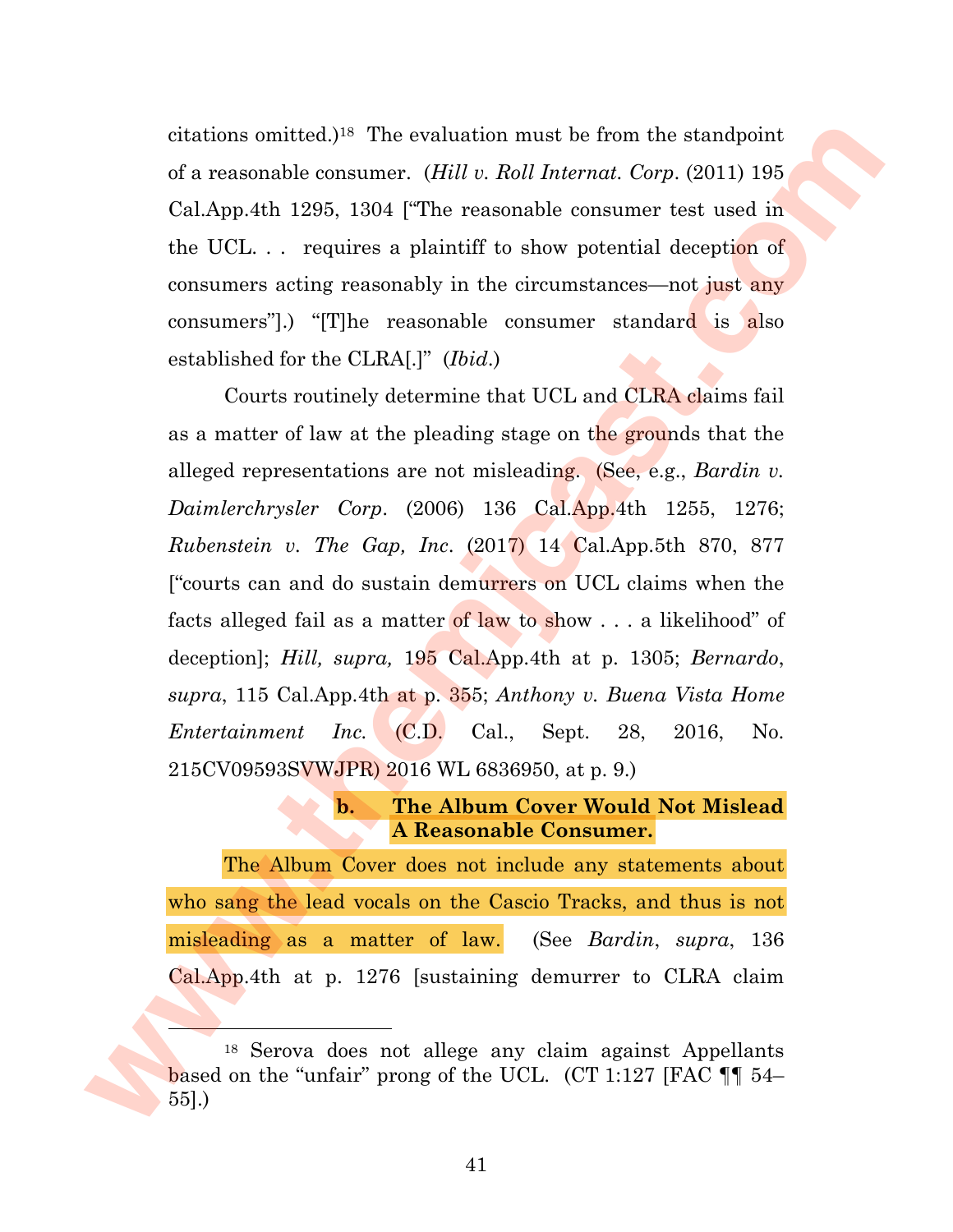<span id="page-41-0"></span>because the "complaint did not allege a single affirmative representation" by the defendant that could have deceived consumers, nor alleged facts showing the defendant was bound to disclose any facts that were not represented.) The Album Cover's imagery of Michael Jackson, its title (*Michael*) and its statement that the album contained nine previously unreleased tracks "by" Michael Jackson do not state or reasonably imply that he sang the lead vocals on all ten tracks. Indeed, Serova does not allege that Jackson had nothing whatsoever to do with the Cascio Tracks. She *only* alleges that he did not sing the "lead vocals" on those songs. (CT 1:116–22 [FAC ¶¶ 13, 14, 18, 23, 29, 30, 32, 33.) No reasonable consumer would be misled by the Album Cover into thinking he did.19 (See *Anthony*, *supra*, 2016 WL 6836950, at p. 9 [finding as a matter of law that defendant studios' advertisements and film packaging stating a film was "captioned" or "subtitled" would not deceive a reasonable consumer into thinking every word of the film, including lyrics of background music, was subtitled].) because the "complaint did not allege a single affirmative<br>
representation" by the defendant that could have deceived<br>
disclose any fucts that were not represented].) The Album<br>
Cover's imagery of Michael Jackson, its titl

## **c. The Announcement Video Would Not Mislead A Reasonable Consumer.**

Similarly, Serova cannot base viable UCL or CLRA claims on the Announcement Video, because it contains no false or misleading content. The only statement in the video concerned the album as a whole, dubbing it: "a brand new album from the

 <sup>19</sup> Appellants stipulated *only* for purposes of this motion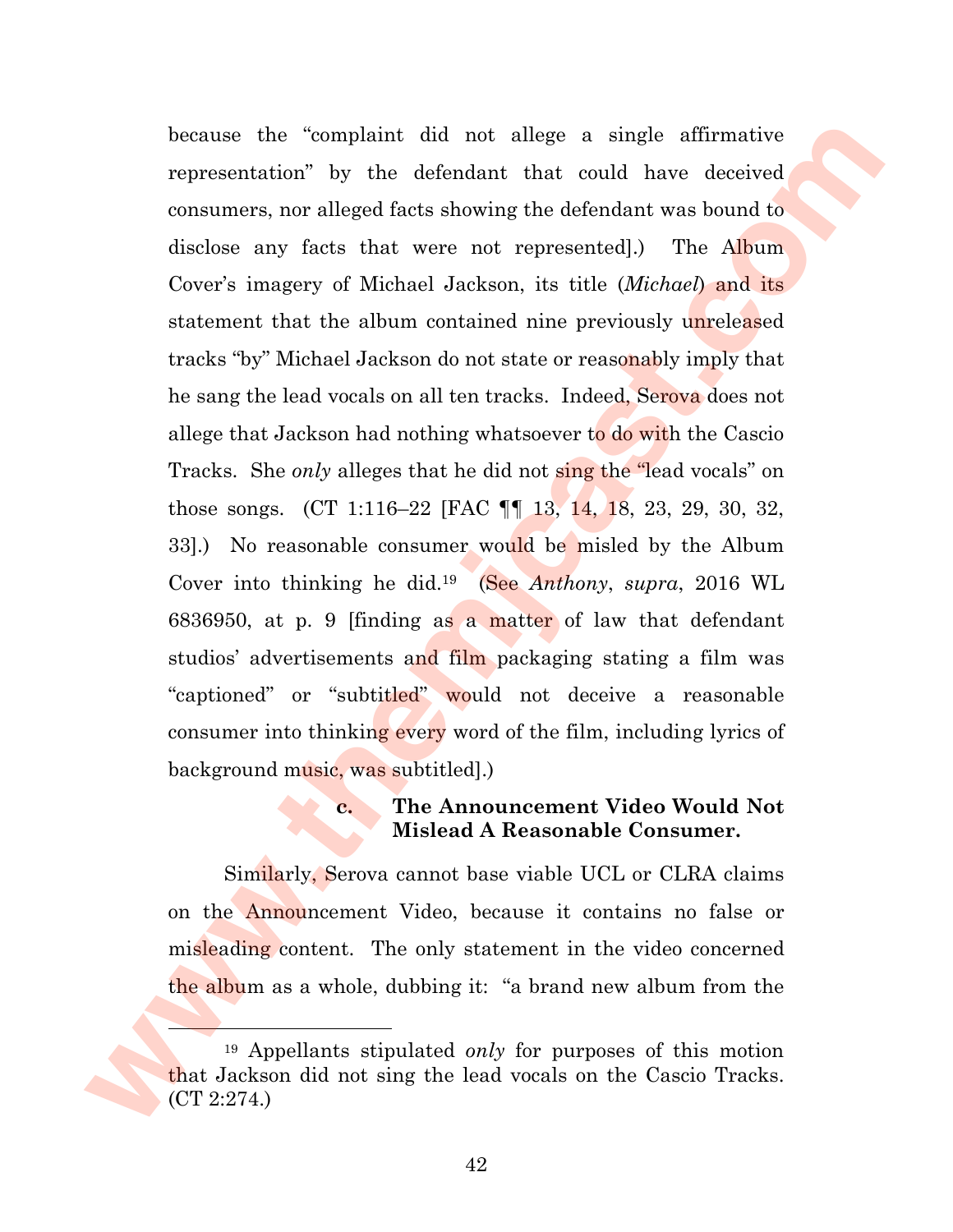greatest artist of all time." (See CT 1:119 [FAC ¶ 24]; Lodged CD, Video 1 at 0min 23sec.) The video does not state that Jackson sang lead vocals on the Cascio Tracks. Nor does it state how many tracks the album contains, or how many of those tracks feature a vocal performance by Jackson, let alone a lead vocal performance. The video featured imagery of Michael Jackson, and conveyed only that *Michael* was a new album "from" Michael Jackson. This was true. Indeed, countless artists, including Jackson, the Beatles and Nirvana, have released musical albums under their own name featuring performances by guest vocalists and musicians, or "covers" of songs written by other artists.20 greatest artist of all time." (See CT 1:119 [FAC **T** 24]: Lodged<br>CD, Vidco 1 at 0min 238eco). The video does not state<br>Jackson sang lead vocals on the Gasin Tracks. Nor does it state<br>how many tracks the silum centuring, or

The trial court relied upon *Colgan v. Leatherman Tool Group Co.* (2006) 135 Cal.App.4th 663, 682–683, in finding that to the extent other artists performed on the album, "reasonable consumers would expect . . . attribution." (CT 4:907.) That case is not on all fours with the instant matter. In *Colgan*, the plaintiffs raised consumer protection claims against a tool manufacturer that sold products containing parts manufactured abroad with a label stating: "Made in U.S.A." (*Colgan*, *supra*, 135 Cal. App. 4th at p. 672.) The defendant there conceded that critical components of its tools were manufactured abroad, and thus the statement "Made in U.S.A." was, at least in part, false; it

<sup>20</sup> The album title "Nirvana: Unplugged" presumably would be a misleading title actionable under the UCL and CLRA, under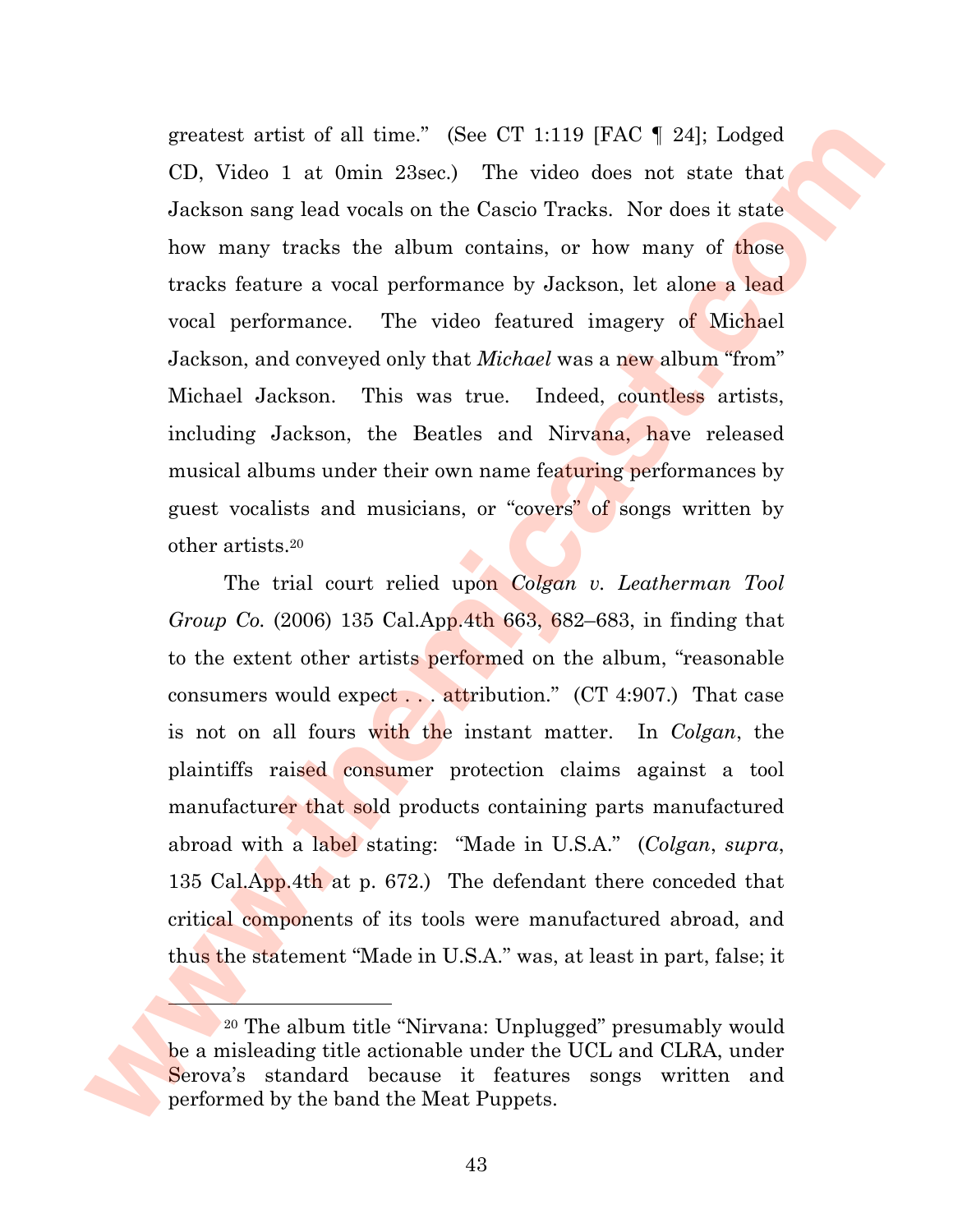<span id="page-43-0"></span>even changed its labeling after the lawsuit was filed to state: "Made in U.S.A. of U.S. and foreign components." (See *id*. at pp. 673–674, 680.) Here, Serova does not allege that Michael Jackson had nothing to do with the Cascio Tracks, merely that he did not sing their *lead* vocals. (See generally CT 1:114–31.) Thus, the statement that the album as a whole is "from" Michael Jackson is thus not partially false in the same manner as the "Made in U.S.A" label at issue in *Colgan*. (See *Parent v. Millercoors LLC* (S.D.Cal., Oct. 26, 2015, No. **3:15-CV**-1204-GPC-WVG) 2015 WL 6455752, at p. 9 [granting motion to dismiss UCL and CLRA claims, and distinguishing *Colgan* because the phrase at issue, "artfully crafted," was not objectively, partially false in the manner as the "Made in U.S.A." label at issue in *Colgan*].) Moreover, the case is inapposite because the component parts of a tool are not analogous to the component parts of a song; the parts are separable in a way a song's components are not, and a song, unlike a tool, is an expressive work protected by the First Amendment, as discussed *supra*. even changed its labeling after the lawsuit was filed to state:<br>
"Made in U.S.A. of U.S. and foreign components." (See *id.* at pp.<br>
673-674. 680.) Here, Serves does not allege that Nichael<br>
Jackson had nothing to du with

In sum, to the extent Serova's UCL and CLRA claims are based on the Announcement Video, they fail as a matter of law because the video's statement that the album is "from" Michael Jackson would not mislead a reasonable consumer into thinking Michael Jackson sang the lead vocals on all ten tracks.

## **C. Serova Is Not Without a Remedy; She Can And Did Bring A Fraud Claim.**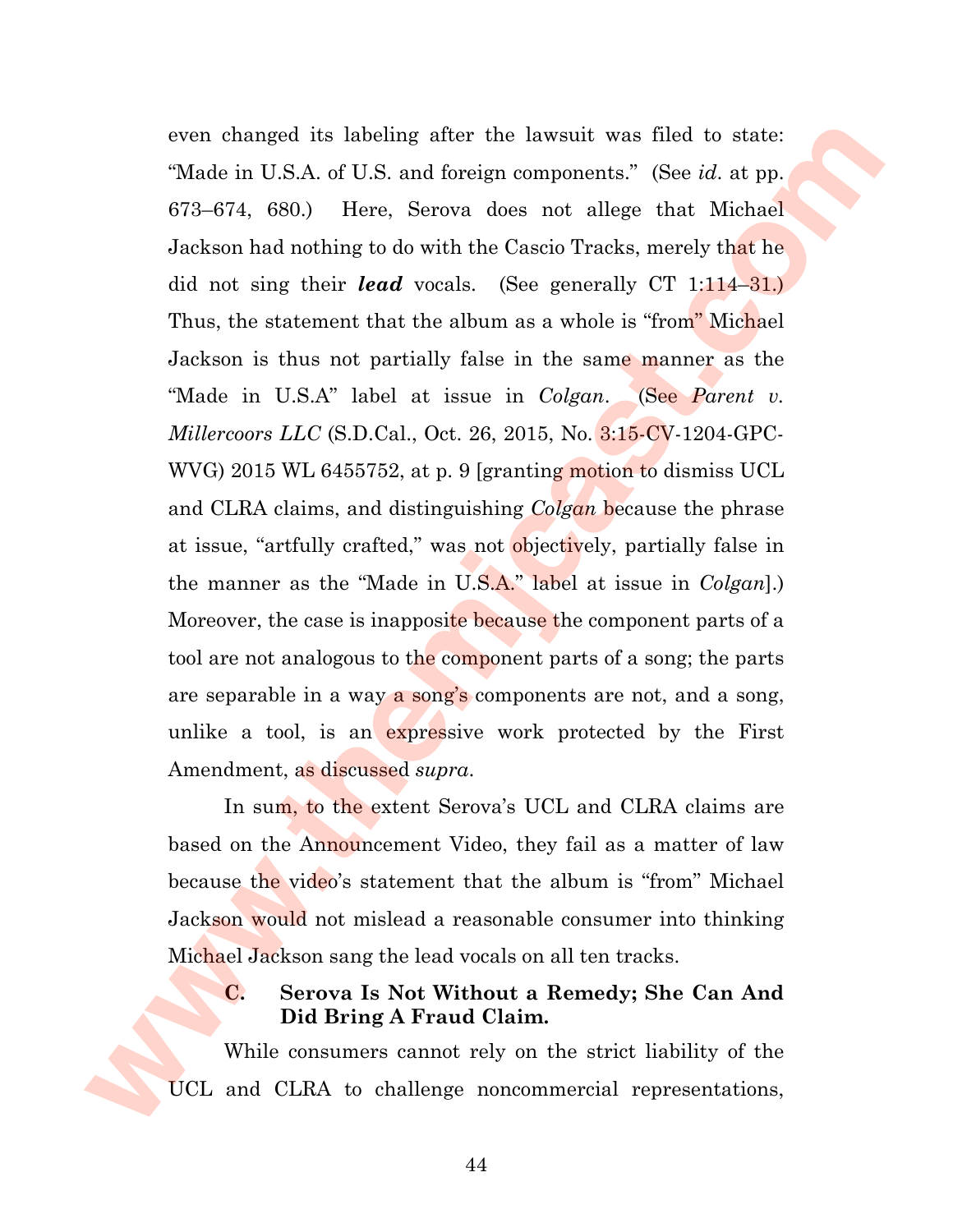they are not without a remedy: fraud is an exception to the First Amendment. (See *Martinez v. Metabolife Intern., Inc*. (2003) 113 Cal.App.4th 181, 191 [denying anti-SLAPP motion with respect to allegations of knowingly fraudulent labeling, because the defendant "cites no authority holding that a manufacturer... engages in activity protected by the First Amendment when it produces a product *it knows* does not meet its warrantied characteristics", italics added.) Indeed, the cases on which Serova relies allege fraudulent conduct, which Serova alleged *only* against the Angelikson Defendants. (See, e.g., *Kasky, supra*, 27 Cal.4th at p. 949 [plaintiff alleged "actual fraud"]; *Colgan*, *supra*, 135 Cal.App.4th at pp. 673–674 [manufacturer knew parts of tools labeled "Made in U.S.A." were manufactured abroad]; *Keimer, supra,* 75 Cal.App.4th at p. 1224 [claims based on defendant's knowing misrepresentation of the "verifiable fact was that the investment club's actual average rate of return from 1984 to 1994 was 9.1 percent as opposed to the advertised 23.4 percent"]; *Rezec*, *supra*, 116 Cal.App.4th at p. 137 [employee of defendant knowingly included statement from fictitious film critic in movie trailer.) fraud is an exception to the First Amondment. (See *Martings et Matobilite Intern. Inc. (2003)* 113<br>Cal.App.4th 181, 151 [denying anti-StLAPP motion with respect<br>to allegations of knowingly fraudulent labeling, because the

The trial court expressed a concern that if Appellants were to prevail, "forgery is without redress[.]" (RT 643:8–10; see also  $RT$  642:1–645:9.) But the trial court was wrong. Of course there is redress, and the form of that redress is a fraud claim. This appeal does not touch upon whether a defendant may be liable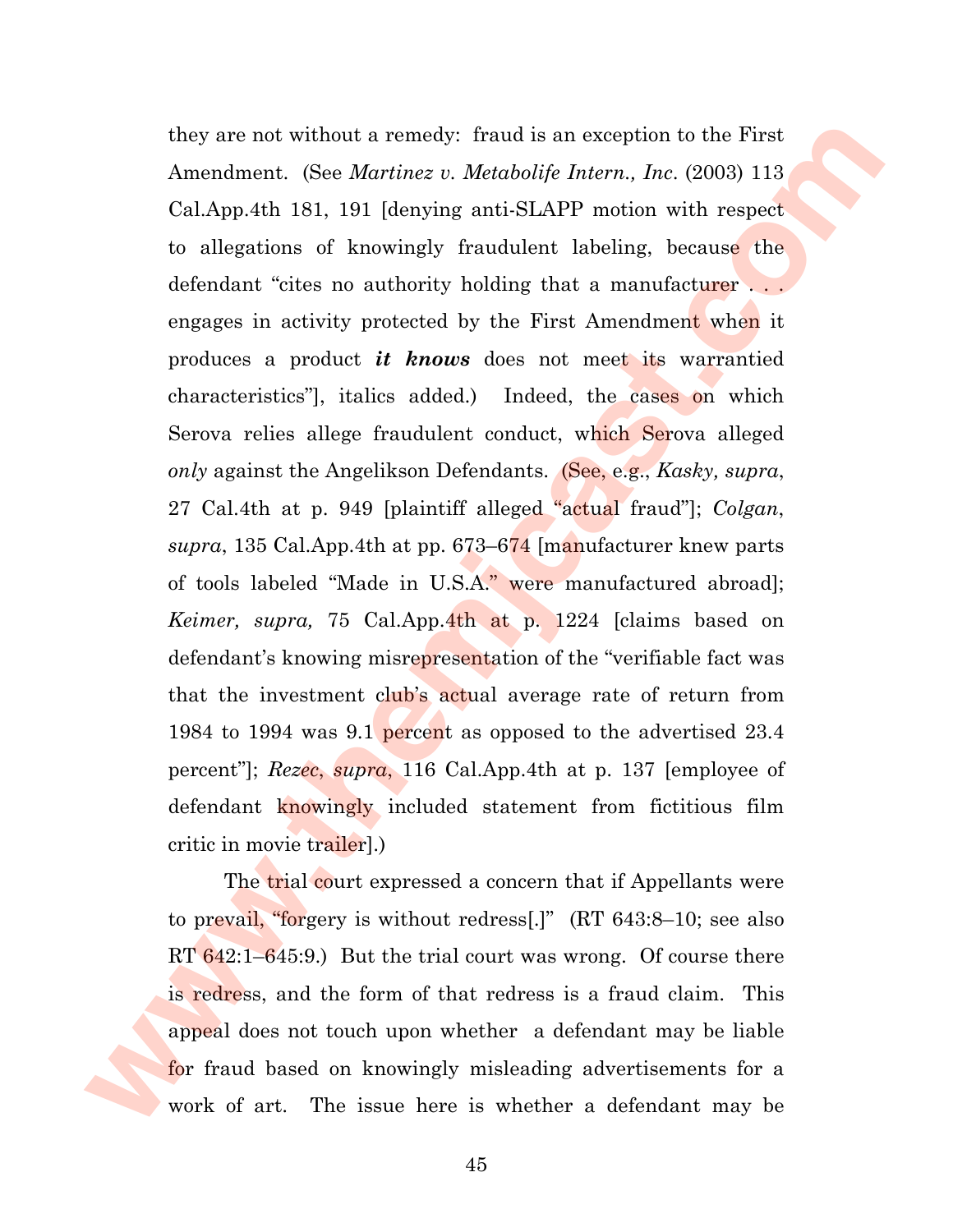*strictly liable* under the UCL and CLRA for distributing a work of art with an attribution to the artist, *with no allegation of any knowledge of falsity of that attribution*.

Serova can and did allege scienter and bring a fraud claim against the Angelikson Defendants. (CT 1:128–29 [FAC ¶¶ 61– 63.) However, she could not and did not do so against Appellants, because there is no basis to do so. Indeed she alleges that the Angelikson Defendants, who actually were in a position to know, withheld the truth from Appellants.  $\overline{(CT 1:117)}$  [FAC  $\overline{\P}$ ] 18. Serova will have her day in court regardless of the outcome of this appeal. But Appellants' constitutional right of free speech requires that she do so by claiming fraud against those she alleges knowingly misled consumers. She should not be permitted to invoke strict liability legal principles against innocent purveyors of protected, expressive speech.<sup>21</sup> (See *Garrison v. State of La*. (1964) 379 U.S. 64, 75 ["The use of calculated falsehood, however, would put a different cast on the constitutional question. *Although honest utterance, even if*  strictly liable under the UCL and CIRA for distributing a work<br>of art with an attribution to the artist, with no allegation of<br>any knowledge of falsity of that attribution.<br>Serves can and did allege scienter and bring a f

 <sup>21</sup> Serova may not amend her complaint to add a fraud claim against Appellants. (See *Mobile Medical Services for Physicians and Advanced Practice Nurses, Inc. v. Rajaram* (2015) 241 Cal.App.4th 164, 171 [holding that once it has been "determined [that] the speech at issue is constitutionally protected, it may not grant leave to amend to omit facts to take the claim out of the protection of section 425.16."].) In any event, she alleges that the Angelikson Defendants tricked Appellants into thinking Jackson sang the Cascio Tracks, which admits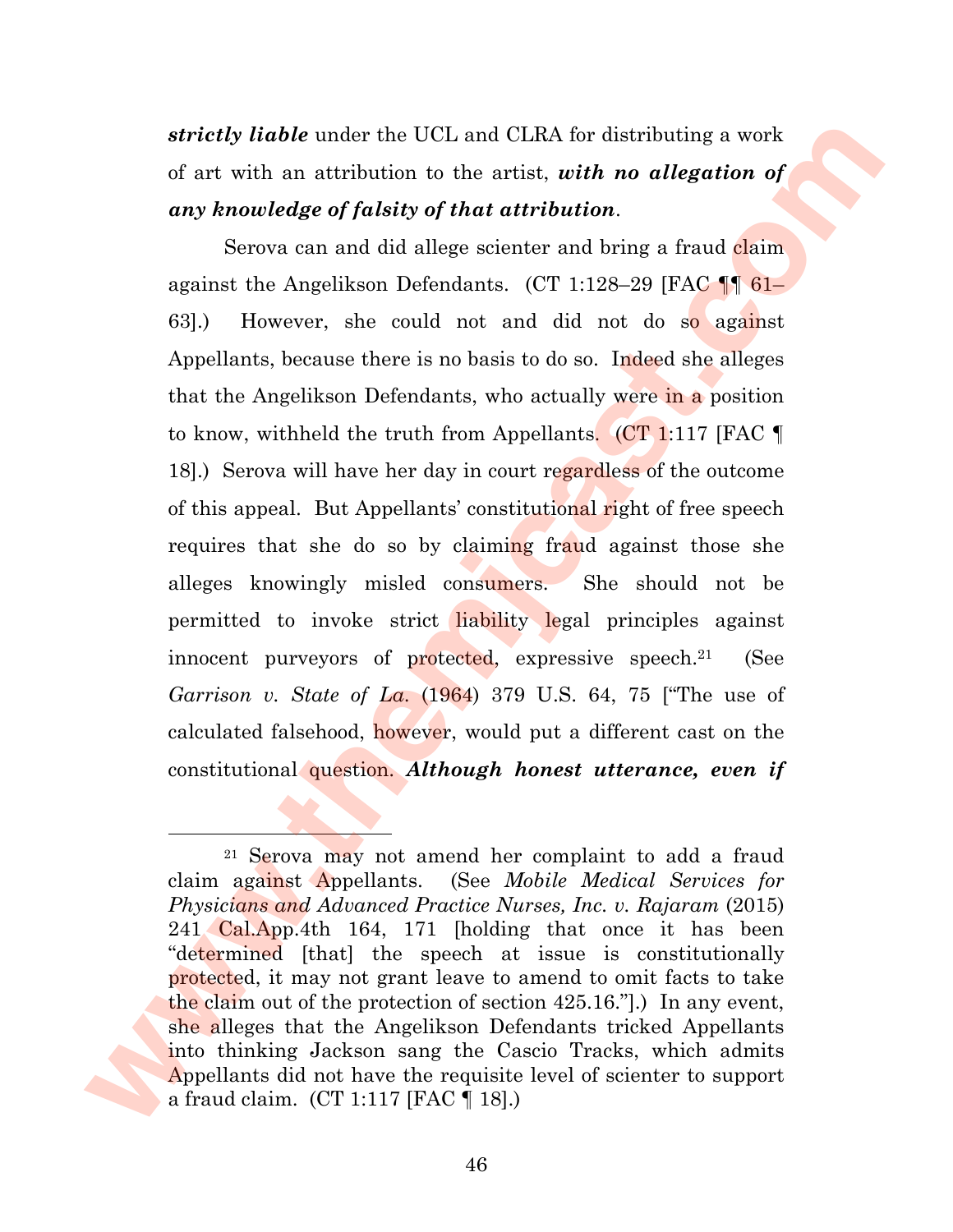# *inaccurate, may further the fruitful exercise of the right of free speech*, it does not follow that the lie, knowingly and deliberately published about a public official, should enjoy a like immunity."], italics added.)

**D. The Trial Court's Attempts To "Shape" Appellants' Protected Speech, And Overly Narrow Definition Of What It Is To "Chill" Speech, Support Reversal.** 

<span id="page-46-0"></span>At oral argument on the anti-SLAPP motion, Serova's counsel and the trial court went so far as to suggest how Appellants might have designed the Album Cover and related statements differently. (See, e.g.,  $RT/633:2-3$  The Court: "Maybe Michael' would have been a much better title."]; RT 632:26–27 [Serova's counsel suggesting the title: "Maybe It's Michael, Maybe It's Not, But It's A Record And Here Have A Listen.".) The trial court's ruling included similar reasoning, finding: "A fair characterization of the questionable provenance of the voices on [the Cascio Tracks] would not have effectively stopped the expressive activity altogether." (CT 4:906.) These musings underscore why the ruling must be reversed. (See *Gertz v. Robert Welch, Inc.* (1974) 418 U.S. 323, 340 ["a rule of strict liability that compels a publisher or broadcaster to guarantee the accuracy of his factual assertions may lead to intolerable selfcensorship"].) intertare may further the fruitful exercise of the right of<br>
free speech, it does not follow that the lie. knowingly and<br>
infimumity"], itslies added.)<br>
D. The Trial Court's Attempts To "Shape"<br>
Appendix Protected Speech,

"The term 'chill,' in the context of the right of free speech underlying the anti-SLAPP . . . statute, refers not to a direct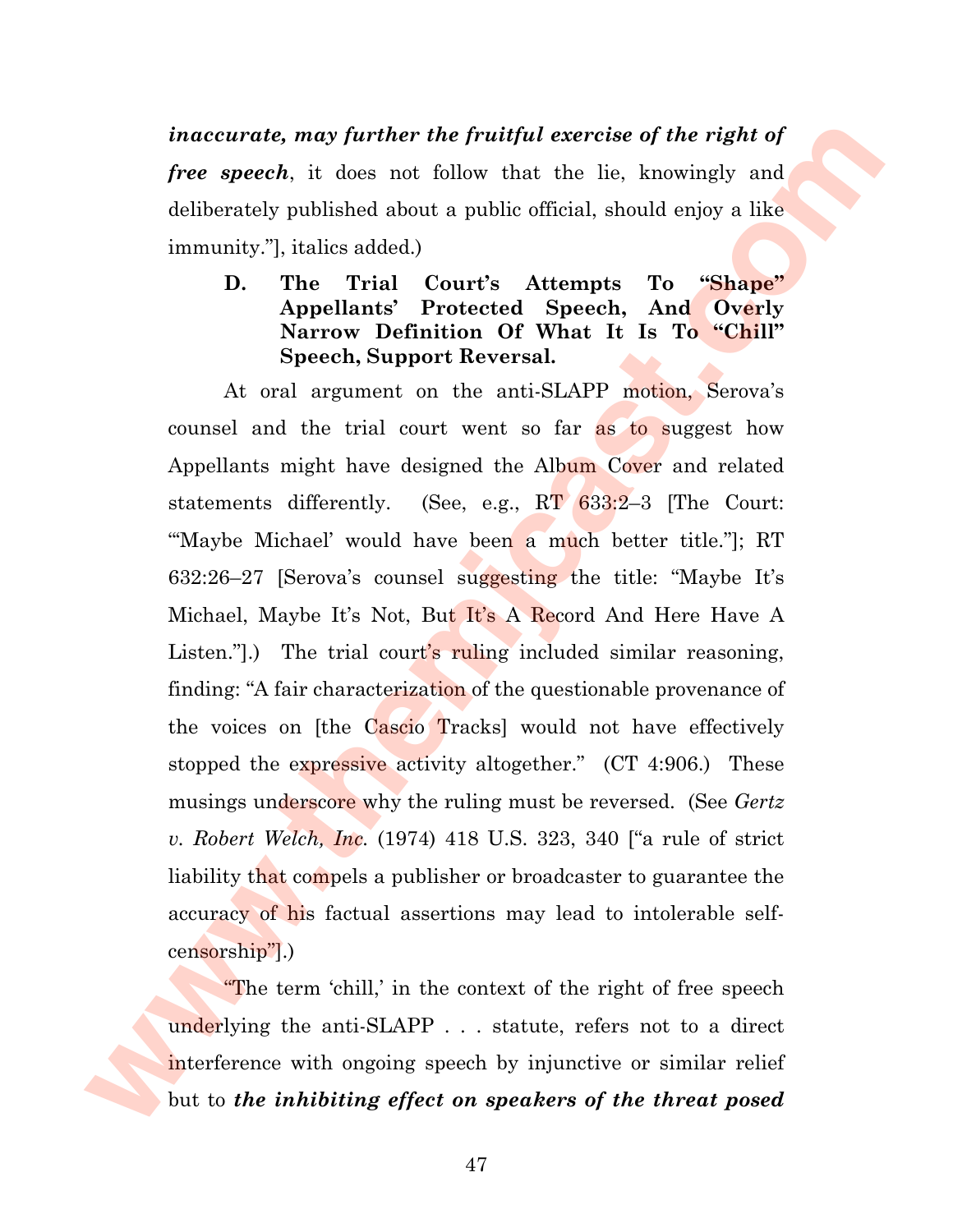*by possible lawsuits*." (*Vogel v. Felice* (2005) 127 Cal.App.4th 1006, 1016, italics added.) This "inhibiting effect" is unconstitutional not only when the speech is chilled "altogether," as the trial court held (CT 4:906), but also when fear of litigation threatens to *shape* artistic expression: "[t]he creative process must be unfettered, especially because it can often take strange turns, as many bizarre and potentially offensive ideas are suggested, tried, and, in the end, either discarded or used ... We must not permit juries to dissect the creative process in order to determine what was necessary to achieve the final product and what was not, and to impose liability . . . for that portion deemed unnecessary." (*Brodeur v. Atlas Entertainment, Inc.* (2016) 248 Cal.App.4th 665, 675, citation and internal quotation marks omitted; *Anthony, supra,* 2016 WL 6836950, at p. 7 [affirming grant of anti-SLAPP motion to strike consumer claims arising out of statements about film closed-captioning, because "the decision" regarding what content to caption, is a component of the moviemaking **process**, as the Studios must decide what level of captioning would provide the best experience for consumers using the caption and subtitle features"].) To demand perfect certainty about the **nature** of a deceased performer's contribution to an expressive work, or detailed descriptions of any uncertainty in that regard on the work's advertisements and packaging, would result in posthumous music never being released, gives too short shrift to Appellants' free speech rights. (See *FilmOn.com v. by possible lateratits*." (Vogel v. Felice (2005) 127 Cal.App-4th 1006, 1016, italies adeded). This "inhibiting effice" is unemostitational not only when the speech is chilled "altopacher," as the trial court held (CT 4:9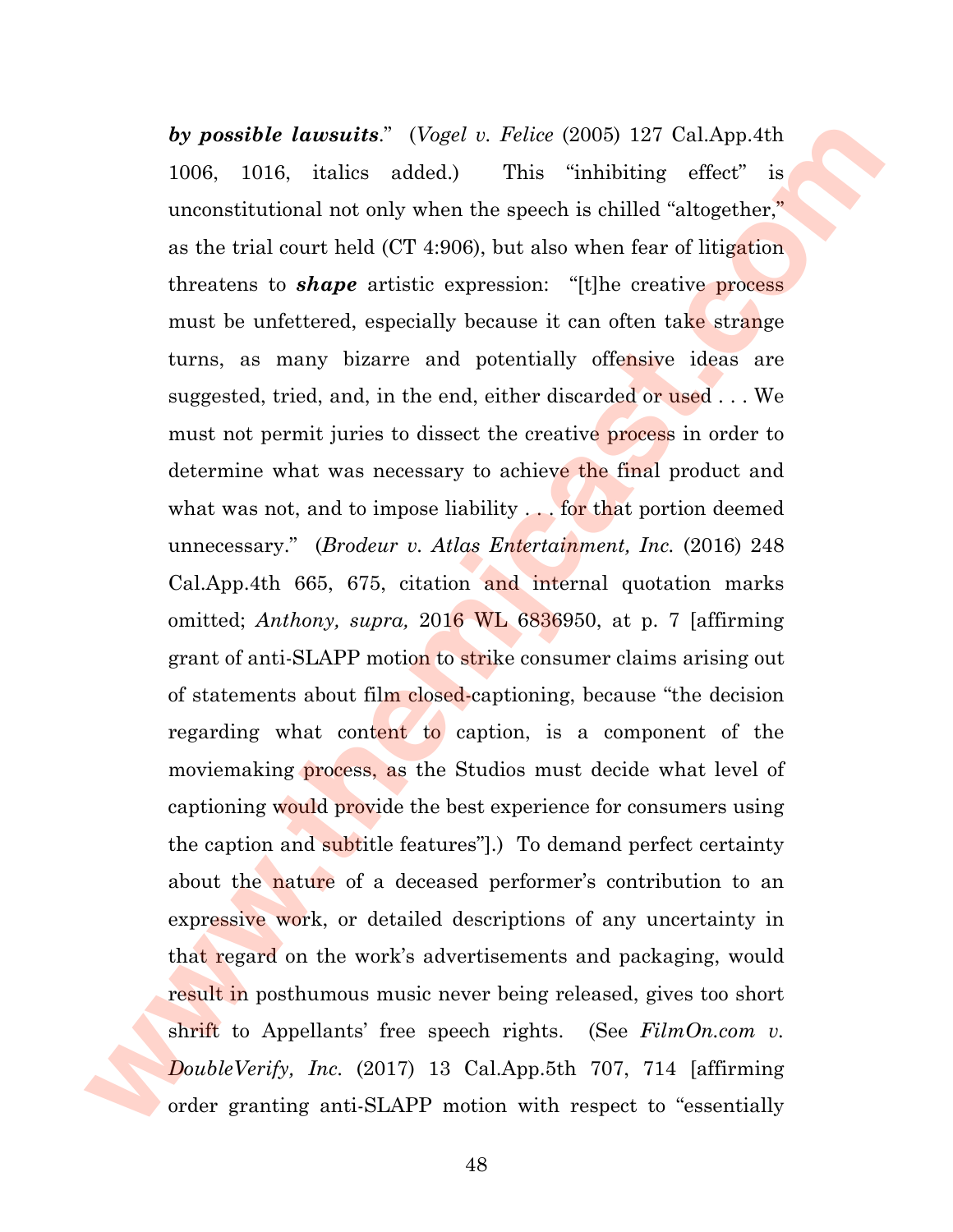true" statements]; *Smith*, *supra*, 361 U.S. at p. 153 ["If the contents of bookshops and periodical stands were restricted to material of which their proprietors had made an inspection, they might be depleted indeed."].)

#### **E. The Ruling Is Appealable.**

Serova will likely seek to revive her motion to dismiss this appeal, arguing that the trial court's order was interlocutory and not appealable. This argument does not withstand scrutiny.

<span id="page-48-0"></span>Most critically, there is nothing left to litigate after the trial court's order and this appeal. If Appellants were to succeed in this appeal, the case would be over as to Appellants (though not as to the Angelikson Defendants, as the fraud claim will proceed). The plain text of the order confirms that it is final and appealable. It is titled: "RULING ON SUBMITTED MATTER RE MOTIONS TO STRIKE (ANTI-SLAPP)." (CT 4:892.) Its first and last pages state that the anti-SLAPP motion is "GRANTED IN PART AND DENIED IN PART," a phrase the ruling reiterates after proceeding through a sixteen-page analysis. (CT 4:892, 907.) rrue" statements]: Smith. supro. 361 U.S. at p. 153 FIf the contrast of bookshops and periodical stands were restricted to material motions to themistical more interesting, they might be depleted midesel  $\sim$  The Ruling I

The parties' stipulation regarding the adjudication of the anti-SLAPP motion also supports the notion that the trial court's order was final. It expressly contemplated that the trial court could rule on the anti-SLAPP motion without discovery (CT 2:276), which is exactly what it did. The stipulation, which the trial court adopted in its order verbatim, provides that "the Court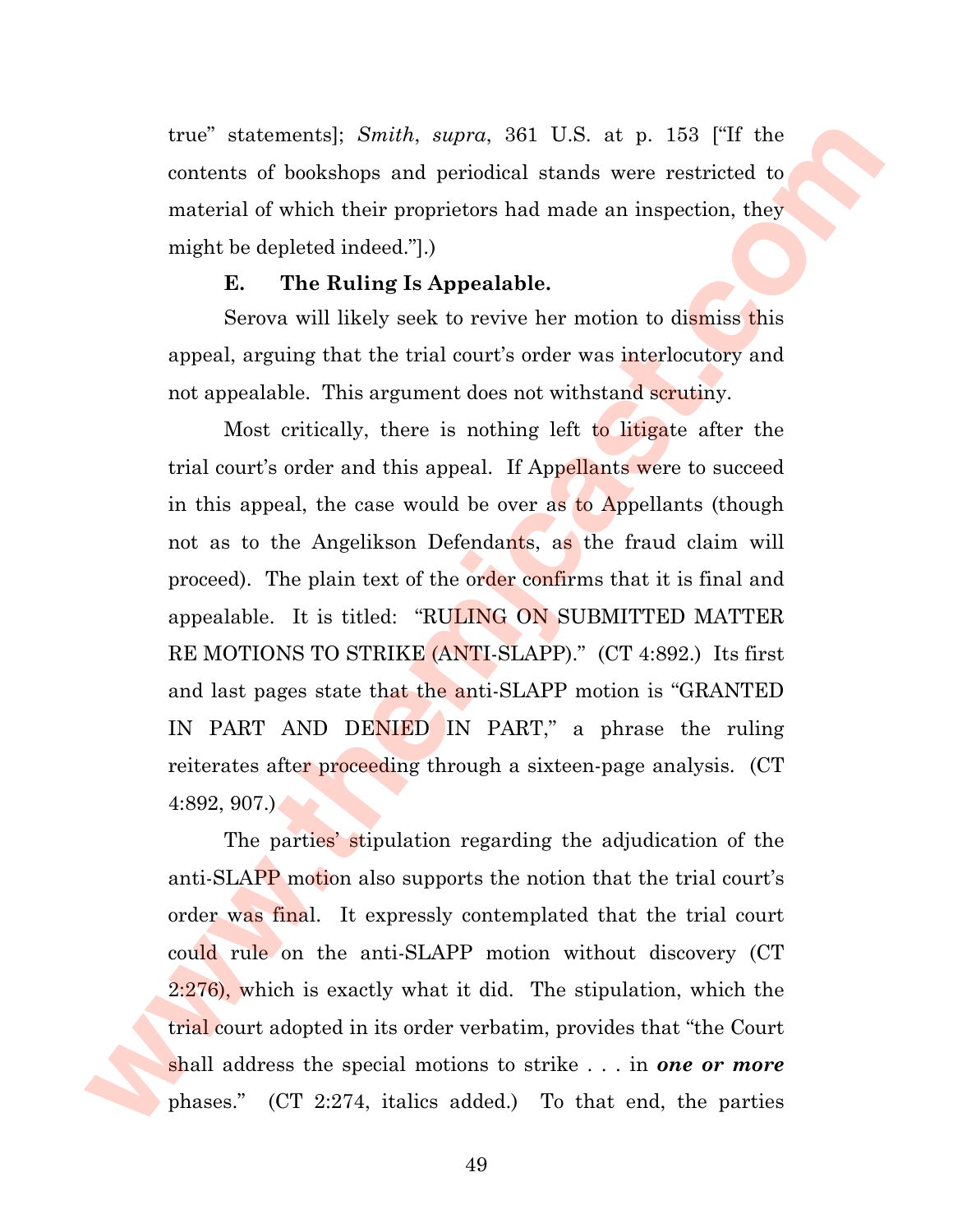<span id="page-49-0"></span>stipulated and the trial court ordered that certain issued would be addressed first, and "other issues *potentially* raised by the [Anti-SLAPP] Motions . . . shall be reserved for *one or more* subsequent phases, *if necessary*." (CT 2:275, italics added.) Driving home the fact that the parties and the trial court contemplated a full resolution of the merits of the anti-SLAPP motion without any discovery being taken and without any "second phase" of proceedings before the trial court, the stipulation and order provides: "If a subsequent phase is necessary to decide the Motions, *then* the parties will meet and confer regarding *whether discovery is necessary* . . . ." (CT 2:276, italics added.) produced and the trial court ordered that certain issued would<br>be aldersed first, and "other issues potentially raised by the<br>particular processory." (CT 2:275, itsiics added.)<br>Driving home the fact that the partics and th

Moreover, this Court's prior ruling makes clear that the trial court not only did but *was ordered* to issue a final ruling on the anti-SLAPP motion. Indeed, on October 16, 2016, this Court unambiguously ordered the trial court to "rule upon" the anti-SLAPP motion. That is exactly what the trial court did. It is no more complicated than that.

#### **F. On Remand, The Trial Court Should Award Appellants Their Attorneys' Fees.**

Should this Court reverse the portions of the ruling partially denying the Anti-SLAPP motion, Appellants are entitled to their attorneys' fees. (Code Civ. Proc., § 425.16, subd. (c).) Appellants are entitled to their fees and costs incurred in preparing the anti-SLAPP motion itself, the fees on the writ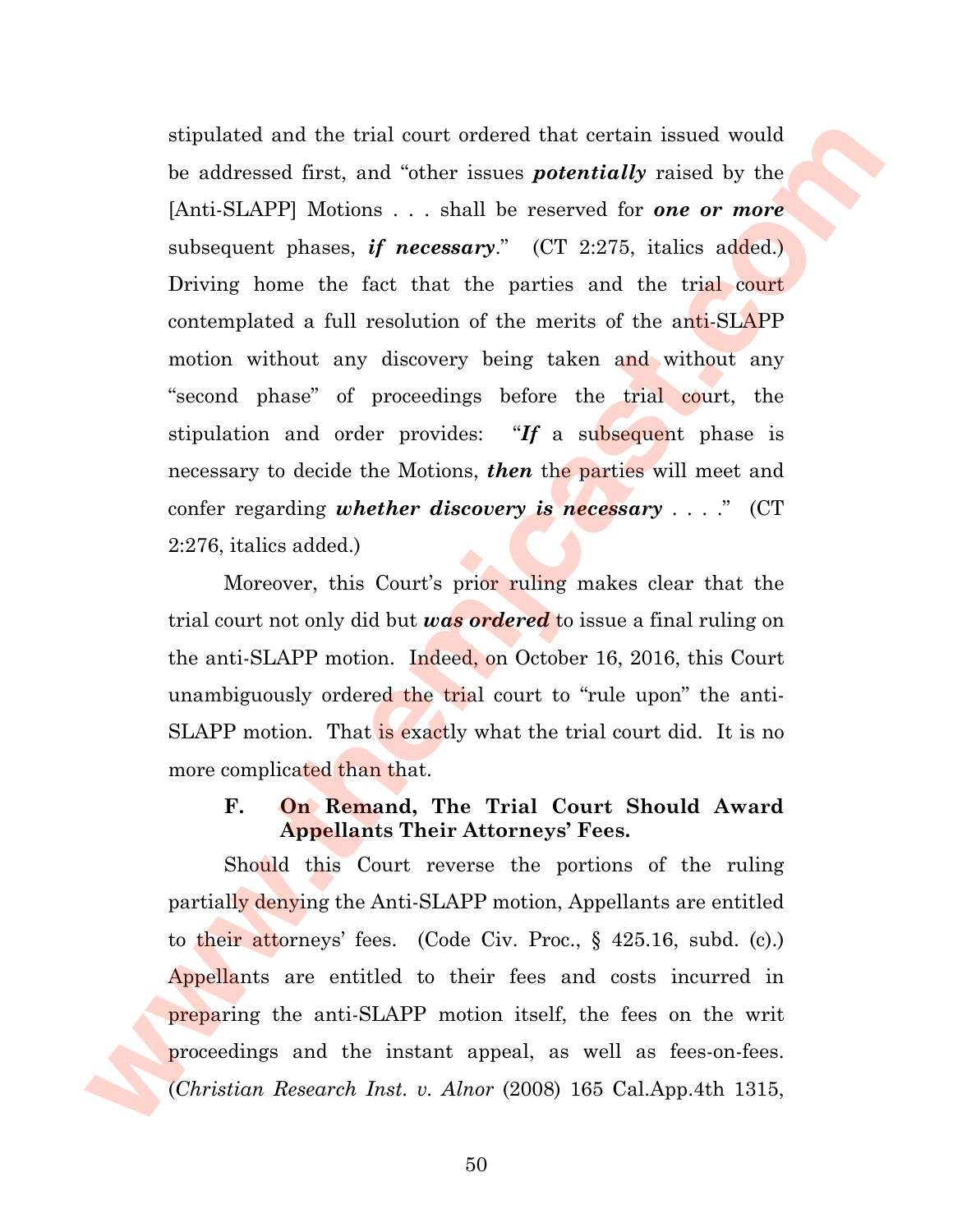<span id="page-50-0"></span>1320 ["Appellate challenges concerning the motion to strike are also subject to an award of fees and costs, which are determined by the trial court after the appeal is resolved."]; *569 E. Cty. Boulevard LLC v. Backcountry Against the Dump, Inc.* (2016) 6 Cal.App.5th 426, 433 ["An award of attorney fees to a prevailing" defendant on an anti-SLAPP motion properly includes attorney fees incurred to litigate the special motion to strike (the merits fees) plus the fees incurred in connection with litigating the fee award itself (the fees on fees)."].) 1320 ["Appellate challenges concerning the motion to strike are<br>also subject to an award of foces and costs, which are determined<br>by the trial court after the appeal is resolved."[; 569 E. Cv.<br>Foolerard LLC c. Rockcomity

#### **VI. CONCLUSION.**

For the foregoing reasons, Appellants respectfully request that the Court reverse the portions of the trial court's order that denied the anti-SLAPP motion, and remand the matter to the trial court with instructions to enter an order striking all of the claims against Appellants from the FAC, and awarding Appellants their attorneys' fees in an amount to be determined by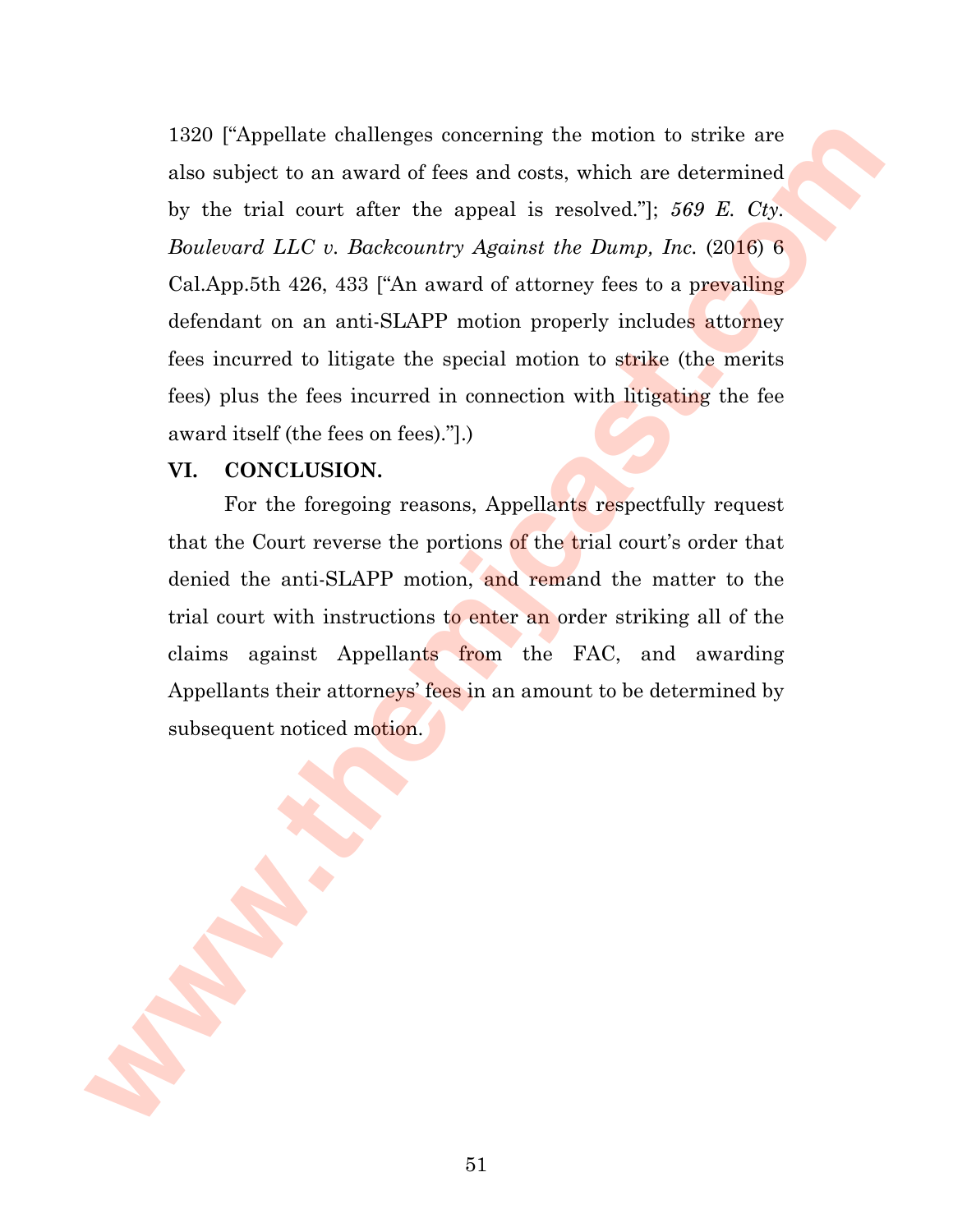Respectfully submitted,

Dated: April 11, 2018 KATTEN MUCHIN ROSENMAN LLP

By:  $\angle$ 

Zia F. Modabber Attorneys for Appellants Sony Music Entertainment, John Branca, as Co-Executor of the Estate of Michael J. Jackson, and MJJ Productions, Inc.

KINSELLA WEITZMAN ISER KUMP & ALDISERT LLP

By: Howard Weiteran / by ZFM

 Howard Weitzman Attorneys for Appellants Sony Music Entertainment, John Branca, as Co-Executor of the Estate of Michael J. Jackson, Respectively submitted.<br>
The CATTEN MUCHIN ROSENMAN<br>
Lance Lance Lance Lance Contract in the State Contract of the Branca, as Co-Execution of the<br>
Extract of Michael Contract in Jones Contract of the Extract of Michael Con